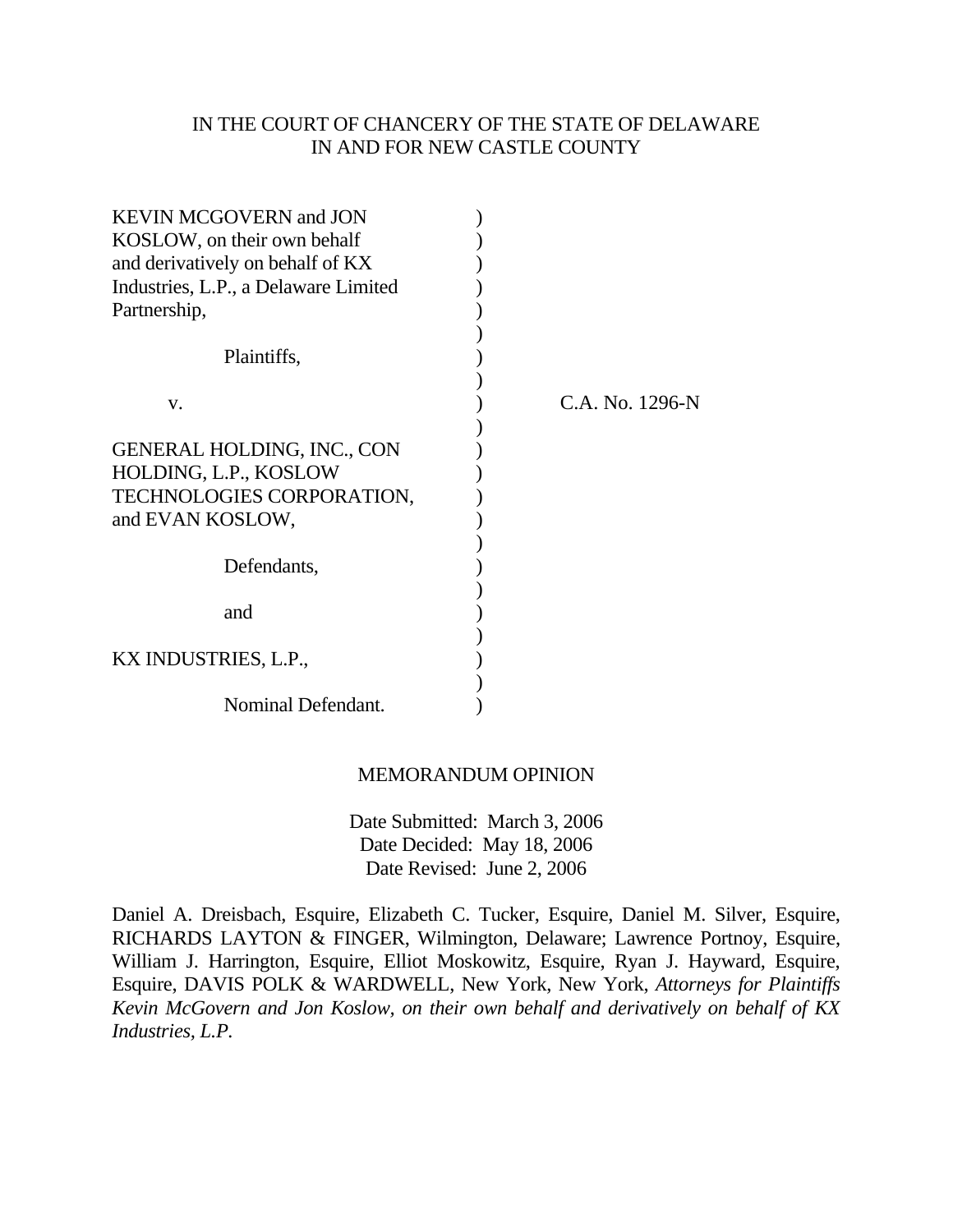Kenneth J. Nachbar, Esquire, Samuel T. Hirzel, Esquire, MORRIS, NICHOLS, ARSHT & TUNNELL, Wilmington, Delaware; Gregory L. Diskant, Esquire, Erik Haas, Esquire, Jeffrey I.D. Lewis, Esquire, Thomas W. Pippert, Esquire, PATTERSON, BELKNAP, WEBB & TYLER LLP, *Attorneys for Defendants Con Holding, L.P., General Holding, Inc., Koslow Technologies Corporation and Evan E. Koslow.* 

**STRINE, Vice Chancellor.**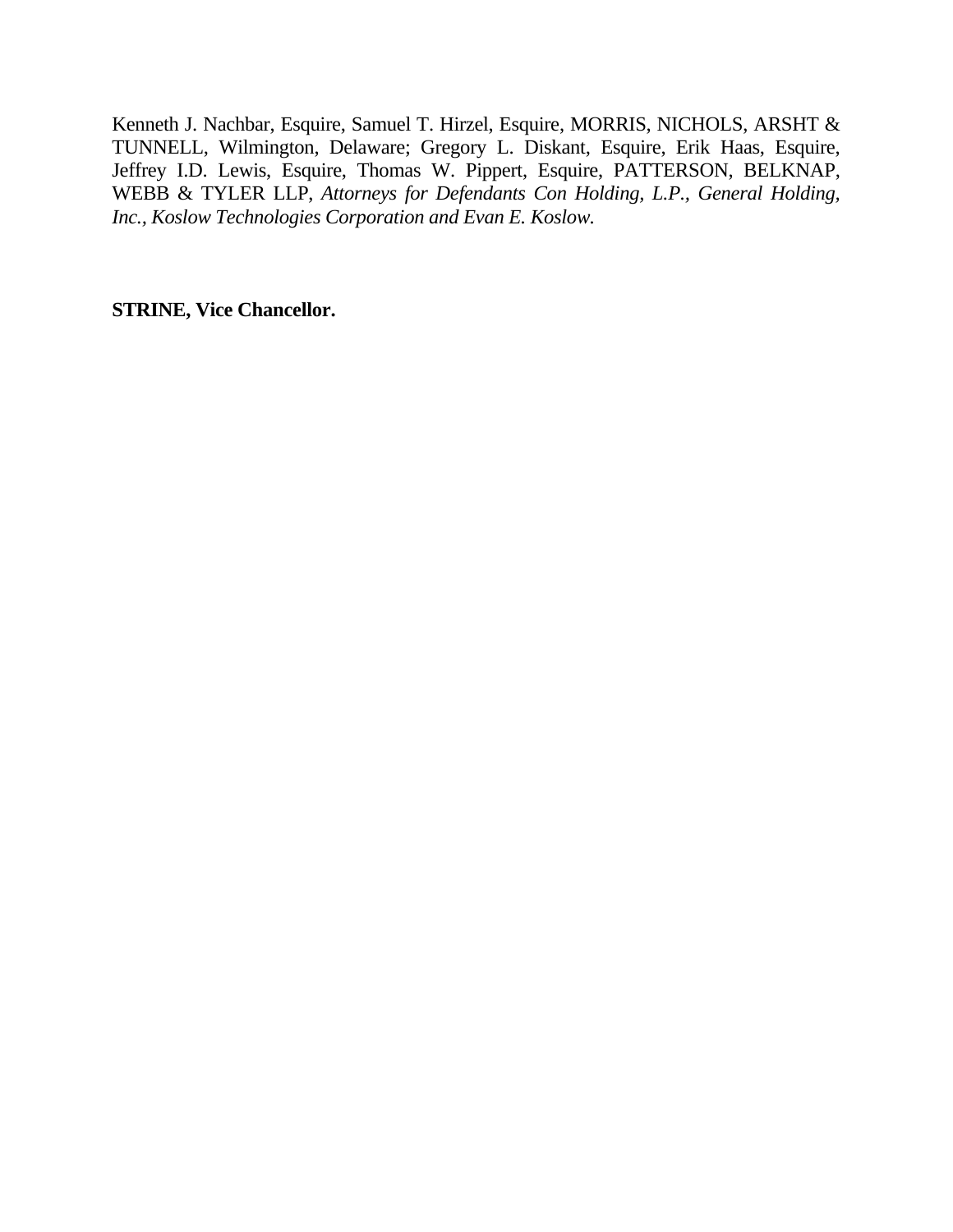This is a fight between a successful scientist and inventor, defendant Evan Koslow, and his two business partners, plaintiff Jon Koslow, Evan's late brother, $<sup>1</sup>$  and</sup> plaintiff Kevin McGovern, who served as business and legal advisors to Evan for many years. Each of the antagonists owns an equity interest in a Delaware limited partnership known as KX Industries, L.P. or "KXI." Evan has by far the biggest stake in KXI, owning approximately 90% of its equity, and serves as its chief executive officer, chief inventor, and functions as its general partner, through a wholly-owned subsidiary. Jon and Kevin respectively own 7.75% and 2.68%, or a total of approximately 10%, of KXI as limited partners and have served as business advisors to Evan for many years.

This lawsuit has its origins in Evan's decision to try to squeeze out Jon and Kevin from KXI in early 2005. After causing KXI to invest millions of dollars inventing and trying to commercialize various new products — the "New Technologies" — Evan up and announced to Jon and Kevin in February 2005 that he had recently discovered that KXI actually did not and could not control the rights to those New Technologies. Rather, those rights belonged to defendant Koslow Technologies Corporation ("KT"). KT is a holding company wholly-owned by Evan that has had only one unpaid employee, Evan himself, since 1997. KT did not fund one dime of the research that generated the New Technologies Evan now claims it owns. KXI bore all the costs and risks of that inventive activity.

Evan's discovery of KXI's lack of control over the New Technologies appears to have emerged because of his desire to squeeze out Jon and Kevin from sharing the upside

<sup>&</sup>lt;sup>1</sup> Sadly, Jon died on April 28, 2005, after completion of post-trial briefing.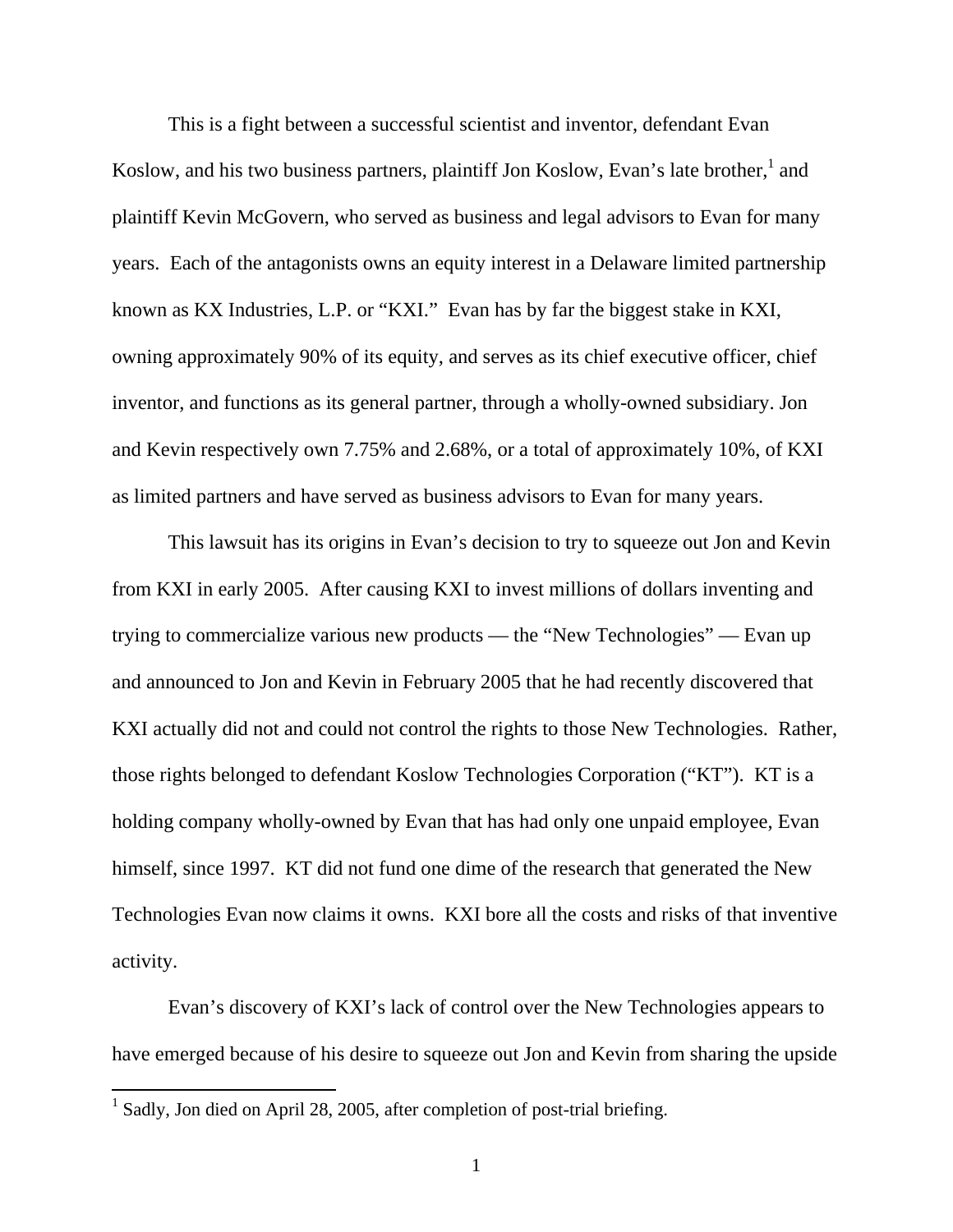in these New Technologies. On the table was a proposal for KXI to sell its most traditional business, which involved the production of extruded carbon-block water filters made using a proprietary technology known as the "ISF Process" and which I will call the "Legacy Business," and to use the resulting capital to pursue the various New Technologies it had been developing. In particular, KXI was intent on commercializing a product that could be used in the developing world to filter drinking water and thereby reduce the incidence of terrible waterborne diseases — the so-called "World Filter." Jon and Kevin had invested a great deal of human capital in helping KXI with the World Filter idea, and a joint venture agreement had been inked whereby they would work together with KXI to exploit that idea.

For reasons that the record does not reveal, Evan began to get greedy. Fixing upon the notion that he had now discovered that KT controlled the New Technologies, Evan began considering a plan whereby KXI would sell off its traditional business, Jon and Kevin would receive a one-time payment of around \$10 million, and then Evan would be free to pursue all the New Technologies KXI had created through KT, free and clear of any ownership interest by Jon and Kevin. In documents he authored, Evan estimated the possible value of the New Technologies to be as much as \$6 billion and the valuation of World Filter at more than \$1.1 billion.<sup>2</sup>

When it became clear that Evan would not back off the notion that KT, and not KXI, had the right to exploit the New Technologies, Jon and Kevin brought this action.

 $2$  JX 1127, 1251. Another internal KXI document estimates the practical market for World Filter to be greater than \$2 billion. JX 1249.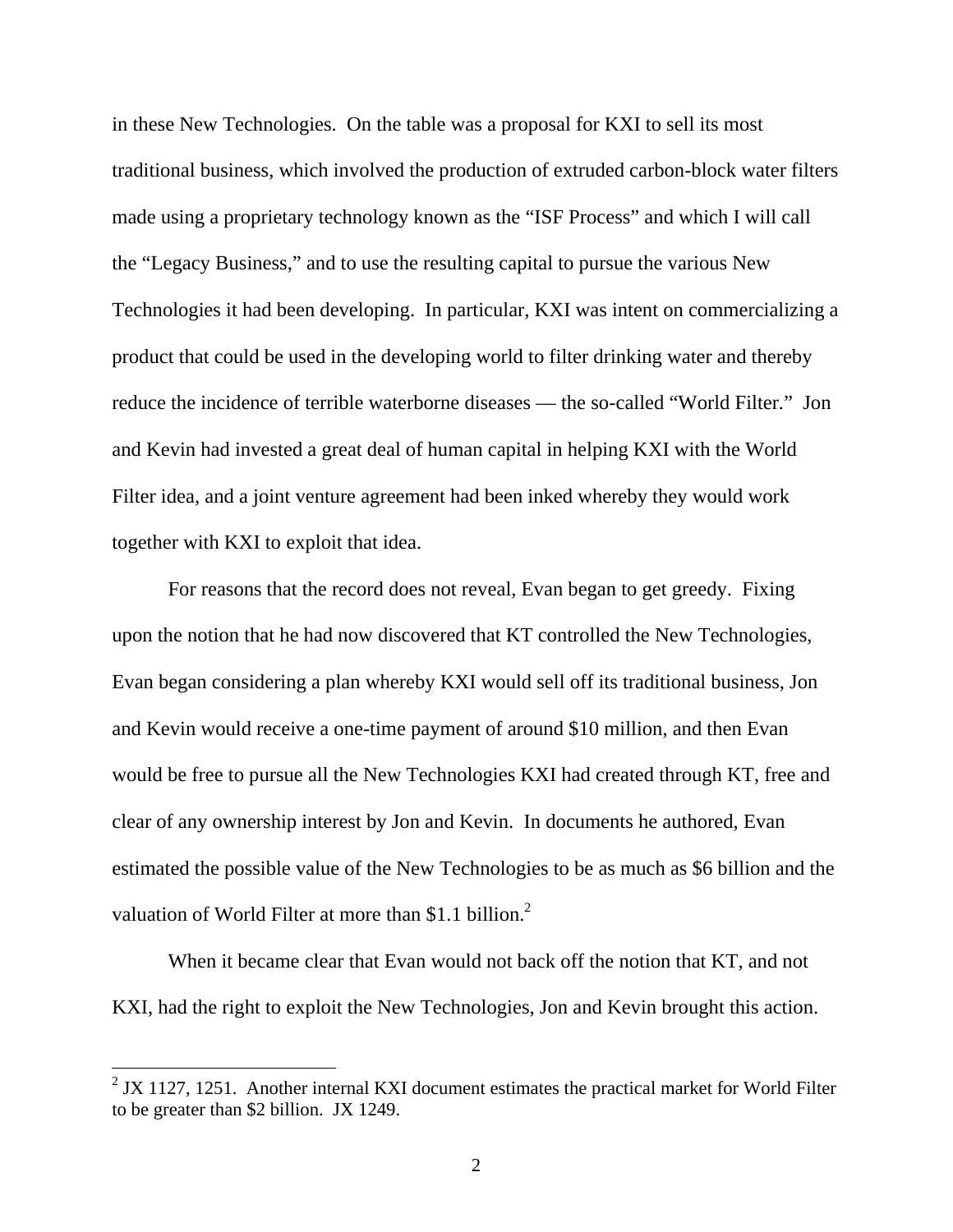They sought Evan's removal as general partner on the grounds that he had breached his fiduciary duties by usurping for KT economic rights and opportunities fairly belonging to KXI. After years of having KXI invest millions of dollars in the New Technologies, Evan could not, in the view of Jon and Kevin, turn around and claim that these Technologies belonged exclusively to KT.

In defense of himself, Evan has raised a bewildering array of contradictory and confusing arguments, which are consistent only in the singular sense that they are designed to allow Evan to claim all the New Technologies for himself, to the exclusion of KXI and its limited partners, Jon and Kevin. After considering the testimony at trial and the voluminous documentary evidence, I come to the regrettable, but firm, conclusion that Evan's testimony cannot be credited. Concomitantly, I find that Evan breached his fiduciary and contractual duties to KXI by attempting to usurp the value of the New Technologies it had created for himself. For years, Evan put KXI's capital at risk to create these New Technologies, thereby diverting cash flow from the Legacy Business that might have been distributed to the equity owners. For him now to claim that those Technologies actually belong to KT and not KXI comes with no small degree of hubris, as he led everyone at KXI and KXI's clients and business contacts to believe that KXI controlled those Technologies. Indeed, Evan utilized the resources of KXI, including its own patent attorney, to secure patents in the New Technologies for KT, rather than KXI. Having lulled everyone, including Jon and Kevin, into believing that KT was simply a patent holding entity for KXI, Evan is in no equitable position to call "gotcha" and to deny KXI its rightful ownership and control of the New Technologies that its human and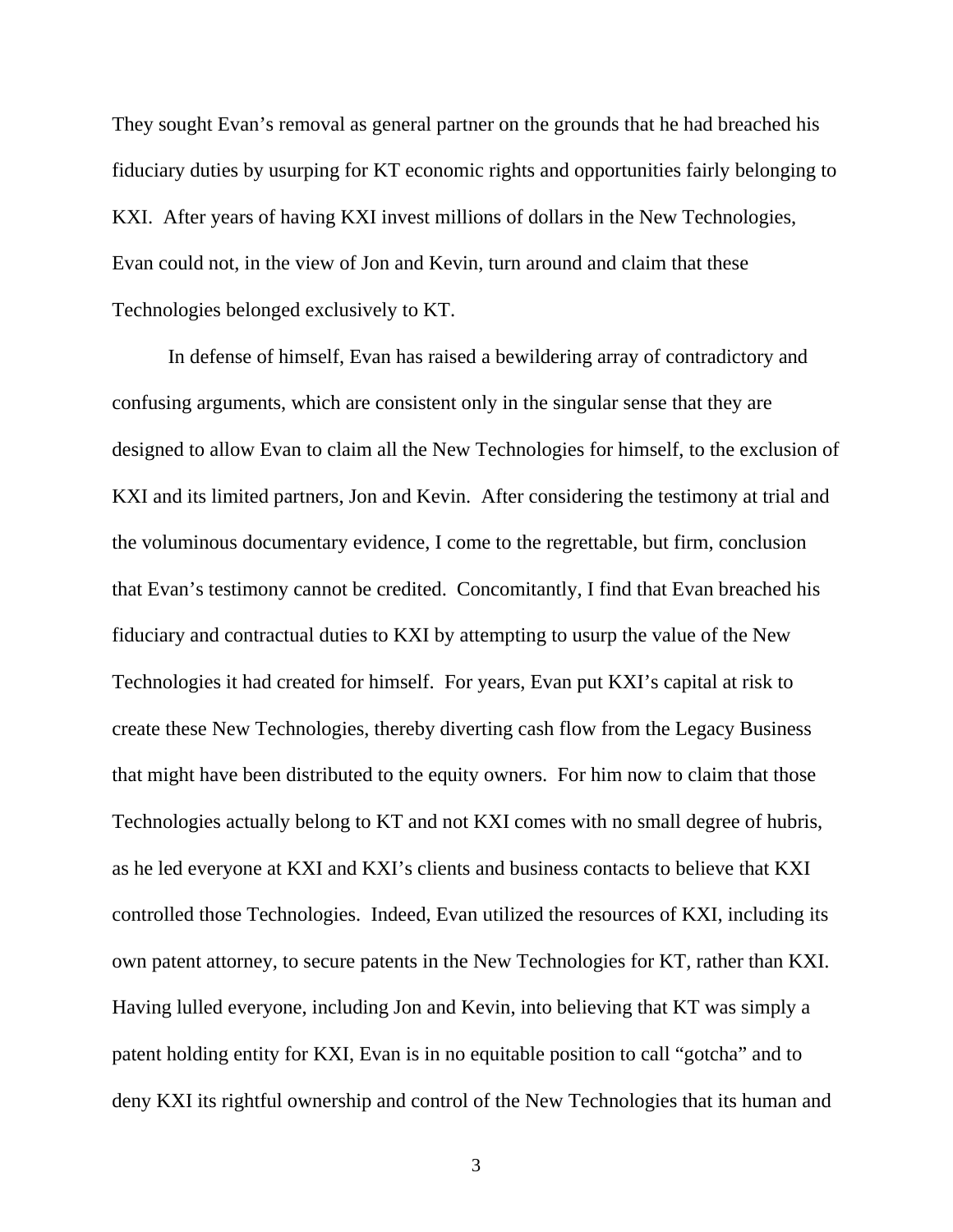financial capital solely created. That is especially so when Evan received nearly \$900,000 each year (on a post-tax basis, no less!) to be KXI's chief inventor and general partner, roles in which his principal duties were fostering the creation of the New Technologies.

As a remedy for Evan's misconduct, I remove him as general partner and appoint a receiver to sell KXI. Before KXI's sale, the intellectual property rights to the New Technologies shall be transferred from KT to KXI. To ensure that Evan does not disrupt the sale process, he shall be precluded from bidding and shall be bound not to compete with KXI for a period of three years. Because Jon and Kevin were promised a greater stake in World Filter than in the rest of the New Technologies, the World Filter technologies shall be placed in KX Strategies LLC, the joint venture vehicle between KXI and them, to guarantee that they receive the appropriate share of the proceeds attributable to that product line.

Lastly, because Evan's breach of his fiduciary and contractual duties puts him well outside the permissible bounds of indemnity, Evan must reimburse KXI for the fees he has caused it to advance to him to defend this litigation. Relatedly, Jon and Kevin's litigation of this suit has clearly conferred a benefit on KXI and it shall bear their reasonable fees and costs.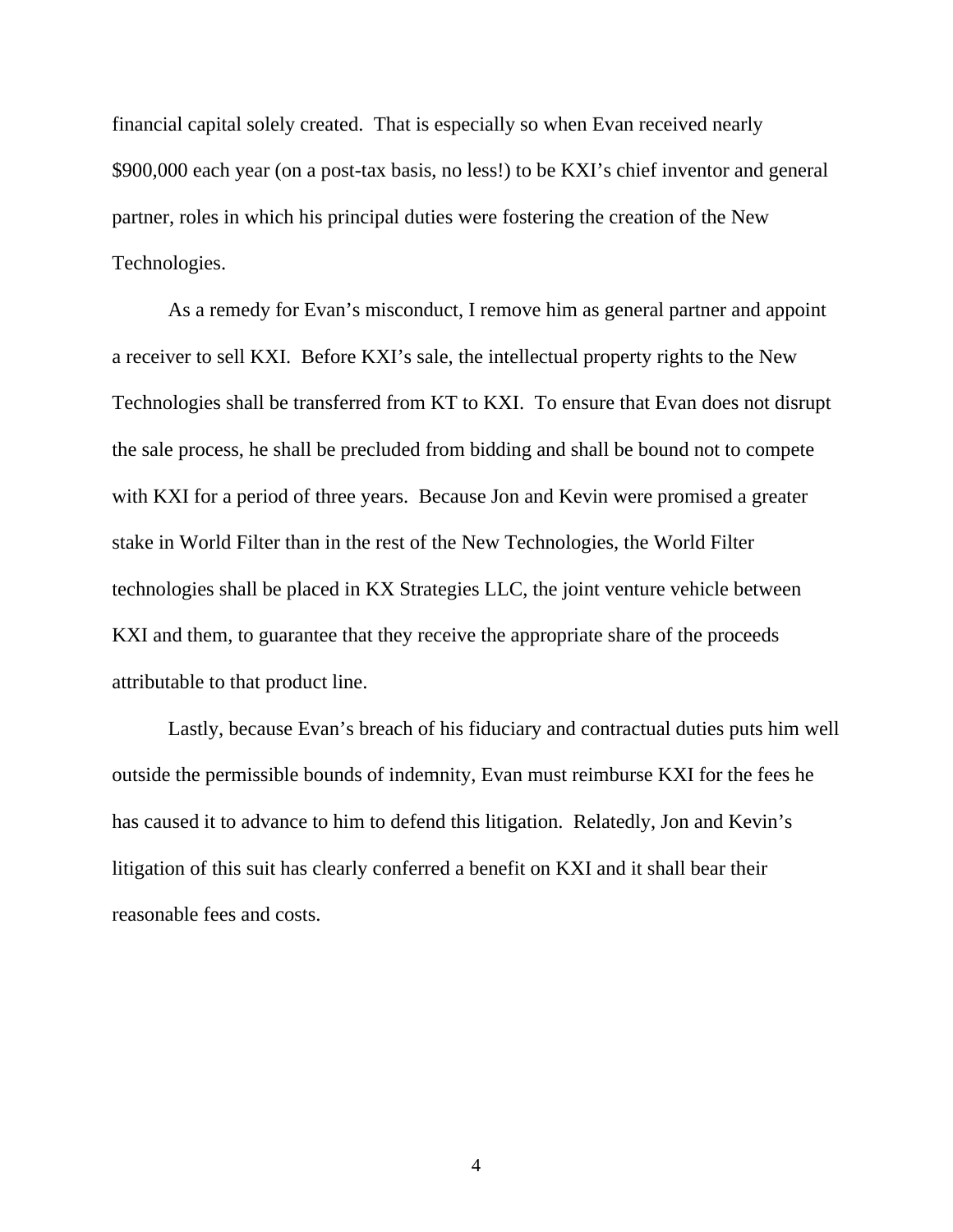#### I. The Parties

 The plaintiffs in this case are Jon Koslow and Kevin McGovern. They sue individually and on behalf of nominal defendant, KXI. Jon and Kevin have sued Evan Koslow, the 90% owner of KXI for breach of fiduciary duty; breach of the KXI Limited Partnership Agreement; and for breaching other legal duties. Because Evan used an indirect wholly-owned subsidiary, defendant Con Holding L.P., to be KXI's General Partner, Jon and Kevin have sued both Con Holding and its owners, defendants General Holding, Inc. and KT. Likewise, Jon and Kevin sued KT because it is the corporation which Evan claims controls the New Technologies. For the sake of clarity, I rarely discuss General Holding or Con Holding, which are simply instrumentalities of Evan.

 By way of context, it is useful to describe the relationship among Evan, Jon, and Kevin before the rift. Evan and Jon were extremely close, even for brothers. Both are gifted intellectually, but Evan is a scientist and Jon was a lawyer who spent most of his career doing financial consulting. Evan was the more successful economically, and Jon suffered frequent health problems. One senses that Evan, at times, involved Jon in his business as a means of helping Jon. But one also senses that there was a very strong bond between the brothers and that Evan valued Jon's business counsel.

 Kevin McGovern is a lawyer whose counsel and friendship Evan also came to value. Eventually, Kevin became an equity owner of KXI, whom Evan regarded as a "partner." From the period 1997 to early 2005, Evan, Jon, and Kevin were very close, meeting frequently to talk about the direction of KXI and working together harmoniously.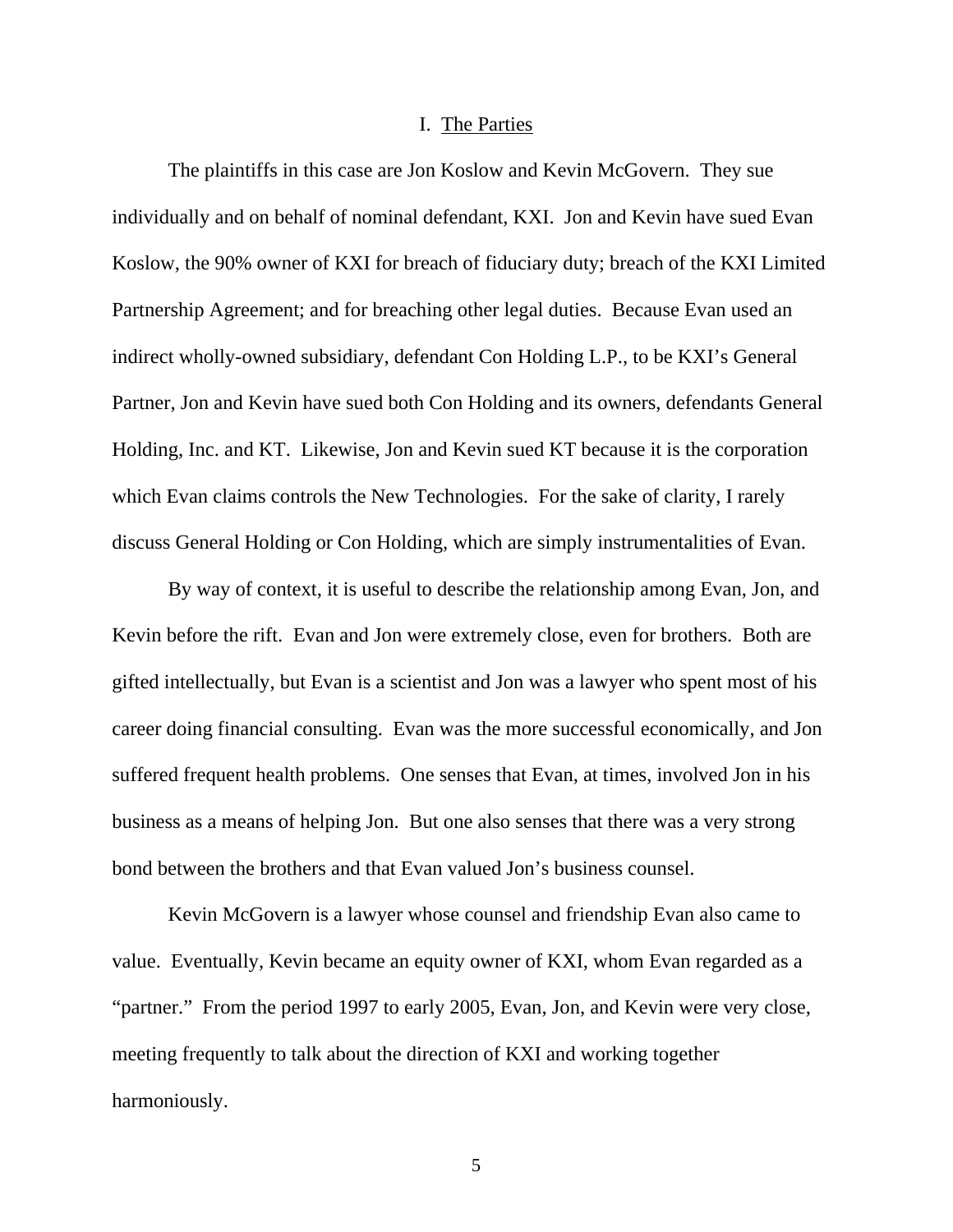#### II. Factual Background

There have been two key eras in KXI's history and the differences in those eras do much to explain how the current dispute arose. During the first era, Evan owned only a slight majority of KXI and went to great (and furtive) lengths to ensure that KXI's other owner, an affiliate of Exxon, did not obtain ownership of intellectual property beyond a narrow category relating to what I call KXI's Legacy Business. During the second era, Exxon was out of the picture and 90% of KXI was owned by Evan, with his trusted brother Jon and trusted friend Kevin as his only other equity partners. In that second period, Evan began to run KXI like a sole proprietorship, causing it to pursue the wideranging research and development program that eventually resulted in the development of the New Technologies. During that period, Evan eliminated all employees, any R & D activity at KT, and ran all his inventive activity through KXI.

I now describe the two eras.

#### A. Evan Forms KXI As A Joint Venture With Exxon

KXI was formed by Evan and Exxon Chemical Company in 1989. This partnership was structured between Con Holding, L.P., which is solely owned by Evan, and Enjay Inc., a wholly-owned subsidiary of Exxon. KXI was intended to exploit technology that Evan had developed that was useful, in simple terms, for the manufacturing of products that would help separate substances within liquids from the liquid itself. For example, a filter that separates pollutants from water is a separation technology. In particular, Evan had developed at KT, which had been functioning as an entity since 1976 and had several employees, something he called the "ISF Process." The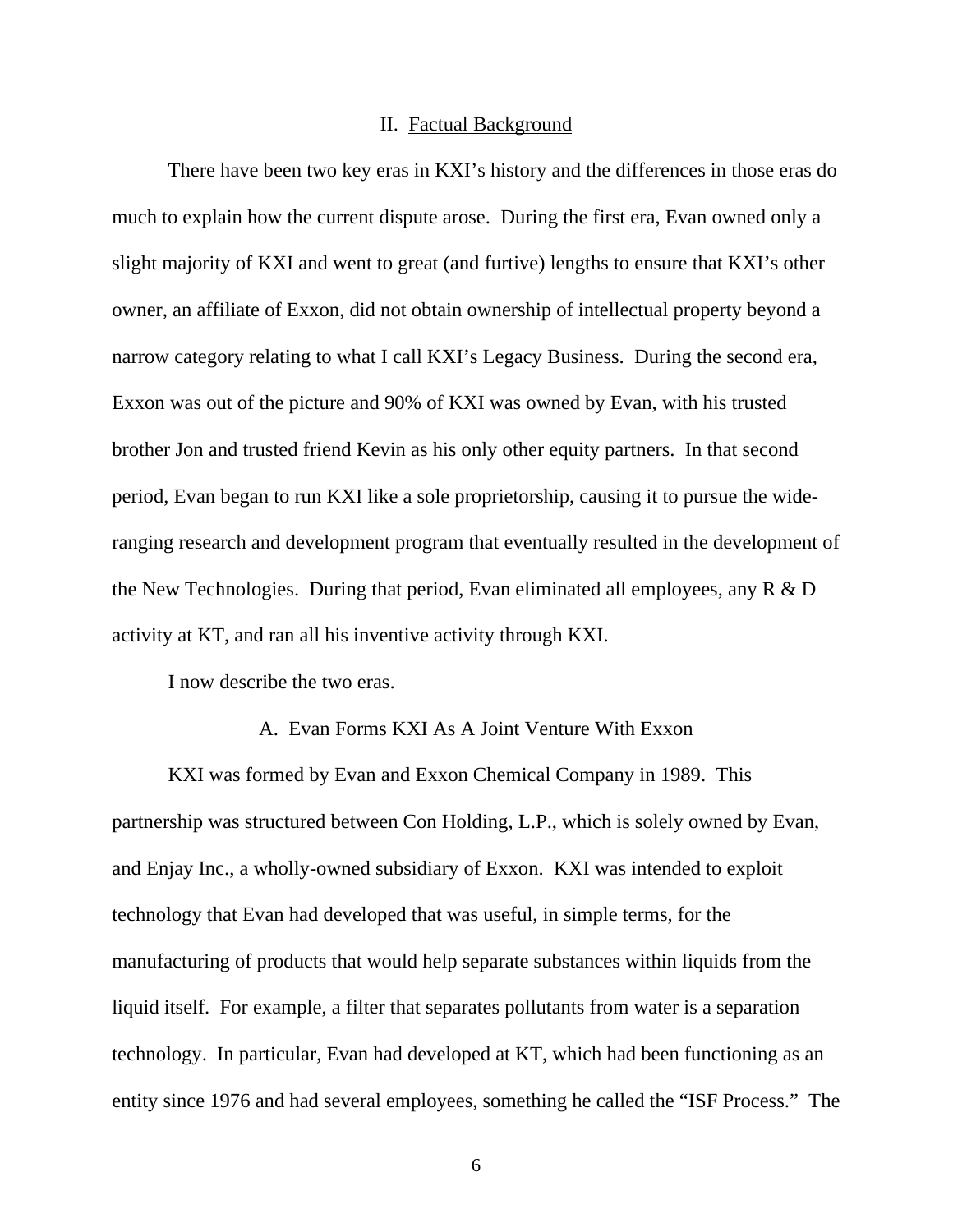ISF Process is defined in the KXI Limited Partnership Agreement simply as an "in-situ fiberizing process." But the related patent application offers greater detail describing it as a method to create "fiberized composite materials and consolidated force point bonded composite materials.<sup>3</sup> The patent application also explains how the ISF Process generally works: "Particulate binder material is mixed with primary material. The binder material is then caused to form in-situ fibers or forced point bonds under proper conditions of heat, pressure and shear."<sup>4</sup> When that ISF Process is applied to separations products it is referred to as "ISF Technology." ISF Technology is defined in the LPA as "all  $\ldots$  technology pertaining to separations products based on the ISF Process."<sup>5</sup>

The foundation of KXI, therefore, was the exploitation of the ISF Technology to make separations products. Exxon was "the money" and contributed \$3.6 million in cash in exchange for a 49% share in KXI through its wholly-owned subsidiary, Enjay. Evan was to contribute the ISF Technology in exchange for a 51% interest and the right to act as CEO and general partner through Con Holding.

KXI was formally created through a 1989 KXI Limited Partnership Agreement (the "Partnership Agreement") between Enjay, the "Initial Limited Partner," and Con Holding. In the Partnership Agreement, KXI's purposes are stated as follows:

(i) developing and marketing proprietary separations products utilizing the ISF Technology developed by the General Partner and to be further

<sup>&</sup>lt;sup>3</sup> JX 2219 ("U.S. Patent Application Serial No. 314,651"). In lay terms, Evan described the ISF Process as mixing powdered or granular materials with thermoplastic binders and then applying heat and pressure to that mixture to form a solid substance in a continuous extrusion process. Tr. 1025-26, 987-88.

 $^{4}$  *Id.* 

<sup>&</sup>lt;sup>5</sup> KXI Limited Partnership Agreement (hereinafter the "LPA" for citation purposes) Art. II.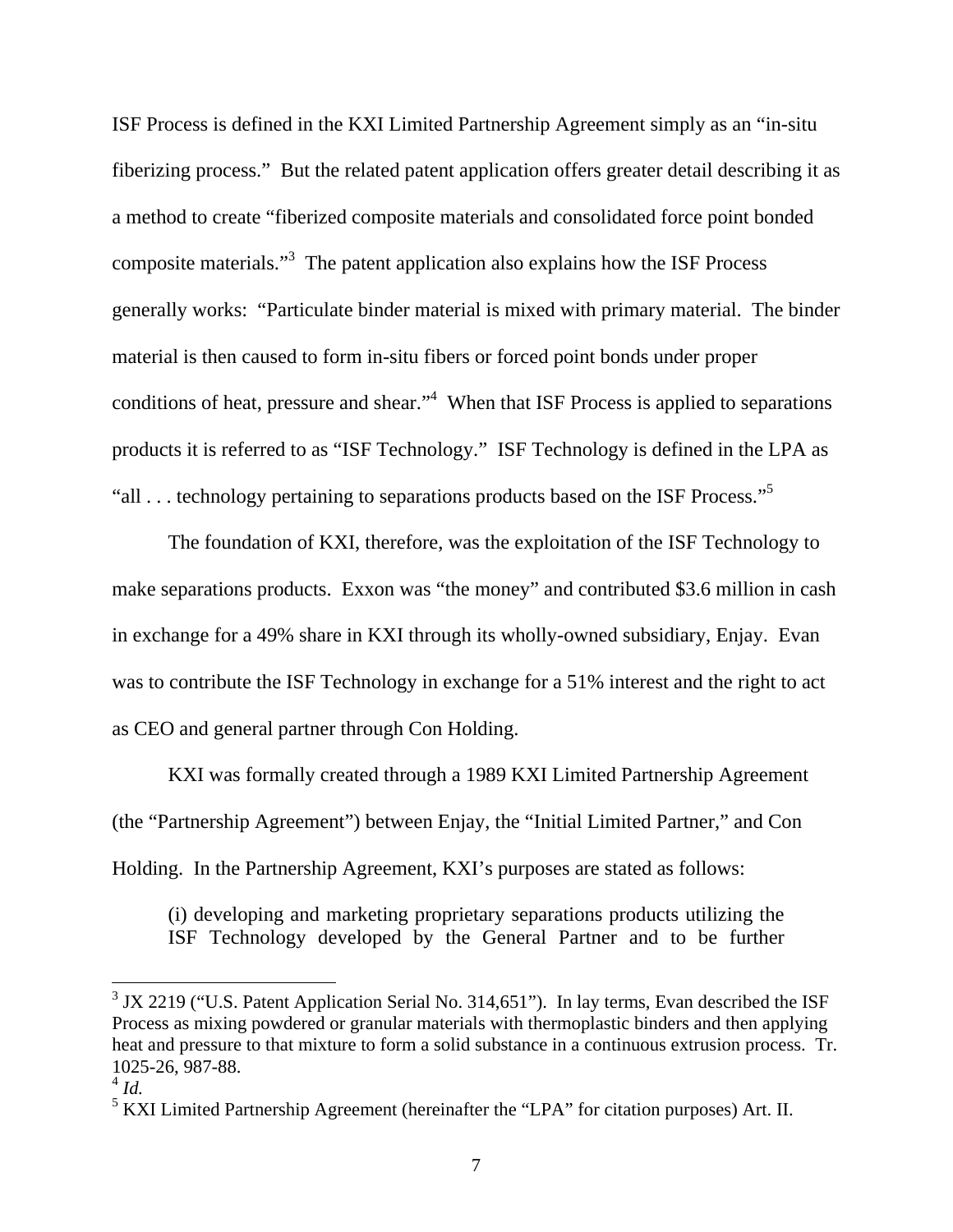developed by the Partnership; and (ii) performing all other things necessary or expedient to carry out the foregoing.<sup>6</sup>

To secure KXI the intellectual property rights it needed, § 3.01(a) of the Partnership Agreement required that Evan's entity KTC enter into an agreement with KXI granting

an exclusive, worldwide, royalty-free and irrevocable license to [KXI] . . . which license encompasses *all of the General Partner's right, title and interest in and to the ISF Technology and all future developments and applications thereof* . . . it being the intention of the Partners that the General Partner will contribute to the capital of the Partnership all property of whatever nature whatsoever that it and its affiliate own which is encompassed in the ownership, development and commercial production of the ISF Technology.7

Thus, Evan's initial capital contribution (through his affiliates) was to be the ISF

Technology and "all future developments and applications thereof." Section 1.05 of the Partnership Agreement helped secured KXI's ownership rights by providing that "all property acquired by the Partnership shall be deemed to be owned by the Partnership, such ownership being subject to the other terms and provisions of this Agreement. Each Partner hereby expressly waives the right to require partition of any Partnership property or any part thereof."8

 The partners recognized that Evan might engage in technology development activities that were beyond the scope of the purposes set forth in the Partnership Agreement. During the first three years of KXI, Evan was permitted to use KXI assets for non-KXI purposes "to the extent that there is excess capacity available and to the

 $<sup>6</sup>$  LPA § 1.02.</sup>

 $^7$  *Id.* at § 3.01(a) (emphasis added).

<sup>8</sup> *Id.* at § 1.05.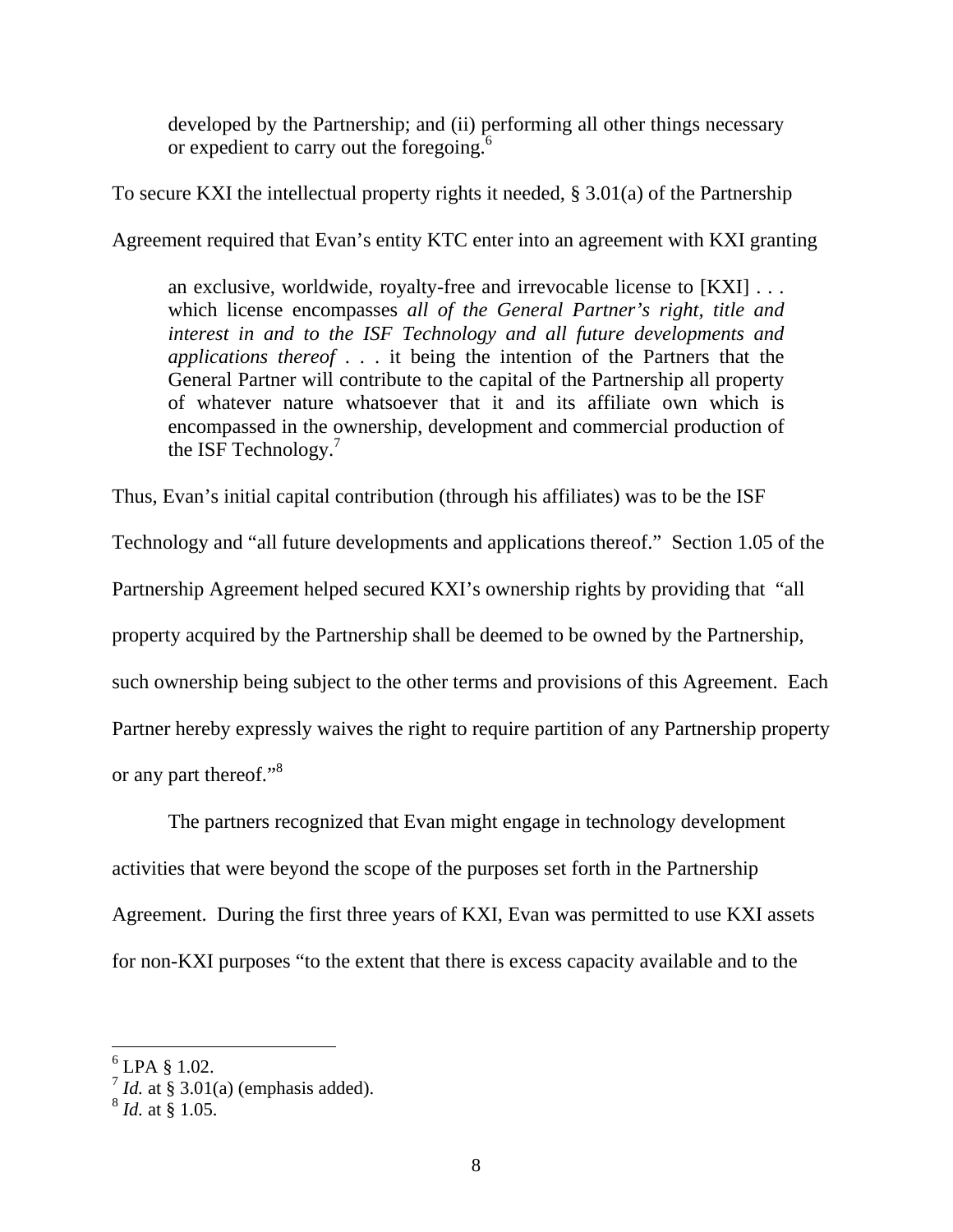extent that such use will not interfere with the operations of the partnership."<sup>9</sup> But if Evan used KXI's assets in that manner, he was bound to account fully for his use of KXI's resources and to reimburse KXI fully for that use.<sup>10</sup> Moreover, if he came upon "potential applications of the ISF Process outside the scope of the Agreement" — i.e., applications that did not involve separations products — Evan was bound to "promptly notify" Exxon, which would then have sixty days to determine whether it was interested in pursuing the "exploitation of such new application" with Evan.<sup>11</sup> In that event, Evan and Exxon would "negotiate the terms of such exploitation."12

 At the end of the three year period, the Partnership Agreement prohibited Evan from using KXI's resources for his own purposes, thereby requiring him to use KXI's resources only for its own benefit. $13$ 

## B. The 1989 License Agreement

 By its own terms, the Partnership Agreement only requires that KXI receive a license from KT for KT's interest, i.e., Evan's interest, in the ISF Technology and "all future developments and applications thereof  $\dots$ ."<sup>14</sup> As will be seen, Evan largely premises his defense of this action on a license agreement (the "1989 License Agreement") that he caused KXI and KT to enter into on December 18, 1989. Although Evan claims that Kevin crafted the 1989 License Agreement, that self-serving claim is

<sup>10</sup> *Id.* 

 $\overline{a}$ 

 $^{12}$  *Id.* 

 $^{9}$  *Id.* at § 6.02(d).

 $^{11}$  *Id.* at § 6.07.

 $^{13}$  *Id.* at § 6.02(d).

 $^{14}$  *Id.* § 3.01(a).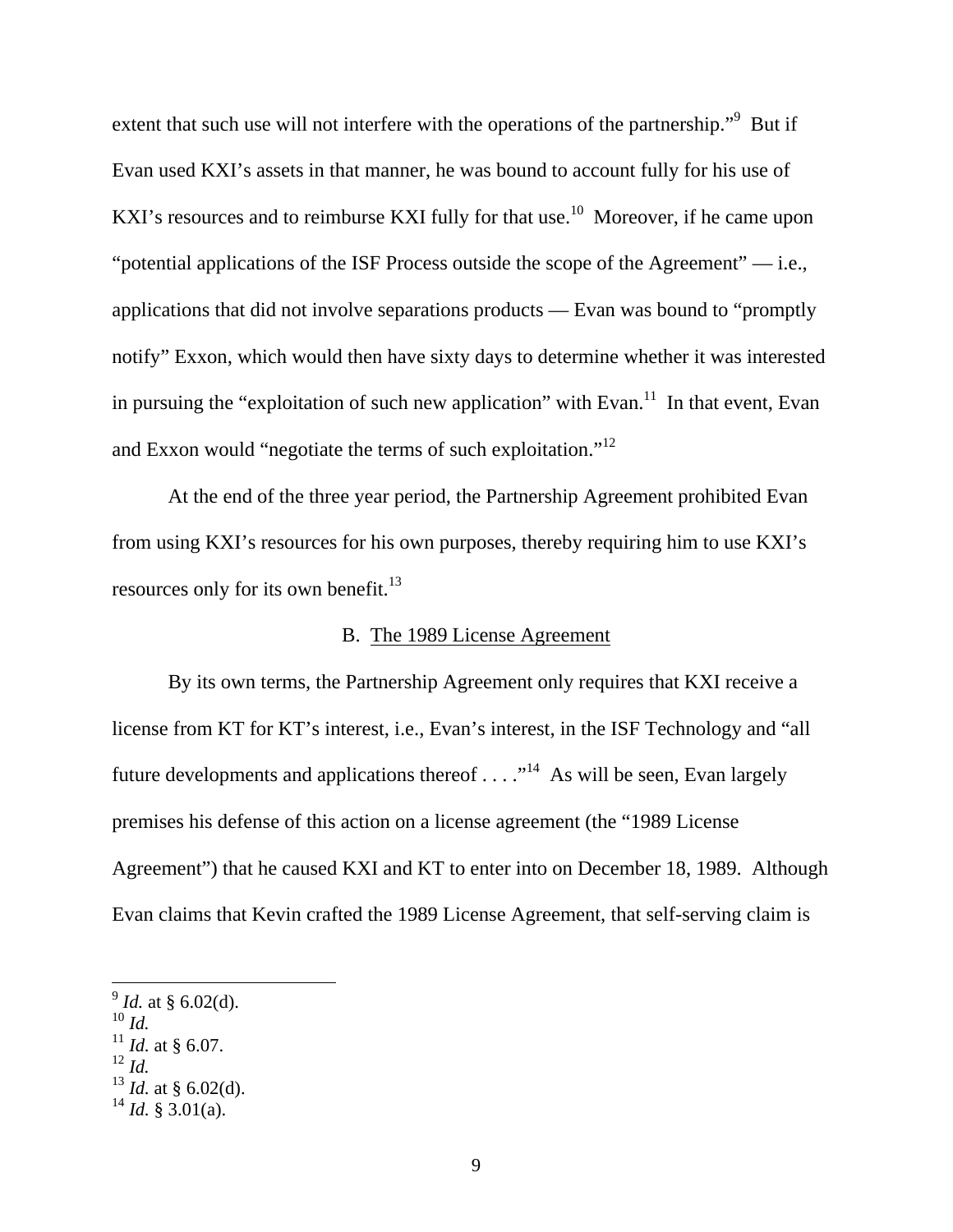not believable. The record evidence strongly supports the conclusion that the 1989 License Agreement was crafted with Evan's input by Garold Bramblett, an intellectual property attorney who had done work for KT.

 The 1989 License Agreement has two operative provisions. The first is uncontroversial and largely tracks § 3.01 of the Partnership Agreement: "[KT] grants to KX [Industries] an exclusive, worldwide, royalty-free and irrevocable license, with rights to sublicense, under all of its patents, patent rights and technical information within the definition of ISF Technology as set forth in the [Partnership Agreement]."15 That is, what § 1 of the 1989 License Agreement does is give KXI full licensing rights to all the ISF Technology owned by KT.

What is more controversial is § 2 of the License Agreement. That section states:

In the event KX [Industries] shall make any improvements, patentable or not, which are based upon the ISF Technology but which are not within the scope of the grant of exclusive rights made to KX [Industries] under Paragraph 1, then KX [Industries] shall disclose such improvements to [KT] and KX [Industries] agrees to assign its right, title and interest in said improvements to  $[KT]$ <sup>16</sup>

By its express terms, the Partnership Agreement required that Exxon give prior written approval to any contracts, between the affiliates of KXI and KT, including between the general partner and KXI.<sup>17</sup> From the record before me, I conclude that Evan did not obtain Exxon's prior written consent to the 1989 License Agreement. Indeed, it appears that he and Bramblett removed signature lines for Exxon from drafts of the 1989 License

 $15$  1989 License Agreement § 1.

<sup>16</sup> *Id.* at § 2.

 $17$  LPA  $\frac{8}{9}$  6.01(b)(vii).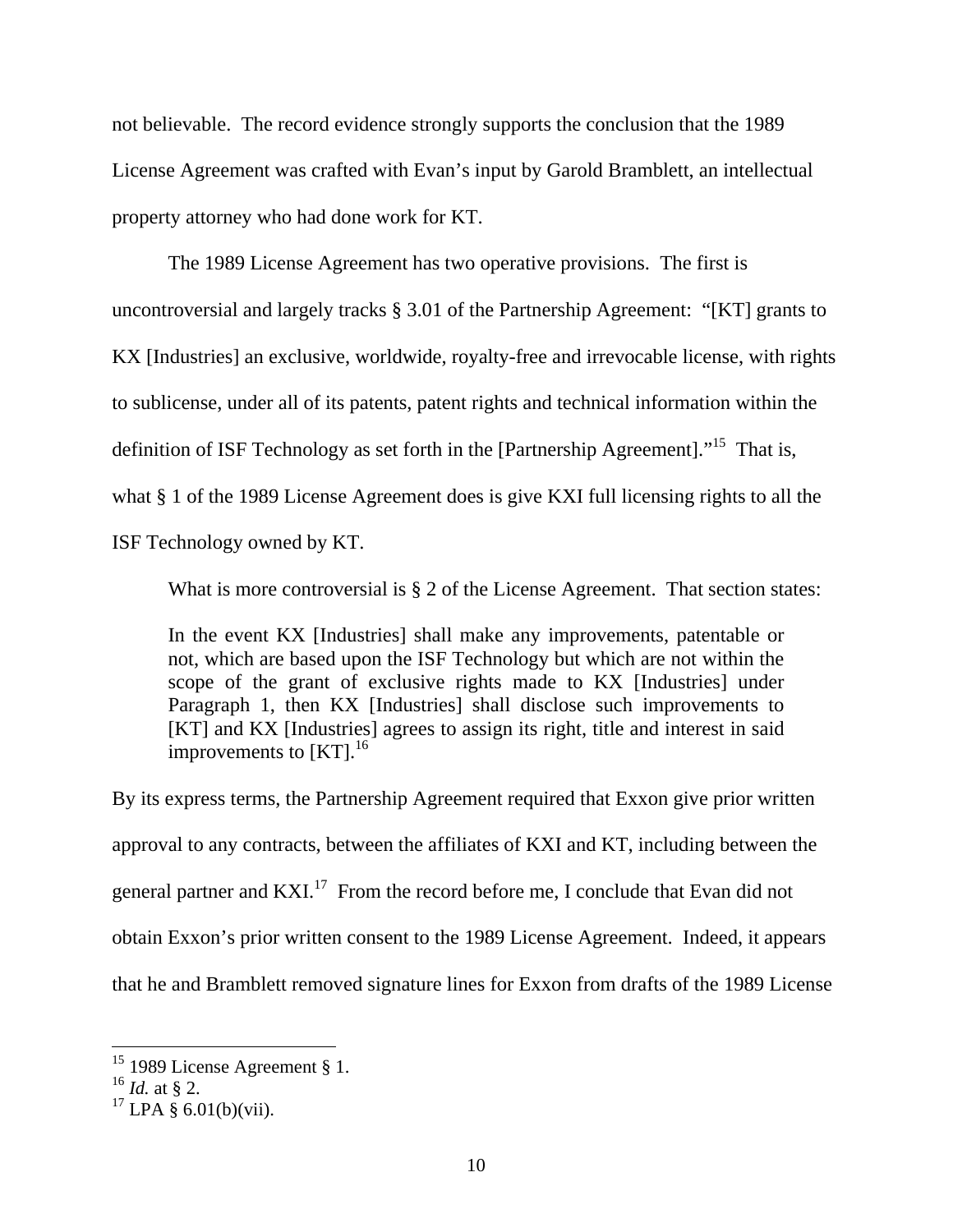Agreement.<sup>18</sup> Notably, the very day that the 1989 License Agreement was signed, Exxon sent Evan a detailed letter providing various authorizations contemplated by the Partnership Agreement. The License Agreement is not mentioned. At trial, Evan also conceded that he never received Exxon's prior written approval.<sup>19</sup>

 At some point, however, Exxon appears to have learned of the 1989 License Agreement. I said "appears" because the record is, for understandable reasons, largely devoid of any testimonial evidence regarding Exxon's long-past dealings with Evan regarding KXI. What is clear from the paper record is that Exxon demanded that the economic fruits of R & D conducted at KXI after the initial three-year period belong to KXI and not to Evan. As to most categories, Exxon demanded that KXI receive patent rights in technologies developed at KXI. Even as to the development of technologies that neither used the ISF Process nor involved separations, Exxon took the position that if they were developed at KXI, then KXI had to receive a free and exclusive license to exploit those technologies. Moreover, I find it probable that Exxon's concerns about these issues were fueled by its discovery that Evan had caused KXI to enter into the 1989 License Agreement, which contained provisions inconsistent with the Partnership Agreement. That discovery likely contributed to the back-and-forth between Evan and Exxon regarding KXI's rights to new technologies developed at KXI.<sup>20</sup>

 That haggling reflects the unstable relationship between Evan and Exxon. Under the Partnership Agreement, Exxon had the right to buy out Evan after four years or in

 $18$  JX 1002, 1003.

 $19$  Tr. at 961, 1030.

 $20$  JX 1004.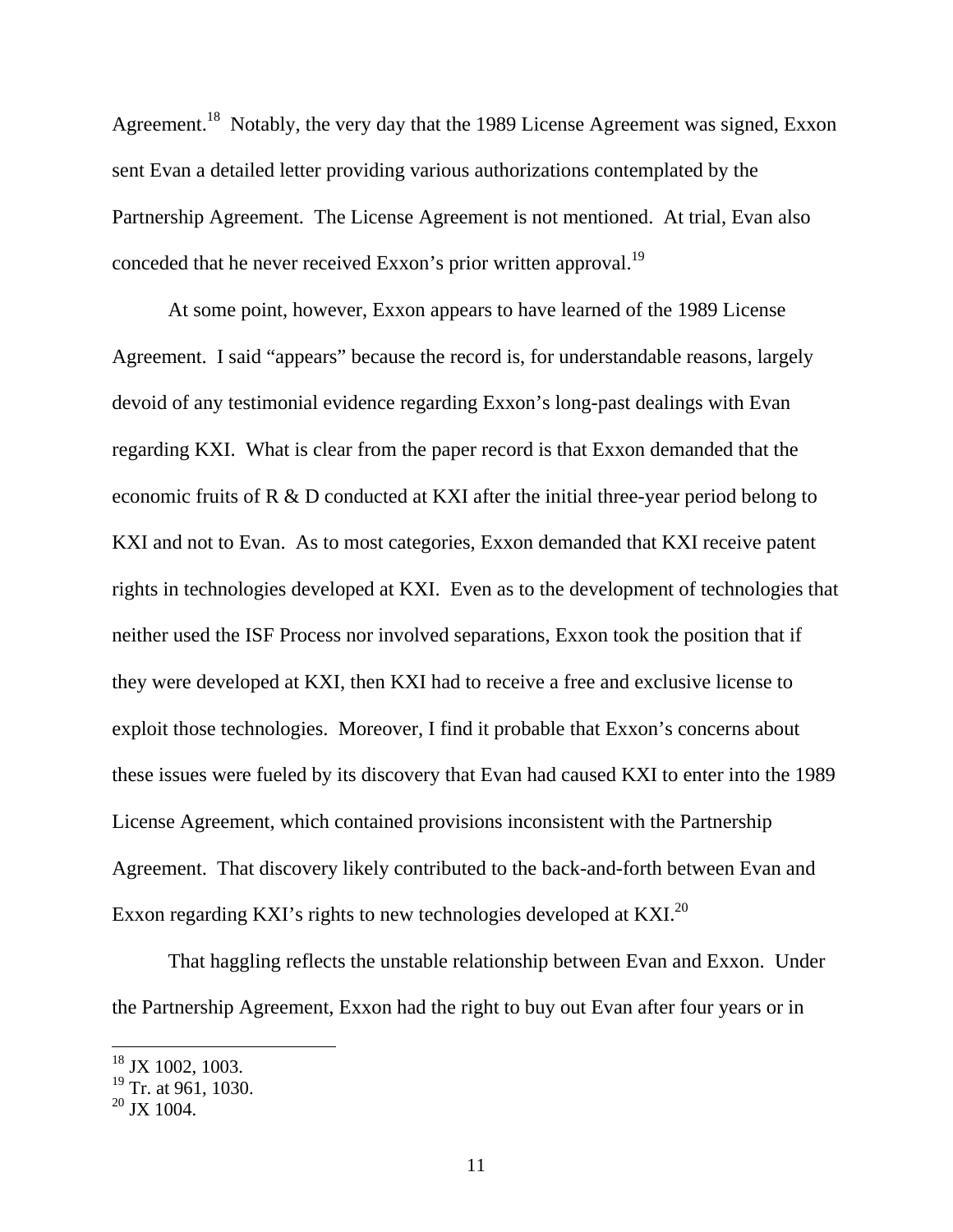1993.<sup>21</sup> As the end of the first three years approached, Evan and Exxon were feeling each other out and seeing whether they would remain partners or go their separate ways. The tug-and-pull between them seems to have in no small part resulted from differing understandings and desires regarding the extent to which KXI would expand into areas other than the Legacy Business. It is likely that Exxon did not much trust Evan after learning after-the-fact of the 1989 License Agreement and kept a close eye on him.

 In this regard, I find Evan's trial testimony regarding Exxon's knowledge of the 1989 License Agreement unbelievable. At his earlier deposition, he had little recall of his interactions with Exxon regarding the 1989 License Agreement, including when Exxon learned of that Agreement and its reaction when it did. The best evidence of Exxon's reaction is from the 1992 draft License Agreement it signed — and which it believed it had reached agreement on with Evan. In that draft, it is expressly stated that because the 1989 License Agreement did not contemplate non-ISF/separations and non-ISF/nonseparations technologies, there needed to be a specific provision for the granting of "certain rights to patents, patent rights, technical information and improvements thereof" from KT to KXI. $^{22}$  That is, Exxon believed that the ownership of non-separations products based on the ISF Process was not settled. Also in the record is earlier correspondence from Exxon in 1990, including a draft version of the license agreement between KT and an Exxon entity regarding non-separation uses of the ISF Process.<sup>23</sup>

<sup>&</sup>lt;sup>21</sup> LPA § 8.02(b).

 $22 \text{ JX} 2006.$ 

 $^{23}$  JX 2005.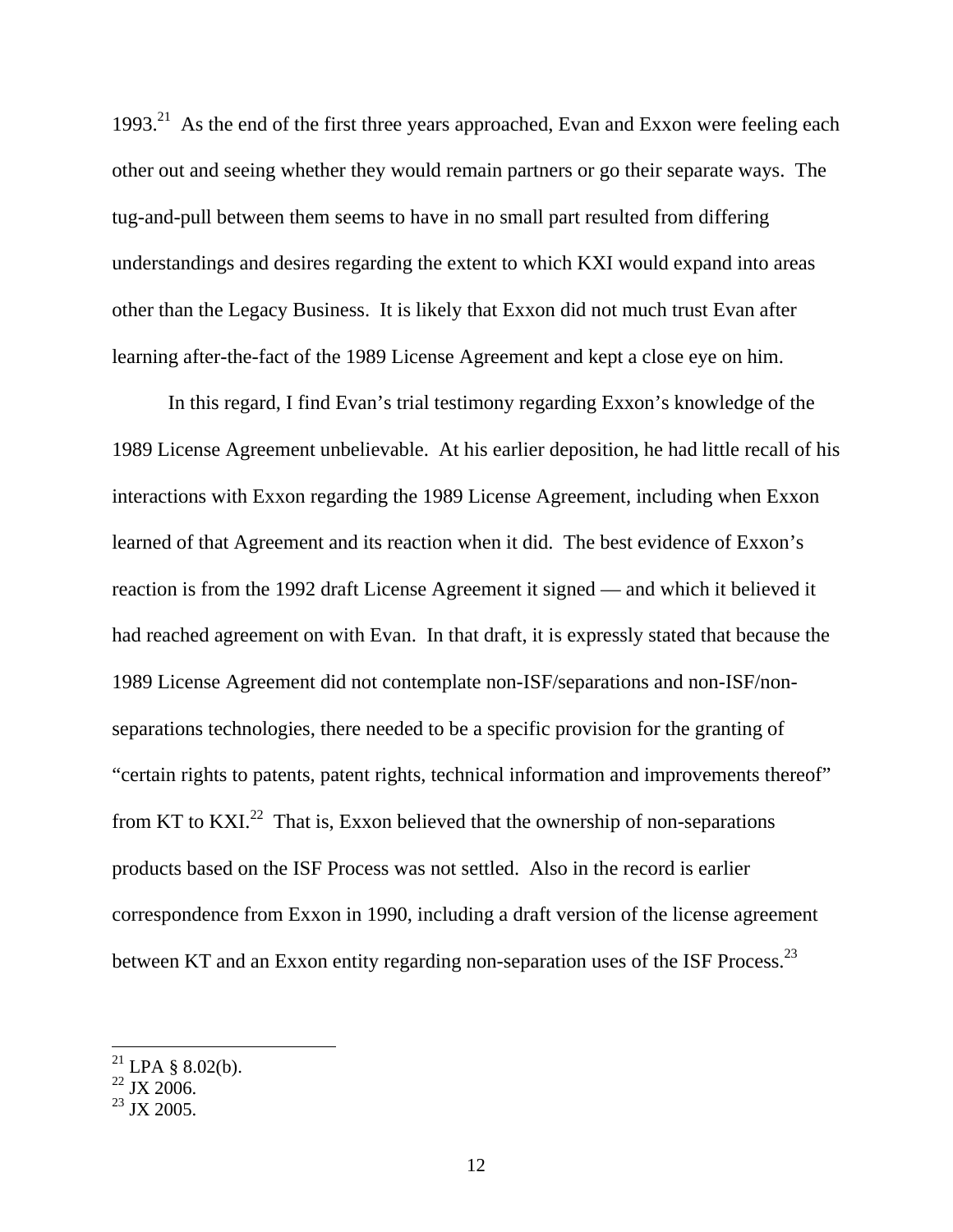This also suggests that no agreement regarding such uses had been reached between the parties as of that time.

 Although one cannot be certain, it is probable that these differences of opinion were an important factor inspiring Evan to make the strategic choice to buy out Exxon. When combined with Exxon's reluctance to provide capital that Evan desired for KXI or to allow KXI to obtain outside capital, Exxon's expectation that KXI would benefit from all the technologies it created led Evan to want to strike out on his own, free from the constraints of a major co-investor.

 In 1997, Evan acted on that desire. With the aid of both Jon and Kevin, Evan bought out Exxon's then 60% share for \$7.4 million. In exchange for their assistance as well as payments for equity in KXI offered to them by Evan, Jon and Kevin acquired 7.75% and 2.68% of KXI respectively, leaving Evan as the approximately 90% owner.

 In contemplation of the Exxon buyout, the Partnership Agreement was amended to provide for a material enhancement in Evan's personal compensation from KXI. As of that time, Evan's compensation from KXI had been unspecified and Exxon had consented to paying him \$100,000 annually for the time he devoted to KXI. The amendments granted him a salary of \$165,000 annually to be KXI's chief inventor.<sup>24</sup> Even more lucrative were the annual "Service Fees" of \$500,000 to \$750,000 annually that Evan's personal vehicle, Con Holding, was to receive for acting as General Partner. This Service Fee was subject to a tax gross-up, meaning that the amount awarded was the post-tax amount enjoyed by Evan because Con Holding was an "S Corporation." From

 $^{24}$  JX 1173.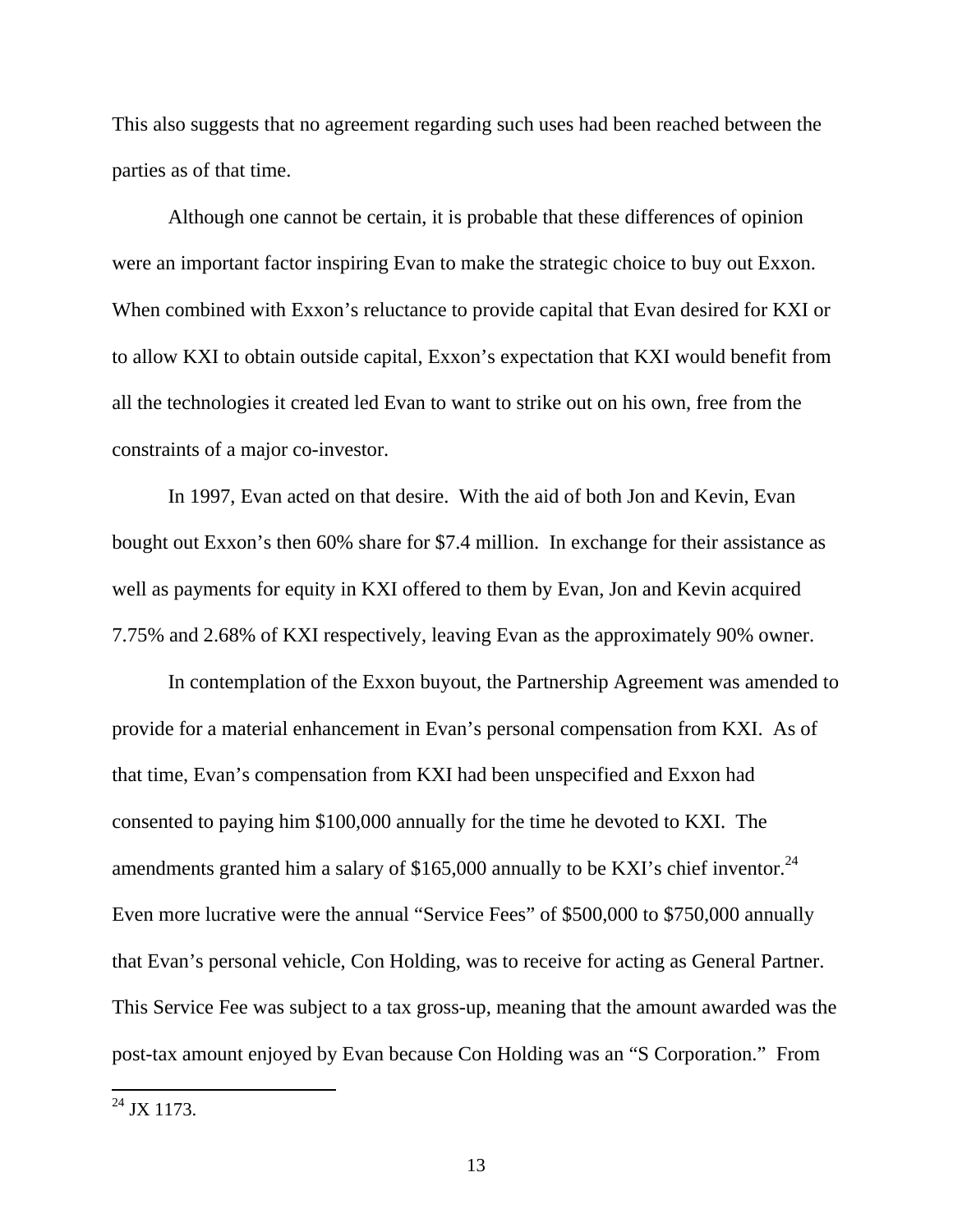1997 through 2004, Evan awarded himself the full \$750,000 each year, plus tax grossups, and his salary as chief inventor increased from \$165,000 to over \$207,000.

#### C. Exxon Departs And KXI Becomes The Vehicle For All Of Evan's R & D Efforts

 Once Exxon was bought out, Evan began using KXI as the vehicle through which he conducted all of his activities as an inventor. Although the provisions of the Partnership Agreement setting forth its purpose as solely "the business of developing propriety separations products utilizing ISF Technology . . . and . . . performing all other things necessary or expedient to carry out the foregoing"<sup>25</sup> remained, Evan ignored those provisions and set KXI on the path towards a much broader scope of R & D activities that focused well beyond the Legacy Business.

Not coincidentally, by the time of the Exxon buy-out, KT's own R & D capacity was, in Evan's words, "nil."<sup>26</sup> Free and clear of Exxon, Evan geared up in 1998 to begin looking at non-ISF technologies in earnest for the first time in many years. He did that searching at KXI, using its employees, facilities, and funds. KT did nothing and had no employees or research facilities — it was a mere shell. In fact, former KT employees became employees of KXI after the buy-out. All R & D was funded by KXI or by thirdparties who had contracts with KXI.

By the current century, KXI had a broad-gauged and aggressive  $R \& D$  program to develop what I call the New Technologies. Evan was the driving force behind that program and crafted many KXI business plans and marketing documents reflecting that

 $^{25}$  LPA § 1.02.

 $26$  Evan Koslow Dep. 156-160.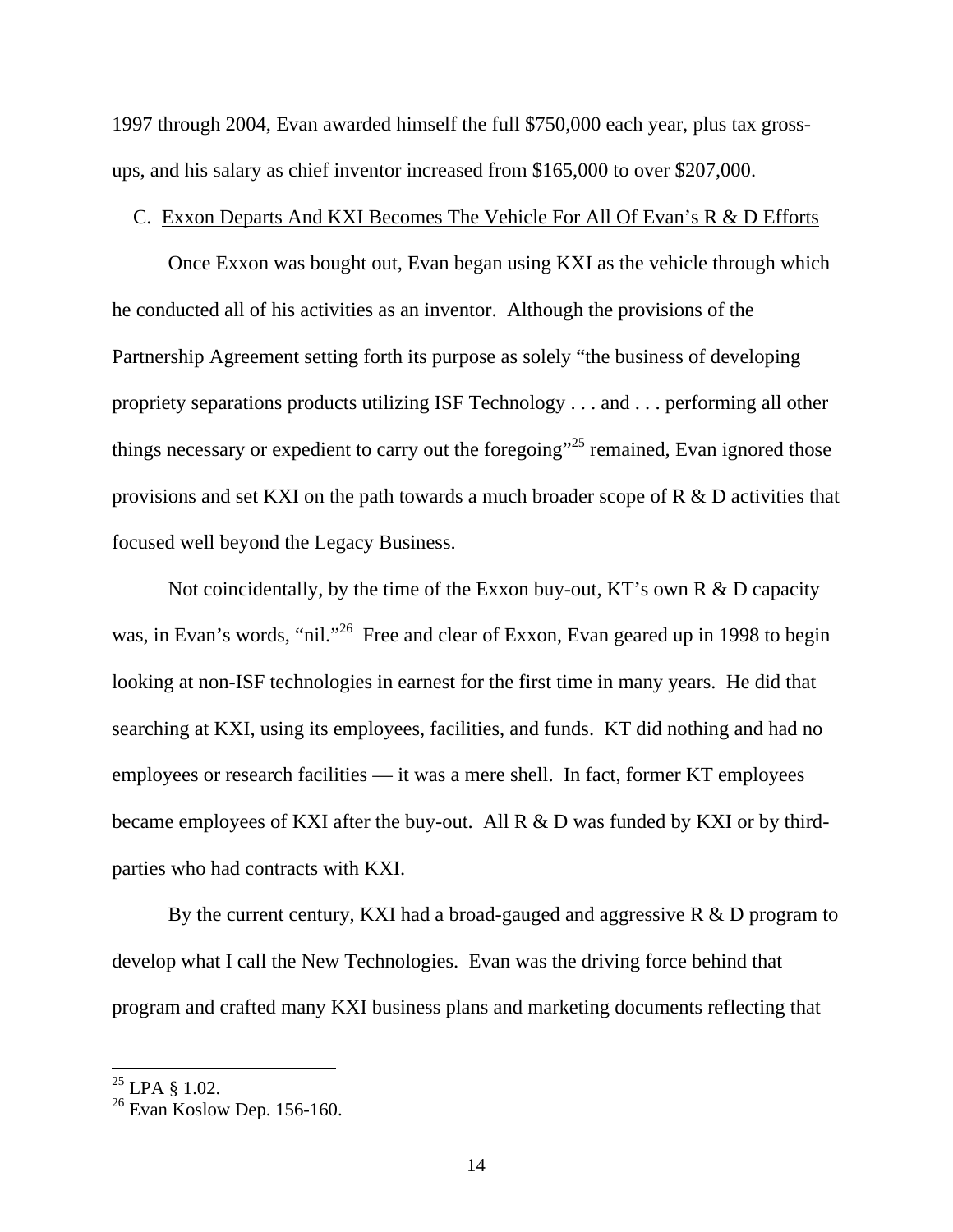program. The Legacy Business consisting of a carbon-block water filter made using the ISF Process remained critical to KXI. The Legacy Business made KXI a world leader in the production of extruded activated carbon water filters and the first manufacturer of many of the water filters found in American homes.<sup>27</sup> The revenues from the Legacy Business provided capital for the broader R & D program Evan had conceived and was implementing.

That broader R & D program involved several New Technologies, including:

# The World Filter

 The World Filter, KXI's proverbial golden egg, seems to have been the catalyst for the nasty dispute between the partners. It is an innovative and one-of-a-kind generation of water filters created "to bring pure water to the world."<sup>28</sup> The World Filter products basically are water filters comprised of three layers that uniquely prevent microbiological threats from passing into drinking water and that amazingly only cost one penny per day per household to use. Designed to exceed the EPA's criteria for any water quality, and the only filter certified by the California Department of Health Services, the World Filter's intended consumers are the millions of impoverished people living in regions throughout the world where clean drinking water is not available and where waterborne infectious diseases, such as typhoid, cholera,

 $^{27}$  JX 1434.

 $^{28}$  The description of the World Filter is taken from an internal KXI confidential World Filter presentation given to potential investors and partners. JX 1434.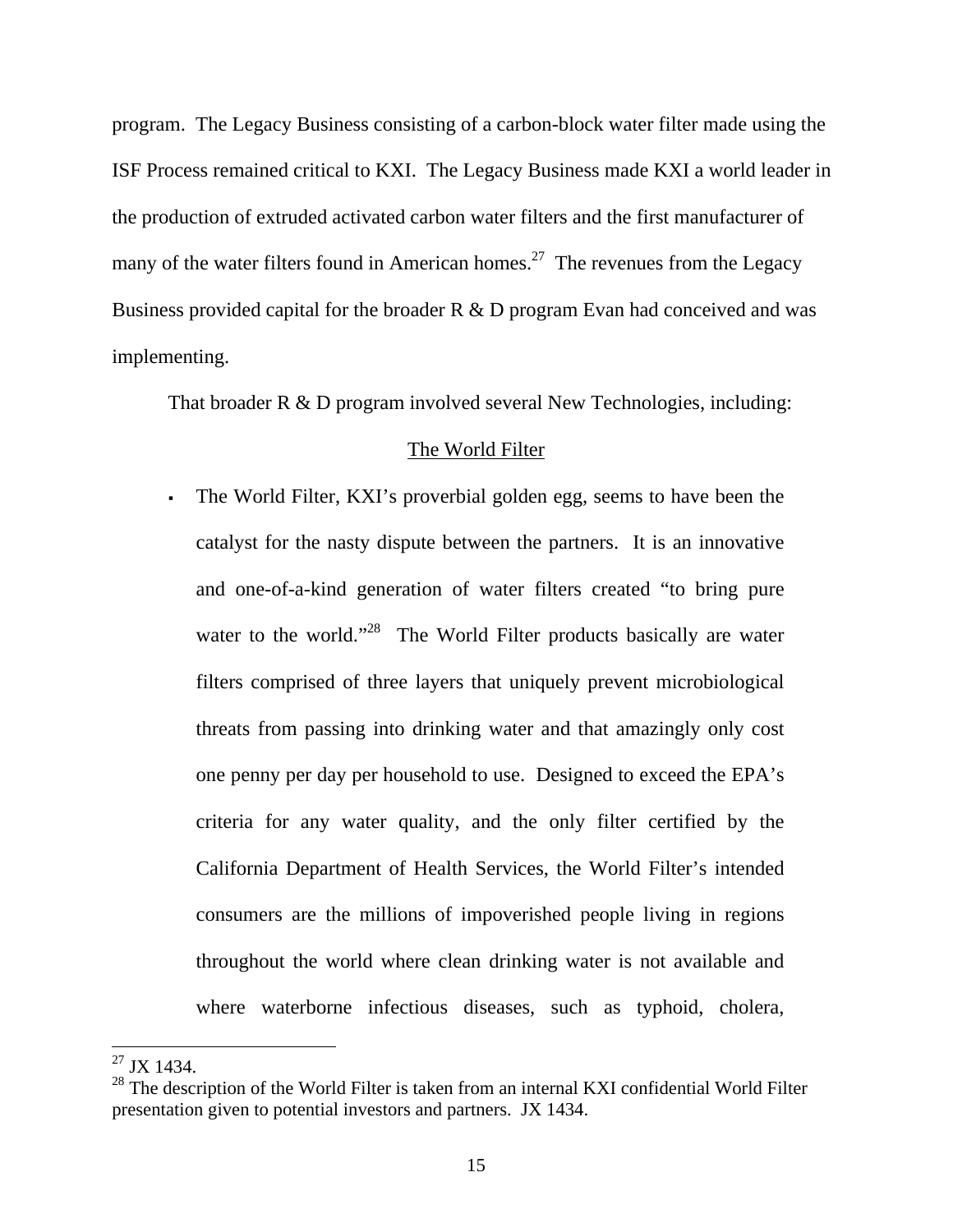trichiasis, and schistosomiasis, claim millions of lives a year. One example of World Filter's potential use was its capability to decontaminate dirty river water of bacteria, cysts, and live viruses. In addition to what KXI touted as its "revolutionary" and "unparalleled microbiological" function and incredibly economical cost, $^{29}$  the World Filter has a failsafe feature that shuts the filter down when it needs to be replaced, which importantly prevents people from continuing to rely on the World Filter when it no longer properly functions.

## PLEKX Technology

 PLEKX is a type of filtration media used for both air and water with many applications, including medical/surgical products, chemical/biological protection devices such as gas masks, and odor absorption. The technology consists of a three-layer composite containing a high concentration of adsorbents. PLEKX has yielded sales for KXI and was anticipated to have strong growth potential with estimated sales of approximately \$5 million in 2005.<sup>30</sup>

## Nanofiber Technology

 Nanofiber technology, fibers between 50-400 nanometers or nanons in diameter, is another potentially lucrative New Technology because of the wide range of commercial applications. When used in areas such as

 $^{29}$  JX 1417, 1434.

 $30$  JX 1249.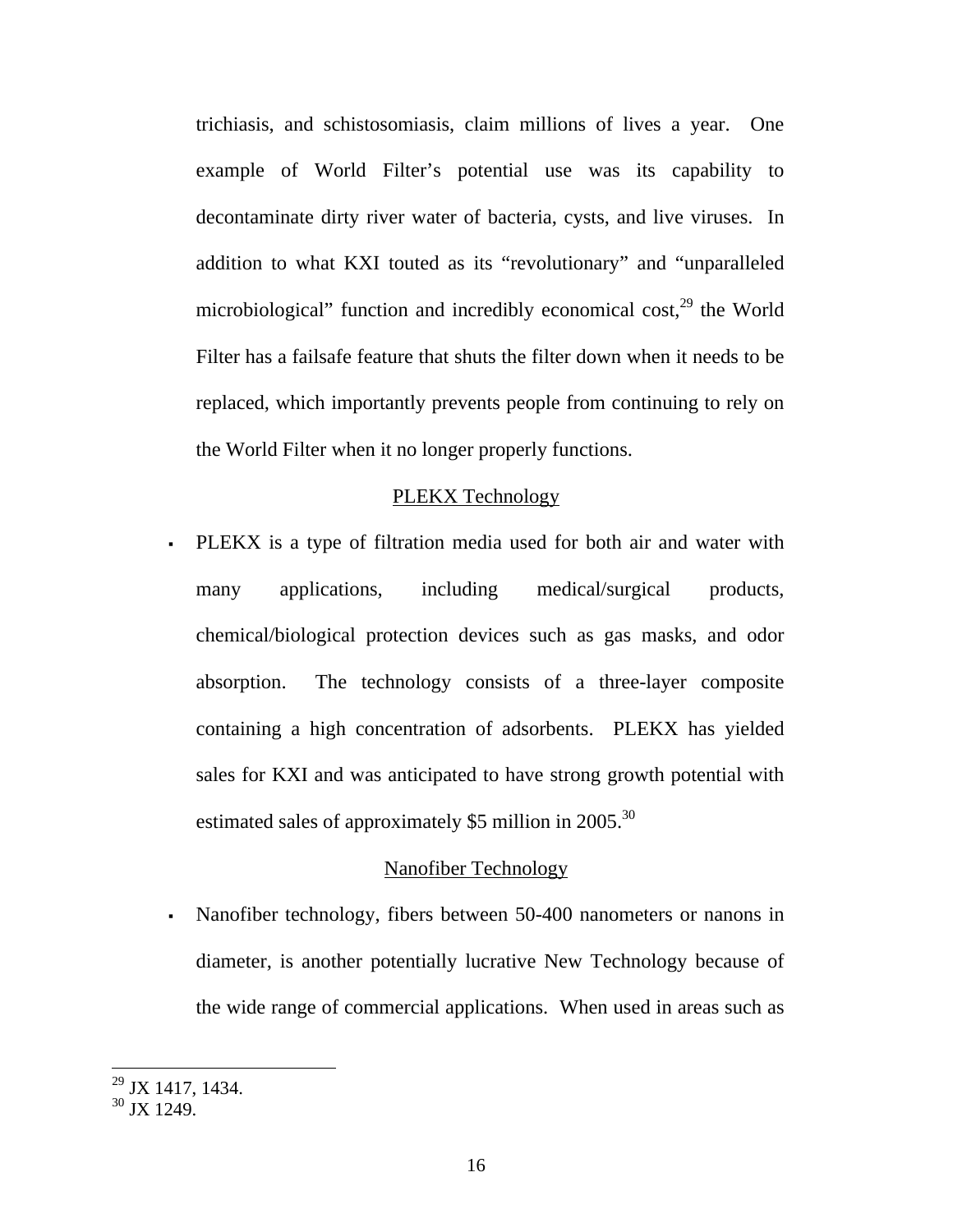paper coatings and paints or as reinforcing fibers in plastics and building products, the nanofiber technologies KXI is working on were estimated by it to be worth tens of millions of dollars.<sup>31</sup> When developed as nanofiber foam, nanofiber technology may have uses as acoustic panels and thermal insulators. KXI discussed its nanofiber technology initiatives with several companies, including Mead Westvaco. Mead Westvaco projected sales of more than \$90 million worldwide on a nonexclusive basis. $32$ 

## The Flat Diaper

 KXI also engaged in an attempt to create a so-called "flat," i.e., very thin, diaper with Procter & Gamble. Although Procter & Gamble left the project, KXI continued efforts to develop an extremely thin laminate diaper that unlike contemporary diapers would expand only to "accommodate the liquid insult."33 This New Technology is believed to have great commercial potential for adults with a need for hygiene products.

 During the post-Exxon era, KXI developed a strong management team that supplemented Evan's inventive creativity. Don Caufield eventually became the President and CFO of KXI. Larry Walters was hired as KXI's general counsel. More than forty scientists and technicians were employed by KXI to work on its R & D program. An in-

 $31$  JX 1249, 1251.

 $32$  JX 1319.

 $33$  JX 1435.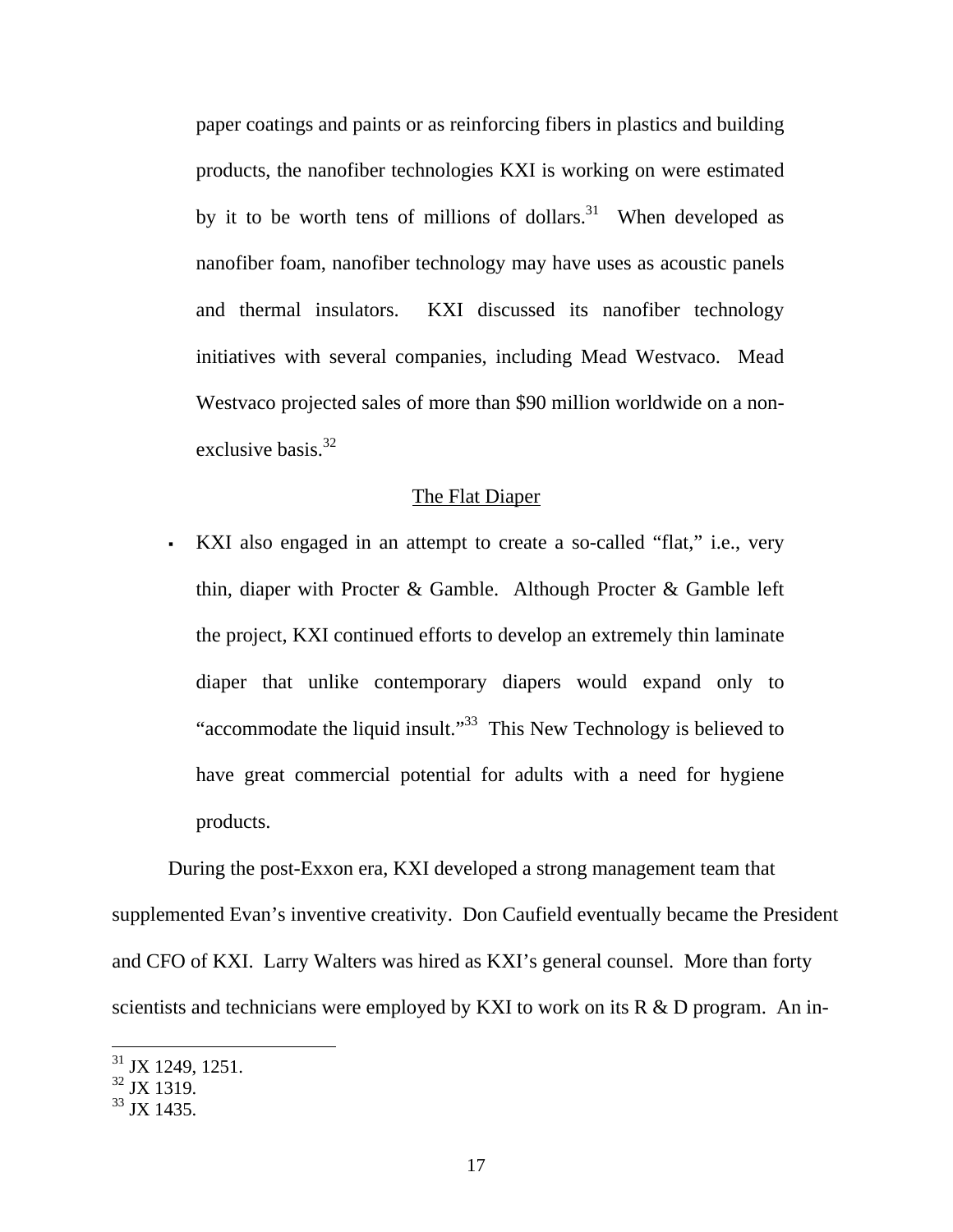house team, including a subordinate lawyer of Walters', Shirley Ma, who worked as KXI's in-house patent counsel, worked with outside counsel to ensure protection for the intellectual property that was being generated. As we shall see, the manner in which they proceeded raises questions, but the fact that KXI funded their work and that of outside counsel is not.

 Increasingly, Caufield took over the management of KXI's Legacy Business, freeing Evan to concentrate on pushing the R & D program for the New Technologies in his role as "chief inventor."<sup>34</sup> The breadth of that program is outlined in multiple documents that Evan himself prepared for KXI, which set forth the firm's capacious R & D agenda.

 By the year 2004, that agenda had succeeded to the point where KXI believed itself to be at a strategic crossroads. KXI was generating sales of approximately \$32 million annually, with the Legacy Business contributing 95% of the revenues.

 Although the Legacy Business was successful, Evan perceived the New Technologies to have the most potential for growth. In particular, Evan discussed with Jon and Kevin the global potential for World Filter. If KXI could in fact create a low cost filter that would help rid water in the developing world of viral, bacterial, and chemical contaminants, as well as waterborne cysts, and thereby prevent waterborne diseases like typhoid and cholera, Evan, Jon, and Kevin perceived that billions of dollars in revenues could be made.

 $34$  Caufield Dep. 10, 57. As KXI's in-house counsel stated, "[Evan] is the chief inventor, the chief technologist. He clearly is the man who seems to know just about everything about the business." Walters Dep. 97.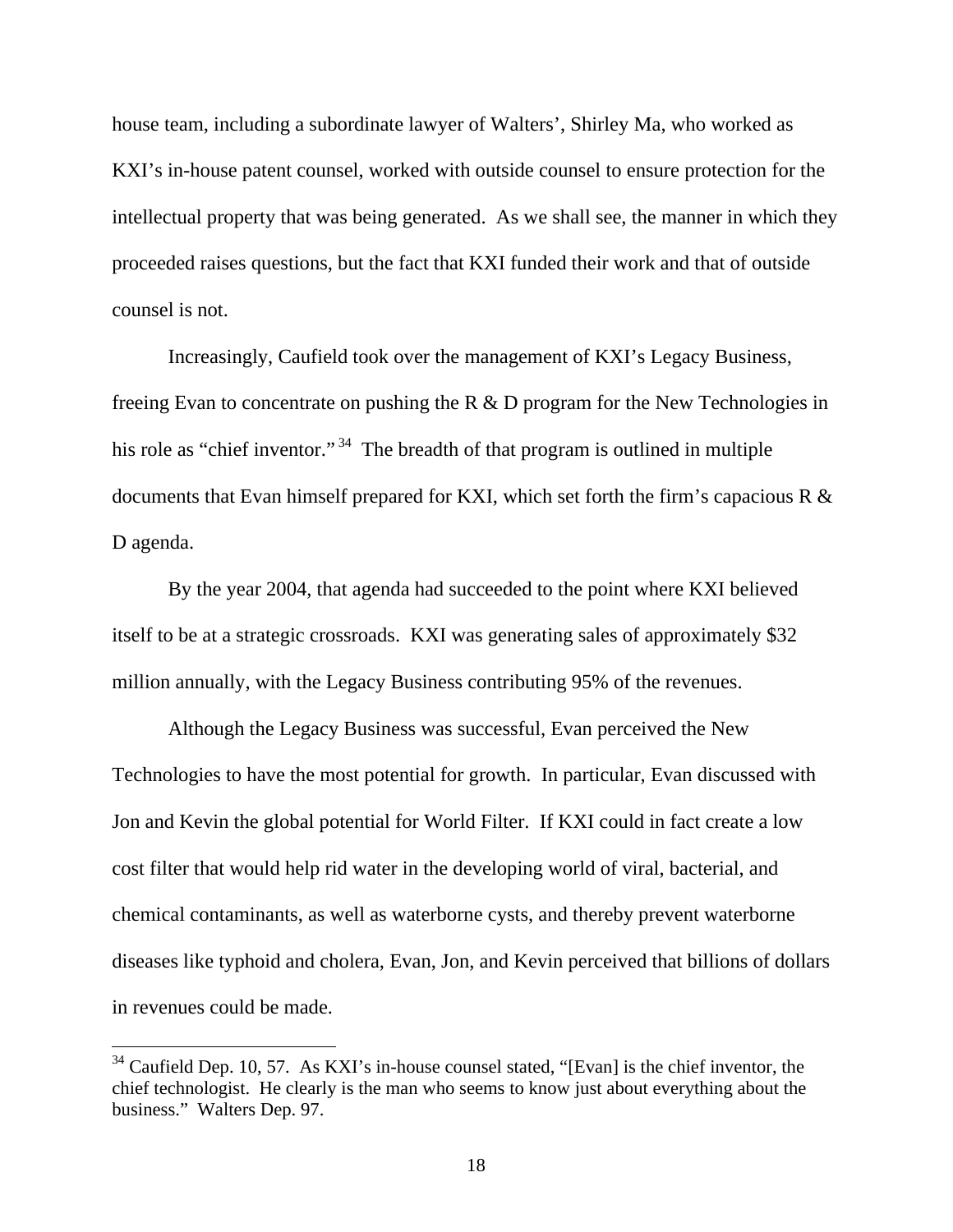The three of them began to ponder a strategy where KXI would monetize its investment in the Legacy Business, by selling it, and then plough the resulting proceeds back into the New Technologies. As part of that strategy, the three of them began negotiating the formation of a specific joint venture vehicle for the exploitation of the World Filter concept, KX Strategies LLC or "KXS," which was to have the exclusive worldwide rights to distribute and market the World Filter. The reason for that was that Jon and Kevin had devoted a considerable amount of time and energy into marketing that concept and looking for partners that would help KXI introduce that technology into key markets, such as Brazil, China, India, and Peru. As compensation for their work on launching World Filter, Kevin and Jon were to receive a 3.15% interest and a 1.85% interest in KXS respectively, with KXI owning the other 95%. Moreover, Jon and Kevin were to receive \$16,750 and \$7,500 respectively each month to spend certain percentages of time on the World Filter each month.

During this period, KXI frequently engaged in discussions with third-parties about the New Technologies. In these presentations, KXI touted the value of the New Technologies and represented to the third-parties that it owned the New Technologies. For example, presentations made to Nestle<sup>35</sup> and Mead Westvaco,  $36$  internal company documents (some prepared by Evan), $37$  internal communications drafted by patent employees,<sup>38</sup> and draft term sheets prepared for KXI and third-parties<sup>39</sup> all reference that

<sup>&</sup>lt;sup>35</sup> JX 1011, 1432.

<sup>36</sup> JX 1027.

 $37$  JX 1125.

 $38$  JX 2034, 2036.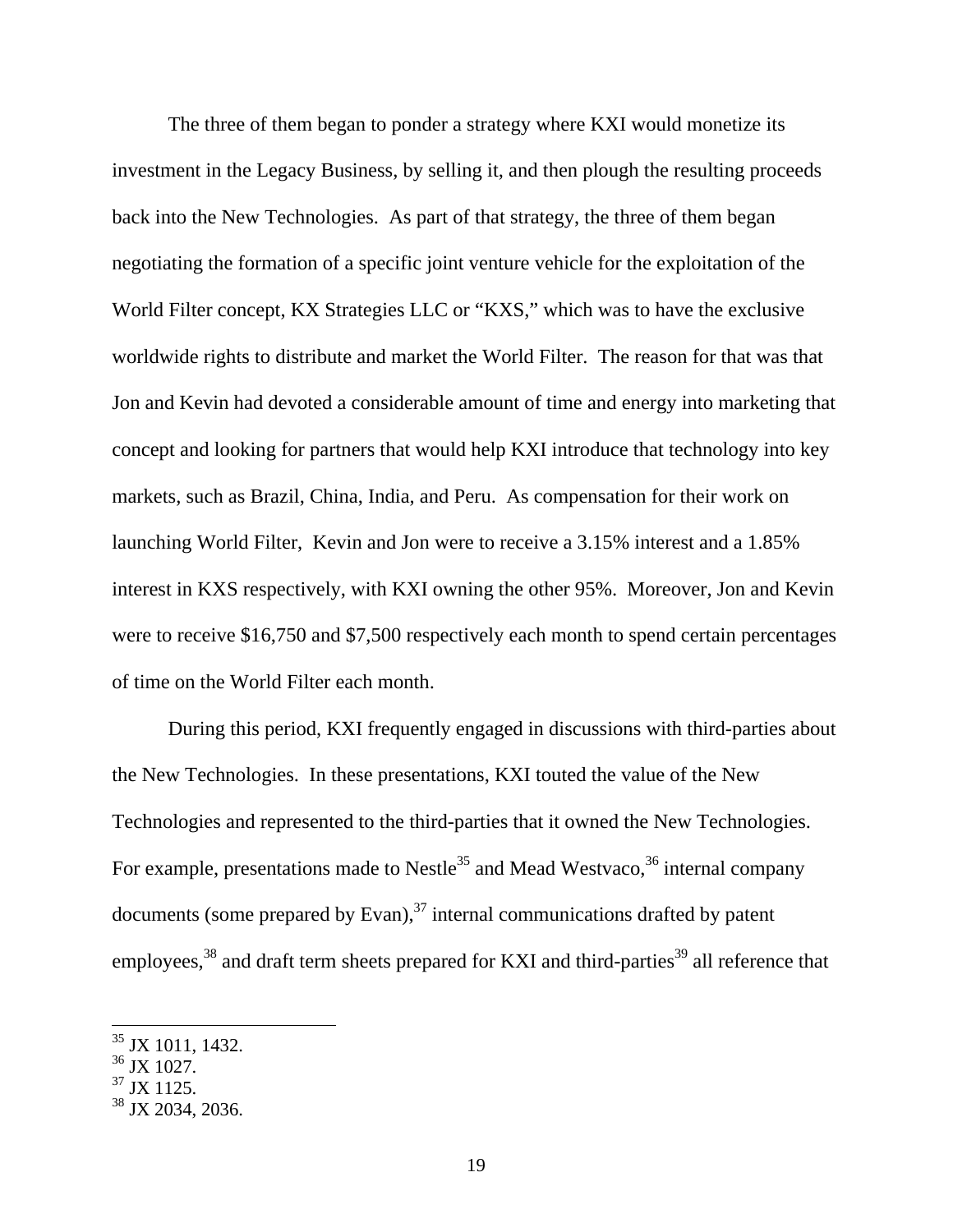KXI was the designer, developer, owner, or patent-holder of technologies such as the World Filter, microbiological interception technologies, PLEKX, nanofiber, lube oil filters, and the flat diaper.<sup>40</sup> Any reasonable third-party would have read the materials and understood them as representing that KXI controlled the rights to the New Technologies.

In keeping with the broadening of KXI's focus and the potential to sell off the Legacy Business, Evan devised a plan in late 2004 to divide KXI into four divisions: one each for World Filter, Nanofiber, KX R&D, and KX Legacy.<sup>41</sup> KXI planned to hire new employees and Kevin and Jon worked with headhunters to locate someone to head the Nanofiber Division and to serve as CEO of the new World Filter business. Evan also formalized Caufield's status as the key manager for the Legacy Business in October 2004 by sending a memorandum to all the KXI employees indicating that Caufield was the new President and CFO of KXI and that with Caufield assuming responsibility for the operations of the company, Evan would "focus upon an enlarged science and technology program" — that is, Evan would focus on the agenda to exploit the New Technologies. $42$ 

In December 2004, in a document circulated internally and drafted by Evan entitled "Plan for the Development of Future Businesses," Evan outlined a broad plan for KXI's future. In that document, Evan did not mention KT. Instead, he led all recipients to believe that the New Technologies belonged to KXI and were its to exploit, and went

<sup>&</sup>lt;sup>39</sup> JX 1304.

 $40$  JX 1078, 2036.

 $41$  JX 1399.

 $^{42}$  JX 1445.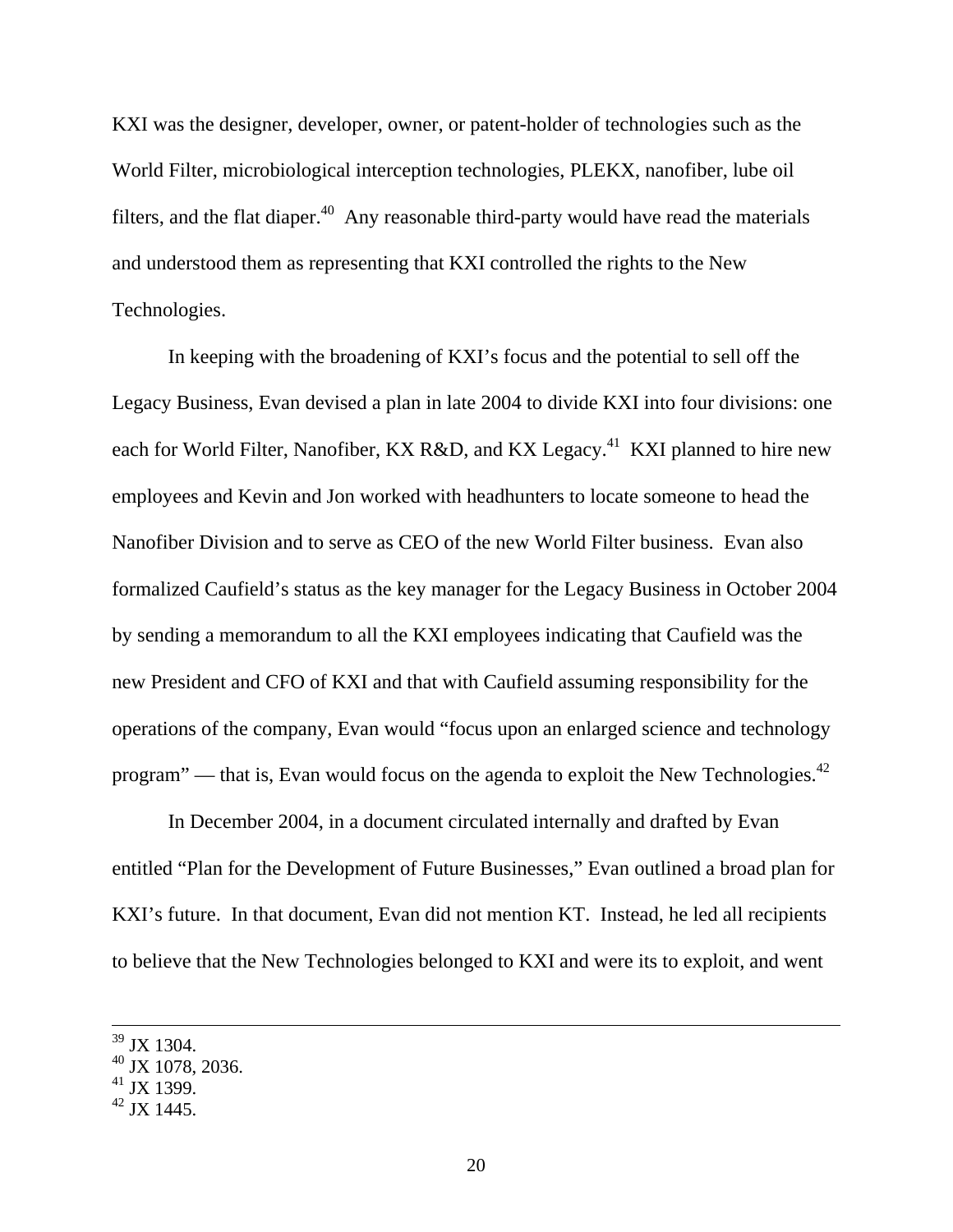on to outline his ideas for doing just that. In fact, Evan even discusses the potential sale of the Legacy Business in these terms: "It is important in any sale of [the Legacy Business] to avoid curtailing, or hampering unduly, the ability of KX Industries to operate in these diverse areas and using all of the technologies retained after the . . . sale." $43$ 

As of the end of 2004, therefore, the future of KXI seemed bright, with its three equity owners in alignment. Through Kevin's intercession, KXI retained Goldman, Sachs & Co. to be its financial advisor in seeking a sale of the Legacy Business. Nonbinding expressions of interest from potential buyers suggested that the value of the Legacy Business was between \$65 and \$110 million. Meanwhile, Jon and Kevin were heavily engaged in trying to make World Filter a success, and Evan was driving KXI's larger R & D agenda.

#### D. Evan Decides To Cut Out Jon And Kevin

In early 2005, Evan had a change of heart about continuing to work with Jon and Kevin. The reasons for that are not clear. There is some indication that Evan was under financial pressure because of a pending divorce, pressure that might have led him to consider whether he wanted to share 10% of KXI's future value with Jon and Kevin forever. Contributing to those thoughts might have been the final version of the Strategic Members Agreement for KXS, the entity that was given the worldwide right to exploit World Filter, signed in early 2005 although dated June 2004. That agreement gave Jon and Kevin 5% of World Filter, on top of the value they would receive as owners of KXI.

 $^{43}$  JX 1078.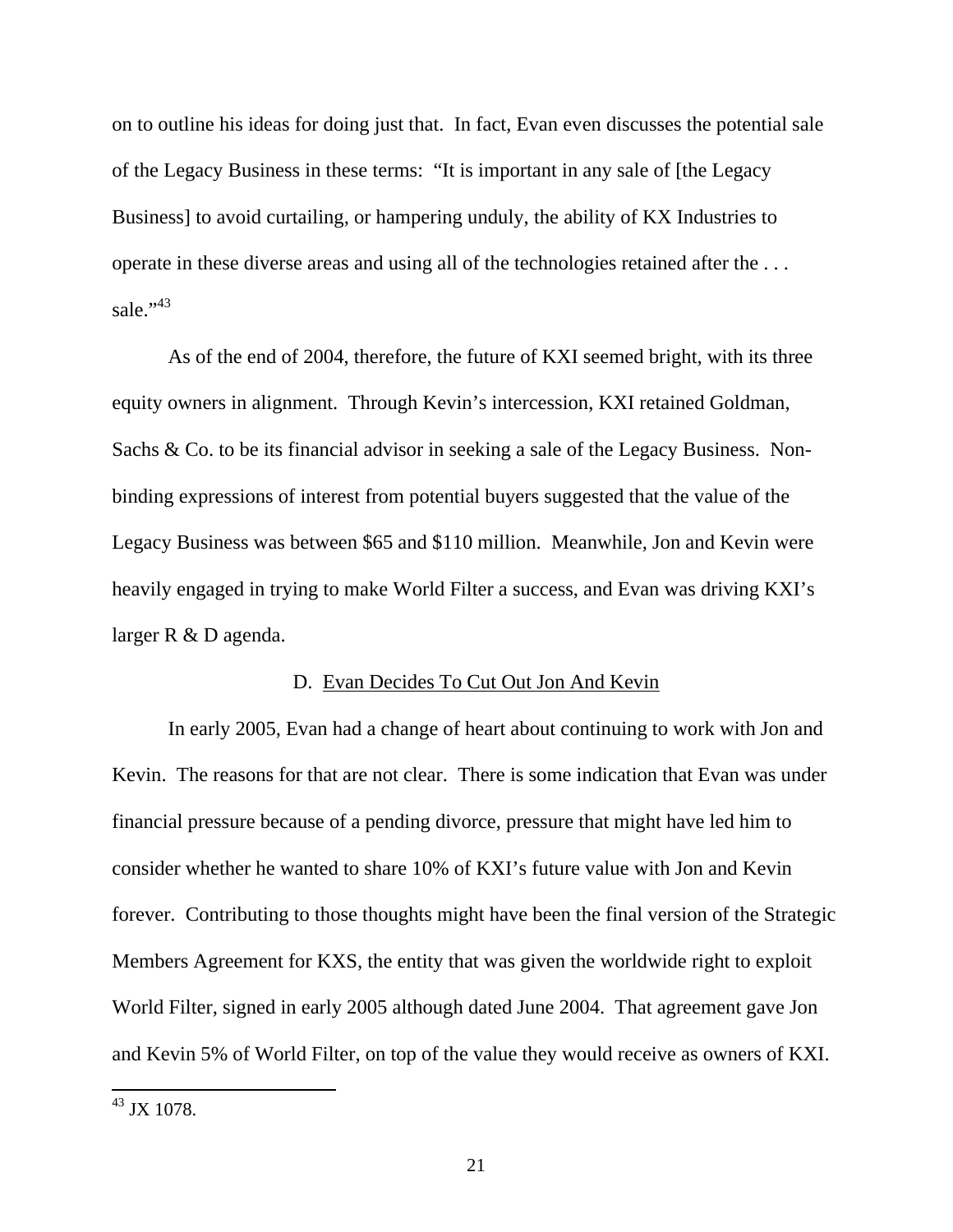Furthermore, Jon and Kevin, in particular the latter, were increasingly active in the business side of KXI through the World Filter initiative. One gets the impression from the record that this rankled Evan. Although he valued Jon and Kevin as advisors, Evan saw himself as the creative force behind KXI and believed Jon and Kevin should be grateful for whatever they received from him. Evan believed that the New Technologies his team at KXI had developed were extremely valuable — with the potential to be worth billions of dollars — and he began exploring possibilities for pursuing them without Jon and Kevin.<sup>44</sup>

Consistent with his inventive streak, Evan conjured up a pretext for claiming that KXI was not what its employees, investors, and third-party business contacts had been led to believe. At a meeting in early February between Kevin and Evan, Evan told Kevin that he and KXI's general counsel, Larry Walters, had "come upon" an old License Agreement, dated December 18, 1989, between KXI and KT that required that patents for new technology developed by KXI be assigned to  $KT<sup>45</sup>$  Under that 1989 License Agreement, Evan claimed for the first time that all the New Technologies developed by or under development at KXI, with the exception of the Legacy Business and certain of

 $44$  Overall, the potential market for these non-legacy technologies was valued in May 2005 to be \$6 billion. JX 1249. In an internal KXI valuation prepared by Evan, the technologies are valued at hundreds of millions of dollars. JX 1015, 1016.

 $^{45}$  McGovern Dep. 335-36; JX 1001. I largely credit McGovern's version of events and do not believe Evan's. The record as a whole reveals Evan's notion that the original Partnership Agreement and the 1989 License Agreement "made him do it" to be a contrivance to excuse his selfish plans. In that regard, the lack of evidence that key KXI officers like Caufield and Walters viewed the 1989 License Agreement as important is just one, albeit an important, factor. Evan's own February 13, 2005 email, soon to be discussed also is consistent with McGovern's version of events.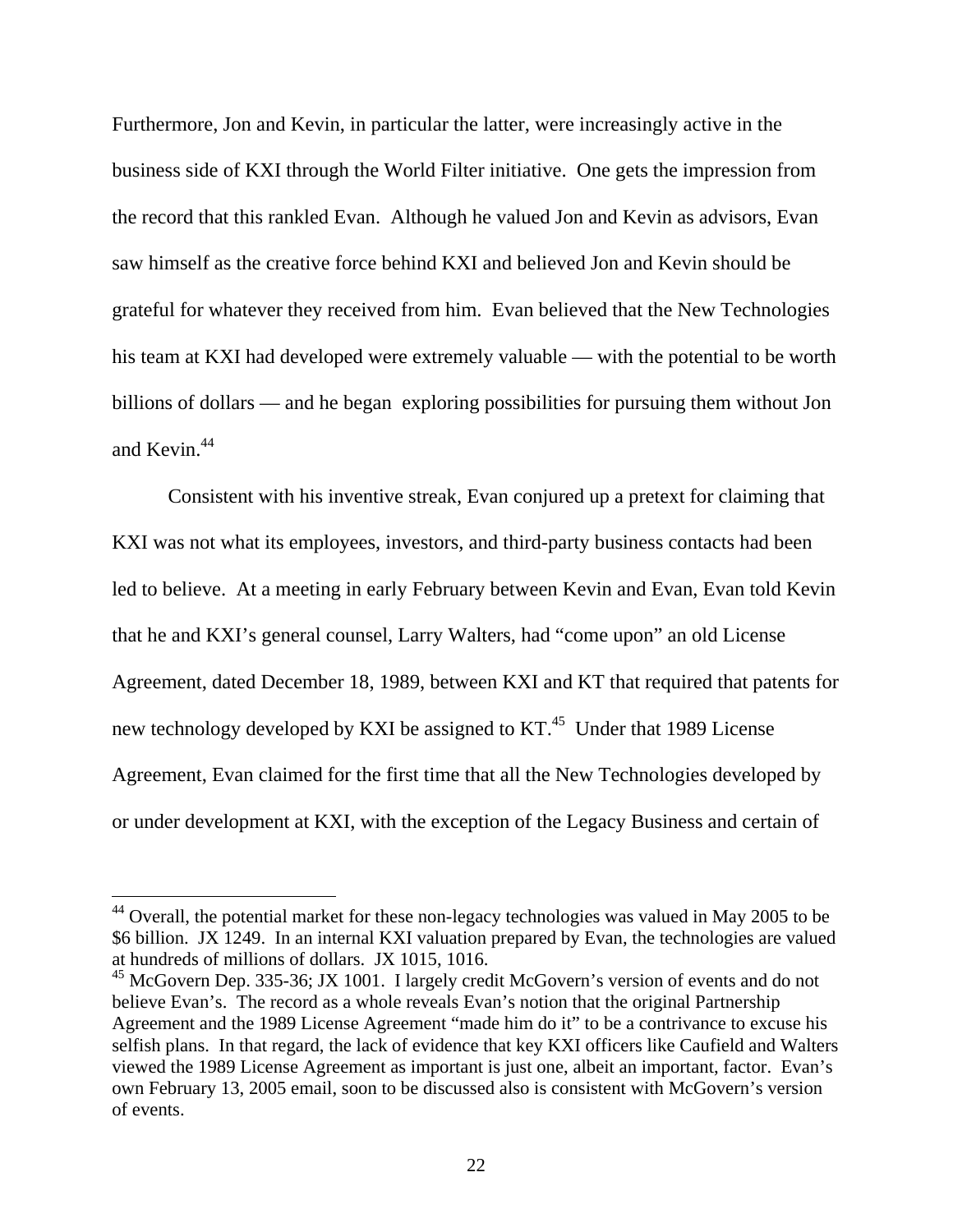the filtration products marketed by KXI under the PLEKX name, were owned by KT and not KXI.

Shortly thereafter, Evan sent an email to his brother Jon explaining the "defect" in

KXI's ownership of the New Technologies.<sup>46</sup> In the February 13 email, in which he also

copied Walters and Caufield, Evan wrote:

I mentioned to Kevin today that during our preparation for the Legacy Sale, we reviewed the original Partnership Agreement and that there are defects in the ownership of certain technology rights at KX. This defect does not affect the sale of Legacy, and therefore, is not a problem for [Goldman Sachs]. Instead, it is a problem relating to later technologies. Larry, Don and I think it can be mitigated to an incomplete degree.

Without going into major detail, the original KX Partnership Agreement only allowed KX to develop the ISF Technology for Filters and Separations all of which were defined. In addition, if KX developed any technologies outside of filtration and separations or ISF Technology, they were to be entirely assigned to KT Corporation . . . .

We think the original license can be interpreted to allow the World Filter and PLEKX to be licensed to KX. The case for PLEKX looks good and the case for WF is a bit more difficult. However, the case for technologies that are neither ISF-Technology based and not filters or separation processes is probably clear and they can not be read on the current license.

We can not rewrite the license as this would be a major transfer of assets. Under essentially all scenarios, there would be a major tax problem.<sup>47</sup>

Jon and Kevin both claim to have been shocked to receive this e-mail. According

to them, they had either not known about, or failed to focus upon, the 1989 License

Agreement when they first became limited partners of KXI. Rather, the license they

focused upon was the one referenced in § 3.10(a) of the Partnership Agreement, which by

 $\overline{a}$  $46$  JX 1439.

<sup>47</sup> Pl. Ex. 8 (Email from Evan Koslow dated Feb. 13, 2005).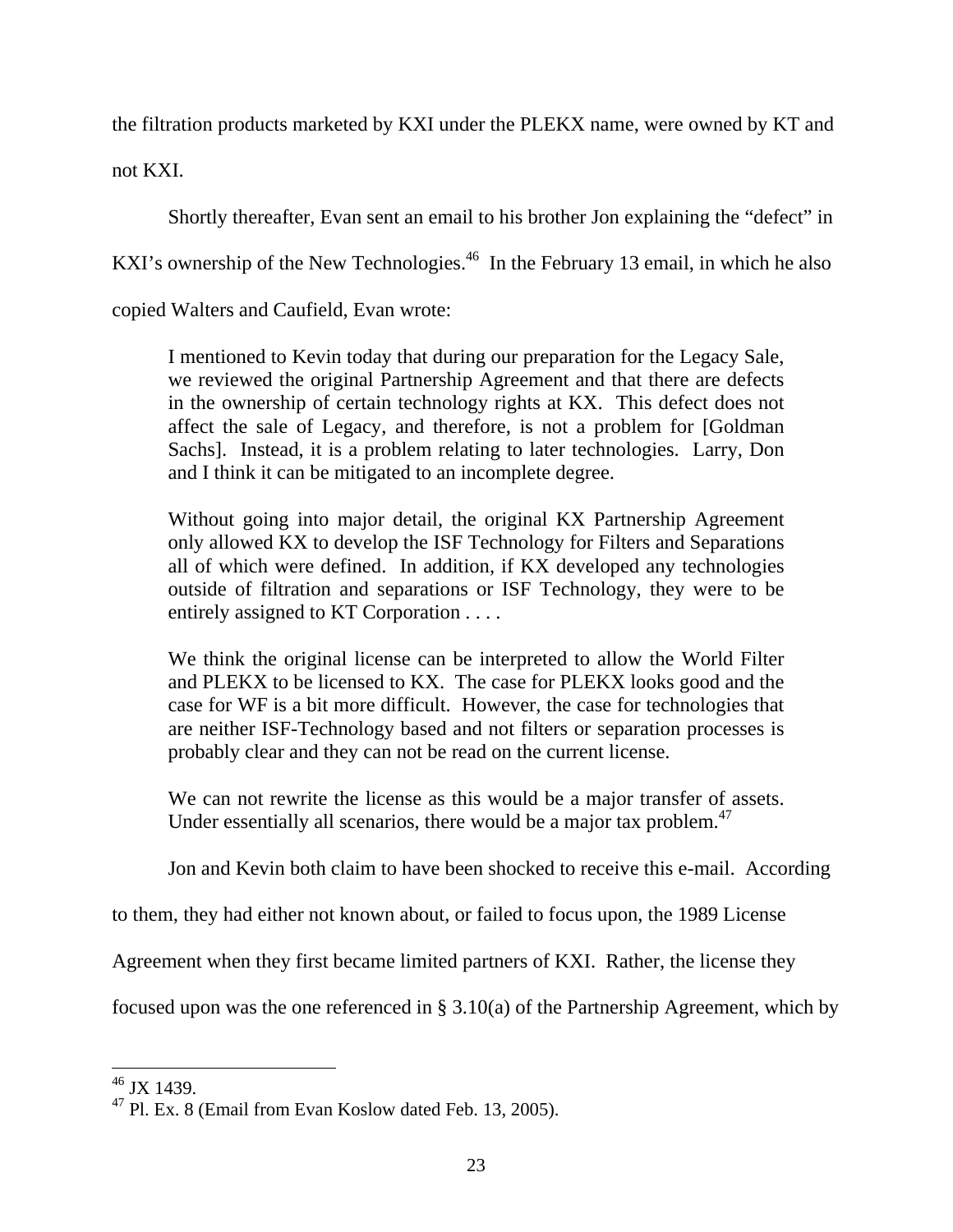its own terms only required Evan to assign the ISF Technology to KXI.<sup>48</sup> In the transactional documents by which they became limited partners, there was no reference to the 1989 License Agreement.<sup>49</sup> But Jon and Kevin also had to admit during the litigation that their files regarding KXI contained copies of the 1989 License Agreement.

 That reality, however, is not nearly as important as Evan claims. Evan himself told Kevin that he had "come upon" the 1989 License Agreement in early  $2005$ ,  $50$ suggesting that it was never considered an operative document at KXI during the post-Exxon era. Indeed, Evan's use of that Agreement surprised KXI President Caufield and General Counsel Walters, who always had believed that KXI had the right to exploit the New Technologies it had developed.

 A few days after the February 13 email, Evan, Jon, Kevin, Walters, and Caufield attended a meeting at Heidricks & Struggles to discuss the hiring of a CEO for the World Filter business and to interview candidates. At some point during this meeting, Jon tried to speak to his brother about the tax issue mentioned in Evan's February 13 email and shared his viewpoint that perhaps the tax issue was not a true impediment. Kevin also joined in that conversation. At that point, Evan had a tantrum. He began screaming that he owned the New Technologies and that he did not want to discuss the subject further.<sup>51</sup> In what could only have been an unintentionally hilarious moment, Evan — who is not in

 $48$  Tr. at 67-68.

<sup>49</sup> JX 1136, 1137, 1174, 1175.

 $50$  McGovern Dep. 335-36.

<sup>51</sup> Tr. at 179-84, 489-90, 723, 1168-69.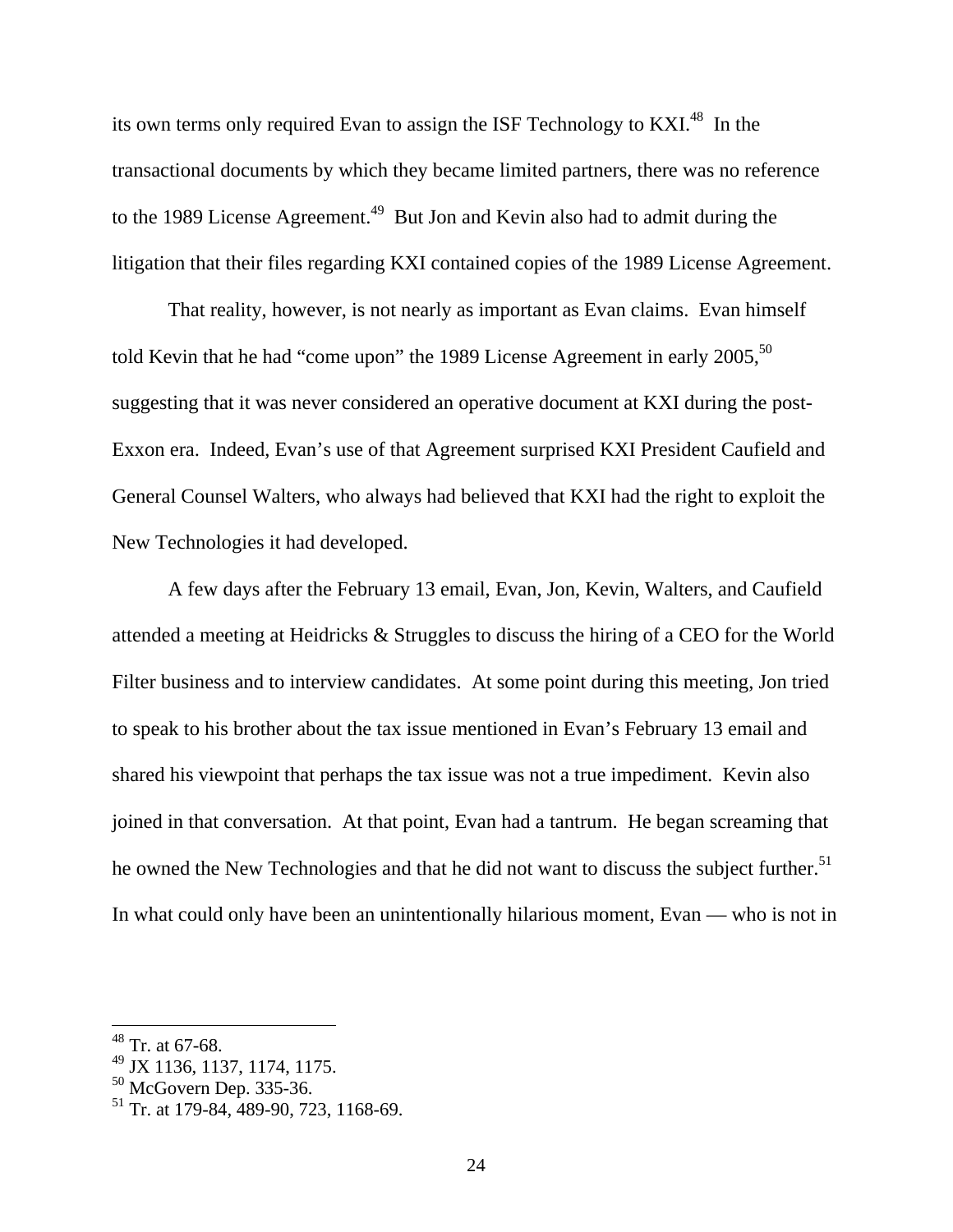the least bit physically intimidating — began waving a water bottle menacingly at Kevin while continuing his rant. As the English would say, "handbags at six paces."

 Evan followed up the rancorous meeting by developing plans to squeeze Jon and Kevin out of the upside of the New Technologies. Simultaneous with his revelation that he had discovered that KXI could not own many of the New Technologies it had paid to develop, Evan was developing proposals to capitalize on the value of those Technologies for himself, using KT as his vehicle. In a February 22 document, Evan outlined "Post Sale New Business Development Options" for KT.<sup>52</sup>

 The document is revelatory. It covers all of the New Technologies that were the subject of the business and R & D plans Evan had previously created for and circulated within KXI for KXI. But in this options memorandum, instead of those Technologies belonging to KXI, Evan pitched them as being owned by KT. Unwittingly, the document itself illustrates the fungibility of KXI and KT to Evan. Although this memorandum includes as its first page a summary page that bears KT letterhead, the rest of the document maintains a header from KXI from May 2003! That the options memo looks strikingly like documents Evan had previously created for KXI is not coincidental. Evan, in fact, appears to have taken a pre-existing KXI document outlining the New Technologies and changed it to a KT document. But Evan failed to remove the page headers, which state "KX Industries, L.P." and "13 May 2003" at the top of each page.<sup>53</sup>

<sup>&</sup>lt;sup>52</sup> JX 1251.

<sup>53</sup> *Id*.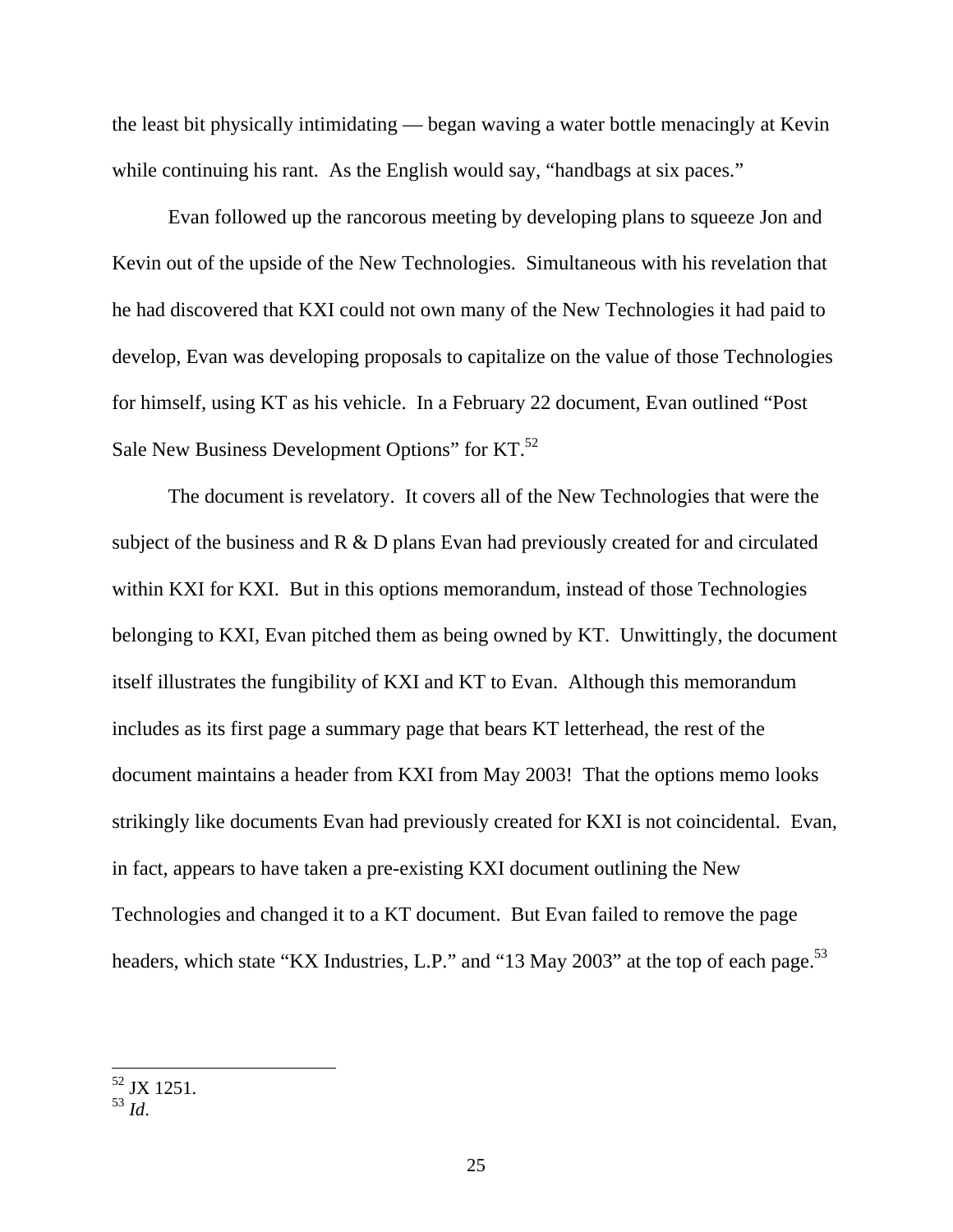In the part of that memorandum that was clearly written in early 2005, Evan then outlines his expectation that the Legacy Business of KXI could result in net proceeds of \$90 million. From those proceeds, Evan expected to distribute \$10 million "to non-KT Corporation partners currently having minority ownership in KX Industries<sup> $54$ </sup> — i.e., Jon and Kevin. In other words, Evan planned to distribute to Jon and Kevin their pro rata share of the proceeds from the sale of KXI's Legacy Business and claim that the New Technologies were owned solely by KT. Not coincidentally, the memorandum also reflects Evan's optimistic view of the value of the New Technologies, indicating that the "total potential markets for the products contemplated may be as high as \$6 billion, with \$2 billion in sales considered during the next ten years."<sup>55</sup>

 After Evan's February 13 meeting, Jon and Kevin consulted counsel at Davis Polk & Wardwell. Davis Polk sent Evan a memorandum outlining their concerns about Evan's claim that he alone, through KT, controlled the New Technologies. Evan did not react well to the memo. He emailed Jon stating that if Jon and Kevin did not back away from their position then he would consider it a "permanent breach of [their] relationship"56 and no longer would consider Jon his brother. Around this same time, Kevin learned from Goldman Sachs that Evan was seeking to pursue transactions with third-parties, such as Honeywell, whereby the New Technologies would be exploited without participation by KXI. This was consistent with Evan's desire to squeeze out Jon

<sup>54</sup> *Id*. 55 *Id.* 

 $56$  JX 1439.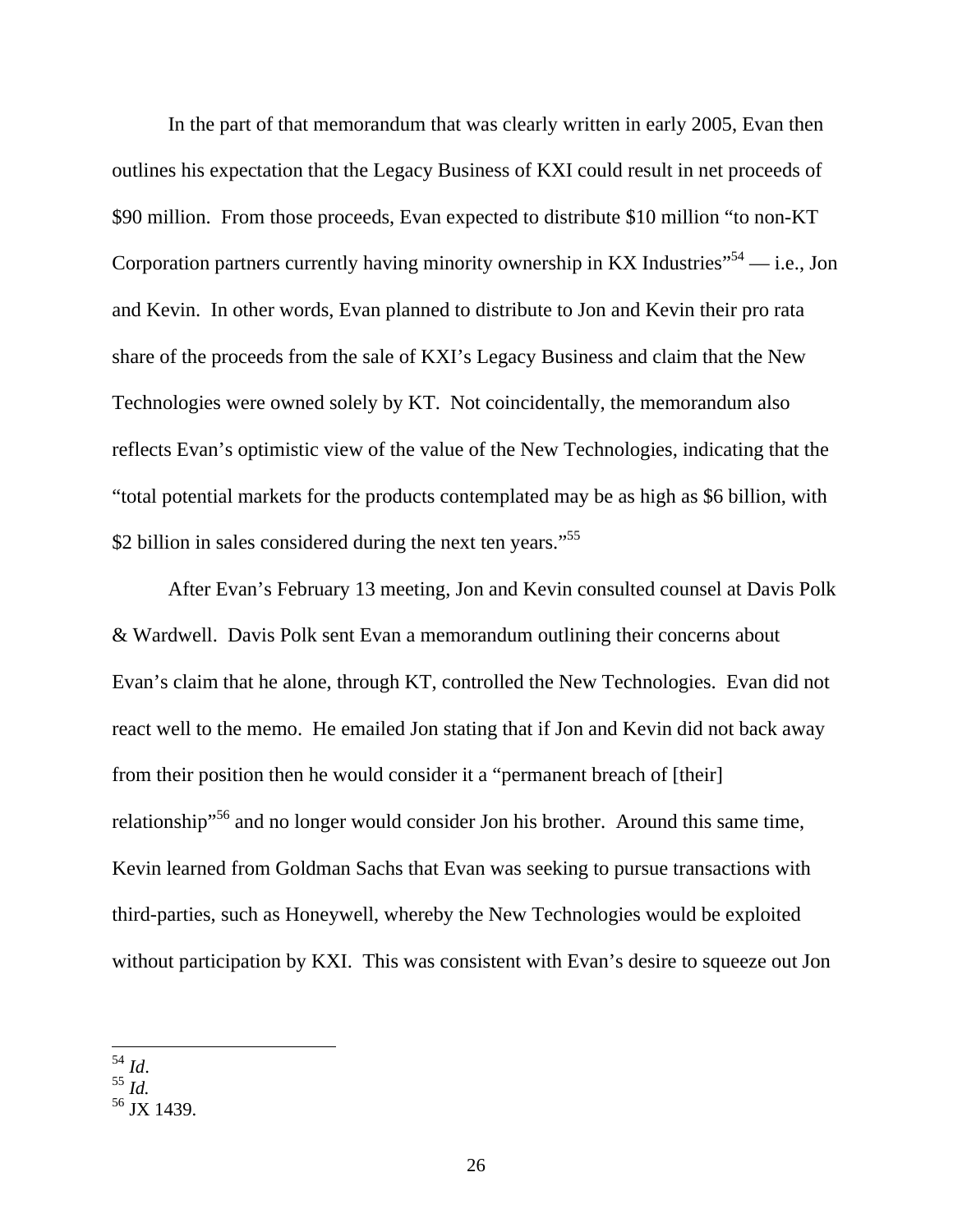and Kevin and to leave them with a goodbye kiss in the form only of a pro rata share of the proceeds from a sale of the Legacy Business.

Soon thereafter, Jon and Kevin filed this lawsuit.

#### III. The Claims That Require Resolution

 The pleadings in this case raise a plethora of claims and counterclaims, many of which are duplicative and many of which were abandoned. In particular, Evan dropped certain defenses and his counterclaims by failing to devote any of his post-trial briefing to them. For reasons that this opinion makes implicitly clear, those counterclaims have no merit and Evan is not in a position to be playing offense.

 For their part, Jon and Kevin have proliferated legal theories centering on the same conduct by Evan that they claim is wrongful. Because one rarely gets an easier opportunity to prevail than by proceeding against a fiduciary for violating his duty of loyalty, I concentrate my analysis on the fiduciary duty claims against Evan.<sup>57</sup> Because those claims are meritorious, as are certain claims that Evan breached the KXI Partnership Agreement, I need not dilate on the various tort rubrics under which Jon and Kevin also seek to hold Evan accountable.<sup>58</sup>

Rather, the more efficient fashion in which to proceed is to consider the various ways in which Jon and Kevin claim that Evan breached his fiduciary and contractual duties to KXI. The primary way is clear — they claim that Evan's attempt to usurp the

<sup>57</sup> *Cf. Metro Commc'n Corp. BVI v. Advanced Mobilecomm Techs.*, 854 A.2d 121, 156 (Del. Ch. 2004) (explaining that when a court considers claims of breach of fiduciary duties and various common law and equitable fraud claims "the standards that a fiduciary faces are tougher than the common law and equitable fraud standards . . .").

<sup>&</sup>lt;sup>58</sup> For example, Jon and Kevin have pled common law fraud and conversion claims.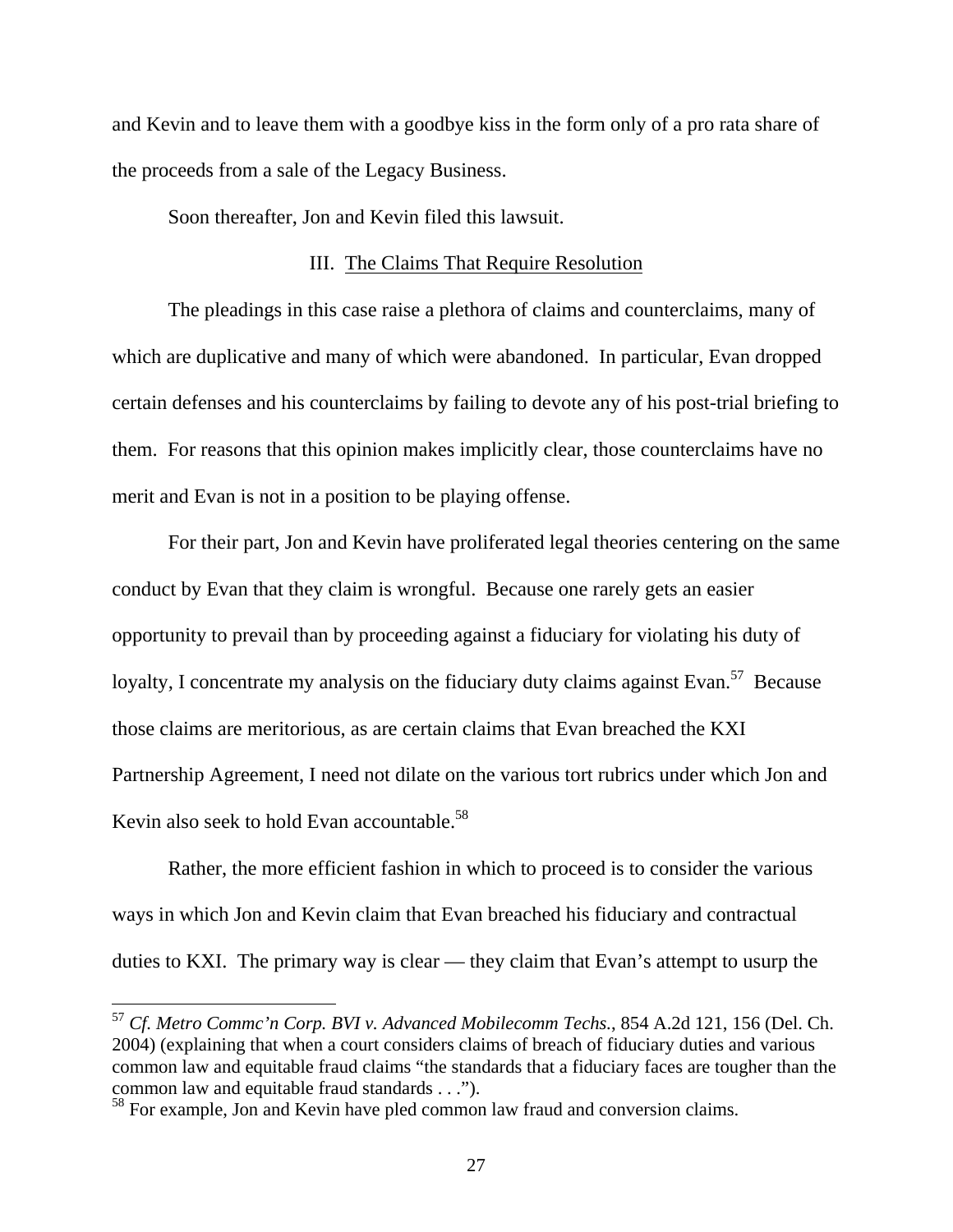value of all the New Technologies KXI developed at its own expense is an outrageous act of fiduciary infidelity. As a consequence for that serious breach, they seek Evan's removal and injunctive and declaratory relief vesting in KXI the intellectual property rights in the New Technologies.

## IV. Legal Analysis

Determining whether Evan breached his fiduciary duties to KXI and breached the KXI Partnership Agreement by attempting to usurp the value of the New Technologies is not a difficult task — he clearly did. What is more difficult is addressing the silly and confusing excuses he advances for his disloyalty.

 By the end of trial, Evan's central excuse was that the 1989 License Agreement made him do it. Evan admitted he had a "fiduciary problem"59 explaining at trial that "there is this problem . . . because the [1989 License Agreement] actually puts me in this fiduciary problem."60 That Agreement, which he unilaterally caused to be signed between KT and KXI, allegedly forced him to assign the New Technologies to KT. He simply had no choice or he would violate his fiduciary duties to himself at KT.

To be understated, that contention is self-serving nonsense. In the following pages, I will explain in as economical a way as I can why Evan's fictional account of events does not excuse his infidelity to KXI.

There are several key reasons. First, the 1989 License Agreement was moribund in the post-Exxon era and was of dubious importance and validity even before Exxon left

<sup>59</sup> Tr. 887, 890, 1163, 1164, 1166.

 $60$  Tr. 890-91.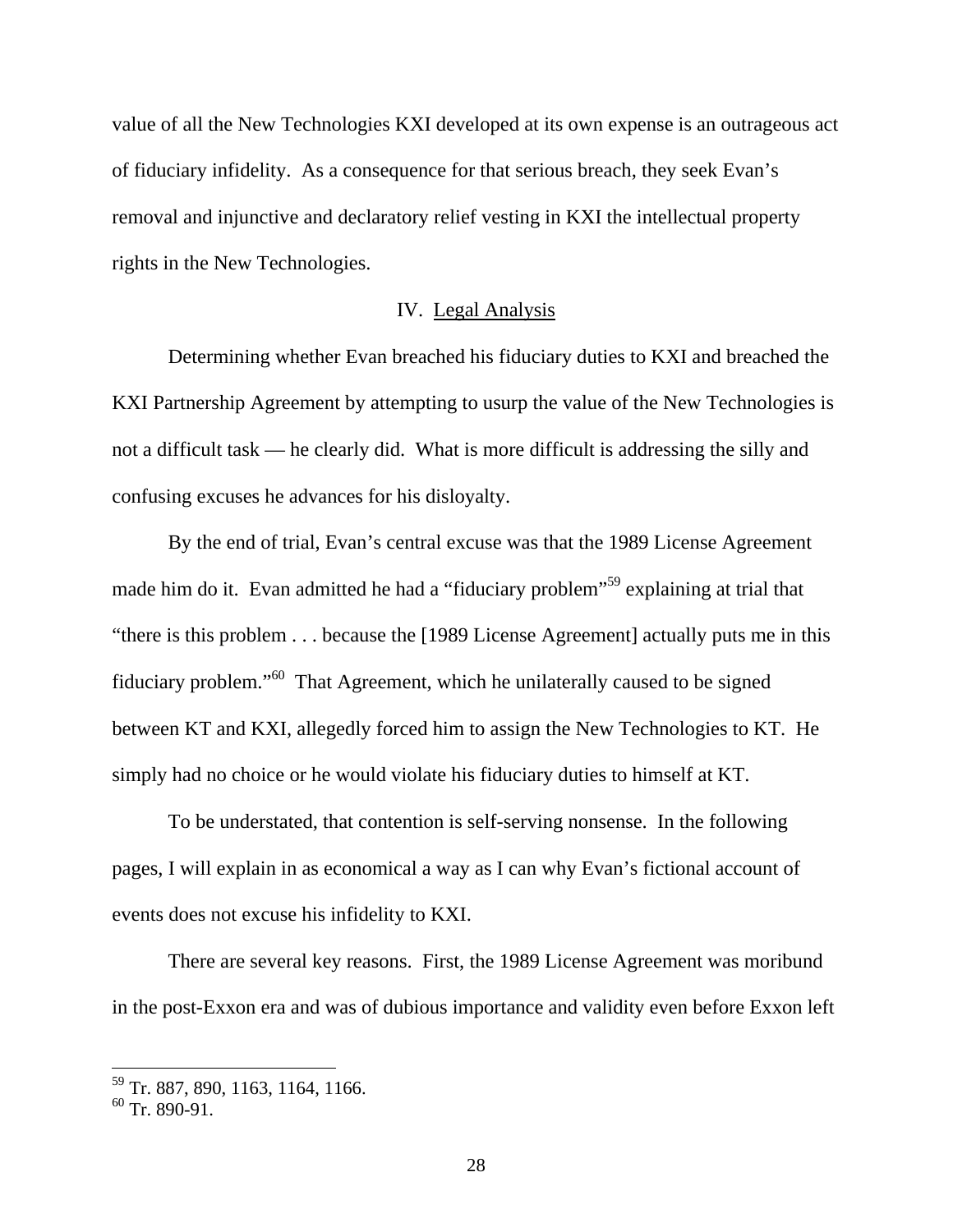the scene. Second, even if the 1989 License Agreement had some durability, Evan was not free to use KXI's resources to pursue initiatives that would not benefit it and would only benefit KT. Finally, even under Evan's own convoluted interpretation of the 1989 License Agreement, the New Technologies belong to KXI and not KT.

I will now outline these reasons in more detail.

### A. The 1989 License Agreement Was Moribund

Evan re-discovered the 1989 License Agreement in early 2005.<sup>61</sup> Given that admission, it comes with ill grace for him to contend that the 1989 License Agreement had been scrupulously administered by KXI over the years.

 The record evidence is quite to the contrary. Although admittedly the 1989 License Agreement was mentioned here and there in documents, it played no role in the manner in which KXI conducted its operations after Exxon left the scene. And even before Exxon left the scene, the question of what intellectual property belonged to KXI and what to Evan was a source of discussion and dispute. As noted before, Evan never received Exxon's approval for the 1989 License Agreement and Exxon had a different view of what belonged to KXI than Evan did. That disagreement was part of the inspiration for the parting of the ways between Evan and Exxon.

 Once Exxon left, the 1989 License Agreement had no relevance. Evan mothballed KT and converted it into a patent holding company *for KXI*. All of the creative work was done at KXI using KXI's resources. No work was done at KT and KT had no employees

<sup>61</sup> McGovern Dep. 335; *see also* JX 1439 (2/13/05 email indicating that Evan had discovered a problem with KXI's intellectual property rights after review of the original documents from 1989).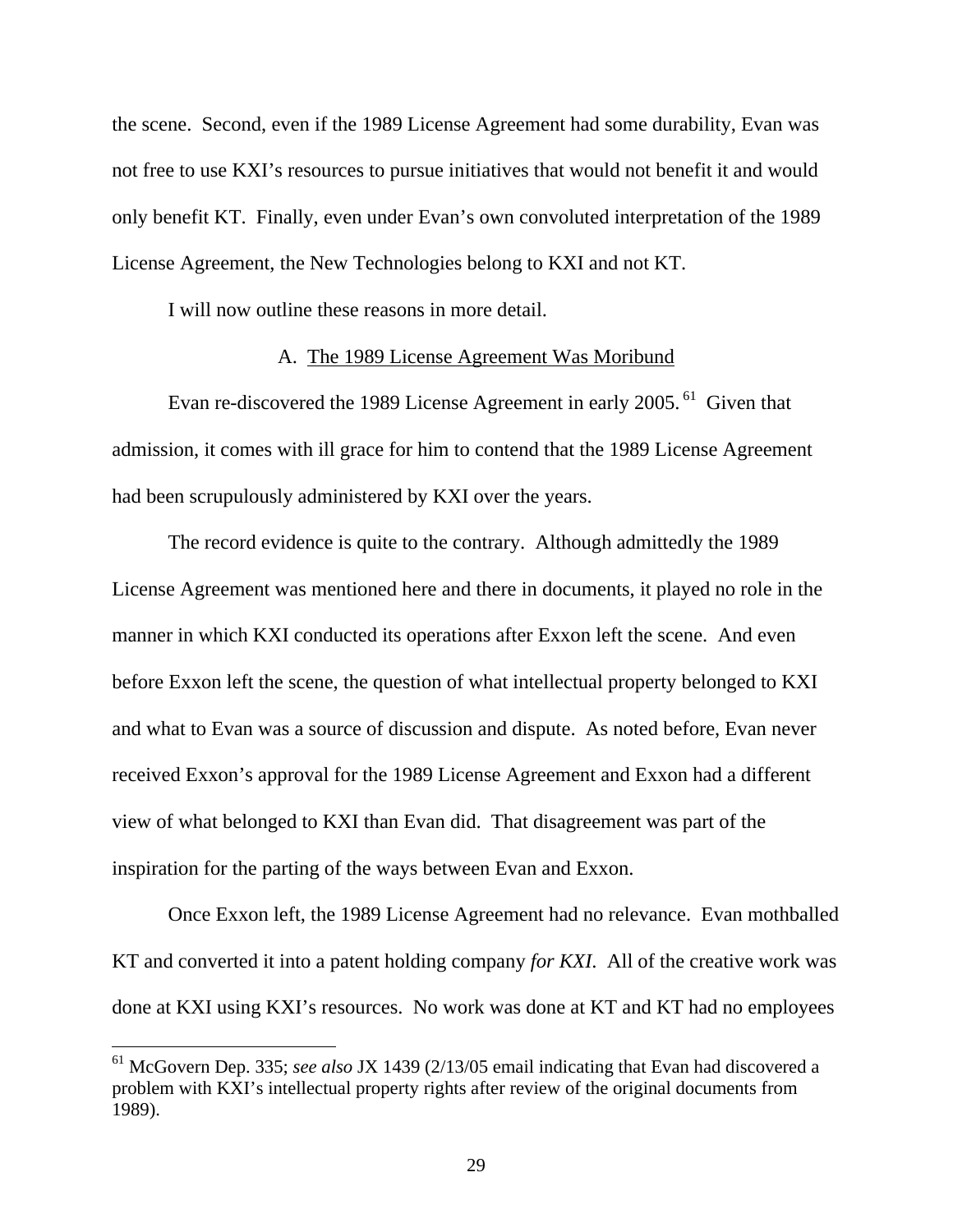other than Evan, and he received no pay from KT. In fact, many KT employees became

KXI employees.

 $\overline{a}$ 

 Now, it is true that if Jon, Kevin, Caufield, and others had focused on the patents that were being processed in the post-Exxon era, they would have noticed that the patents were almost invariably being placed in  $KT$ 's name.<sup>62</sup> But none of them focused on that reality because it was not considered relevant. The employees at KXI reasonably believed that KT was simply the holding vehicle in which KXI was placing its patents.

 $62$  As I discuss in the text as well, I reject Evan's argument that Jon and Kevin focused upon and believed the 1989 License Agreement had vitality. Evan admits that he never discussed the 1989 License Agreement with Jon or Kevin, never explained his supposed understanding of how it worked to them, and did not tell them his view of it until February 13, 2005 when he contacted Kevin and emailed Jon. Tr. 1092-93. Evan, however, contends that Jon and Kevin must have known about the 1989 License Agreement because it was found in their files during discovery and both served as advisors to Evan before the Exxon buyout.

Both Jon and Kevin, however, disclaim any knowledge of the 1989 License Agreement. Jon testified that he first learned of the separate 1989 License Agreement during this litigation and otherwise has no recollection of that agreement. Tr. at 30-33. When that Agreement was found in Jon's papers during discovery, it was included along with many other documents in a thick binder of documents related to Exxon. JX 2007.

Evan, therefore, focuses on Kevin's knowledge of the 1989 License Agreement. Evan contends Kevin was not only his personal attorney but also KXI's business attorney who was well acquainted with the 1989 License Agreement. Evan alleges that Kevin drafted both that Agreement and the Partnership Agreement. Kevin, who provided legal advice to Evan on issues related to KXI before the Exxon buyout, admits to having negotiated the Partnership Agreement but denies having drafted the 1989 License Agreement. The record does not support that Kevin was the drafter of that License Agreement and I credit Kevin's testimony that he was not. Moreover, most of Kevin's direct involvement in any KXI legal matters occurred well before the Exxon buy-out. Another attorney, Garold Bramblett, now deceased, served as patent counsel for KT and worked with Evan on the 1989 License Agreement. JX 1465 (1997 letter from Bramblett to Exxon stating he was intellectual property counsel to KT and KX).

After the Exxon buy-out, lawyers at Kevin's firm did work on patent matters for KXI, which KXI paid for. Some of that work involved securing patents on the New Technologies for KT. But that is immaterial as the patent lawyer at Kevin's firm believed, as did all who worked for and with KXI, that KT was a patent holding vehicle for KXI.

In sum, although there is some evidence in the record that Kevin came across the 1989 License Agreement at some point, there is no suggestion in the record he drafted it or gave it any real attention. As I have noted, Evan's testimony that the 1989 License Agreement was viable as of the period that the New Technologies were created is not credible.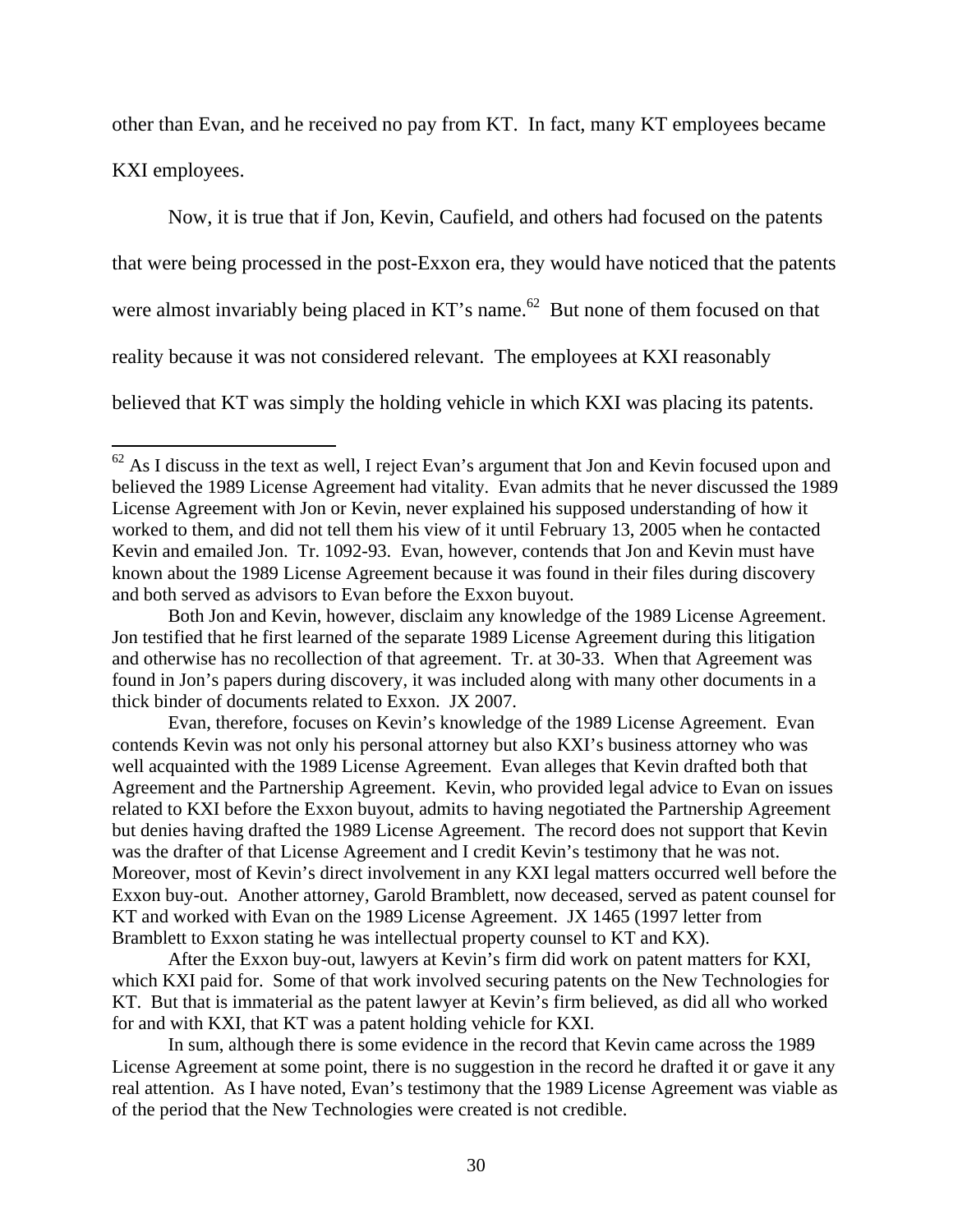Obviously, they could have been more careful, and so could Jon and Kevin. But the perception that Evan consistently fostered was that KXI was the entity that controlled the New Technologies and stood to benefit from them. Indeed, the very effort to secure the intellectual property rights for the New Technologies was led by KXI. KXI had its own patent attorney, Shirley Ma, who worked with outside counsel to protect the New Technologies.

 The fact that the patents were assigned to KT appears to have drawn no notice from key KXI employees like Caufield and Walters for an obvious reason: they were continually told by Evan in written communications that these were KXI technologies and opportunities. The very essence of the KXI business strategy was the diversification into the New Technologies. The use of an affiliate of the general partner, Evan, as a holding vehicle simply did not draw anyone's attention, for the rather obvious reason that they could not have conceived that Evan, who was deploying KXI's resources to create the New Technologies, would seek to claim that those Technologies belonged exclusively to himself, rather than to KXI.

 Making that point clear are numerous documents created by Shirley Ma, KXI's Patent Counsel, Larry Walters, KXI's General Counsel, and Kevin's colleague, Brian Foley, who acted as KXI's outside patent counsel in recent years. In these documents, Ma, Walters, and Foley consistently use KXI letterhead. They frequently use phrases like "our technology,"<sup>63</sup> "[o]ur U.S. patent portfolio,"<sup>64</sup> and "KX's intellectual property"<sup>65</sup> in

<sup>&</sup>lt;sup>63</sup> JX 2034.

 $64$  JX 2036.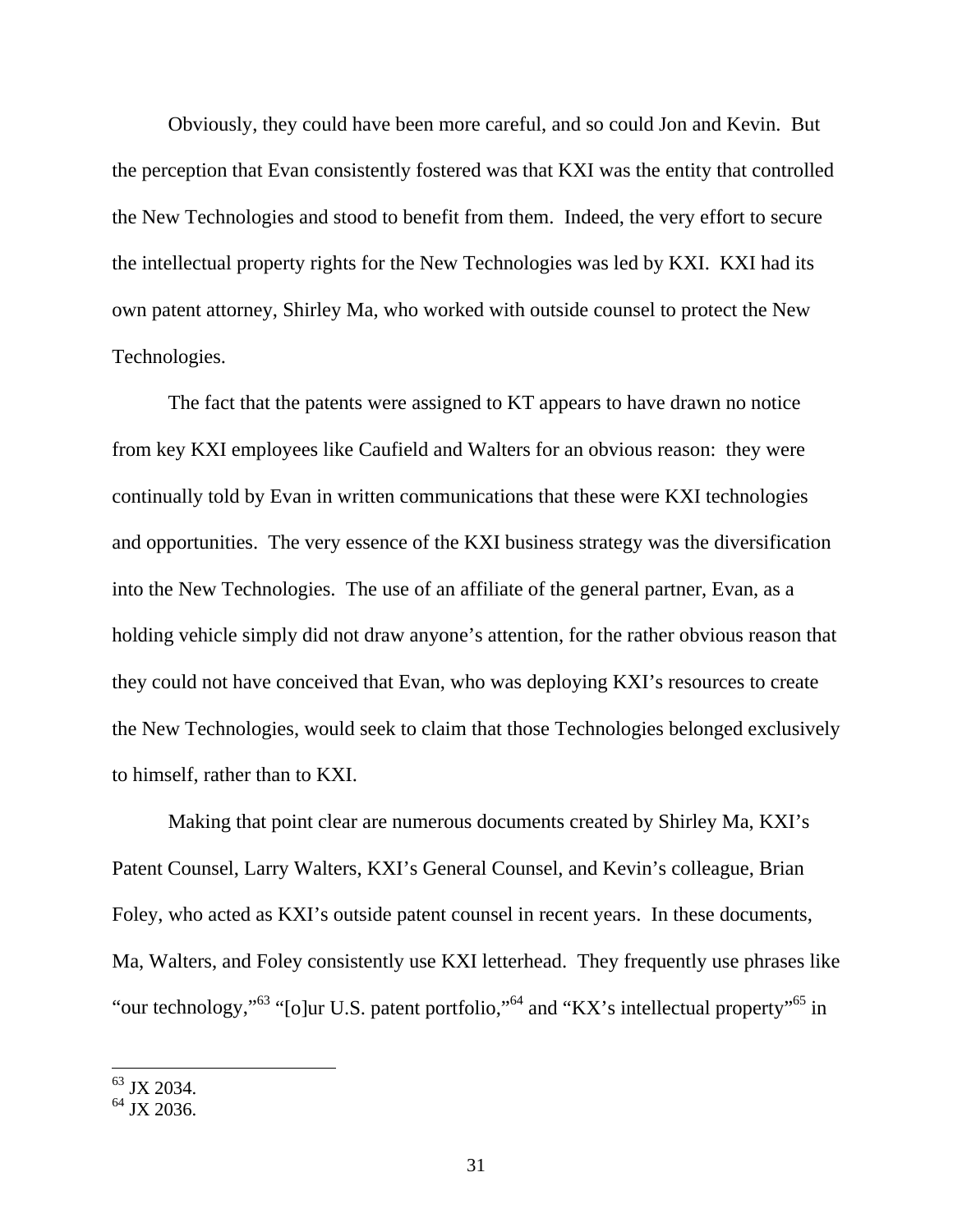clearly referring to the New Technologies. Evan Koslow himself referred to the World Filter in a memo to Kevin and Walters that was copied to Jon and Caufield as "our World Filter,"<sup>66</sup> a clear reference to KXI.

 Likewise, KXI also represented to third parties with whom it was seeking to explore new opportunities that it controlled the New Technologies. For example, in late 2004, KXI represented to Mead Westvaco that it owned a "bundle" of intellectual property rights for the nanofiber products that KXI was developing.<sup>67</sup> Evan published articles on New Technologies, including nanofibers and flat diaper, in his capacity as CEO of KXI, representing that they were KXI's Technologies.<sup>68</sup> Likewise, KXI made presentations to Perrier Group and Nestle touting the World Filter as KXI's property.69 As Evan admitted at trial: "[I]n front of a lay customer, no one has ever heard of KT Corporation. It's just a holding company for patents. So you never mention KT Corporation."<sup>70</sup>

 That telling admission comports with the operative reality at KXI itself. None of the key managers at KXI believed that KXI did not ultimately control the New Technologies. They viewed KT as simply the holding company for patents that Evan led them to believe it was.

<sup>&</sup>lt;sup>65</sup> JX 2030.

<sup>&</sup>lt;sup>66</sup> JX 1133.

 $67$  JX 1441, 1023, 1442.

 $^{68}$  JX 1371, 1435.

<sup>69</sup> JX 1131, 1434.

 $70$  Tr. 1149-50.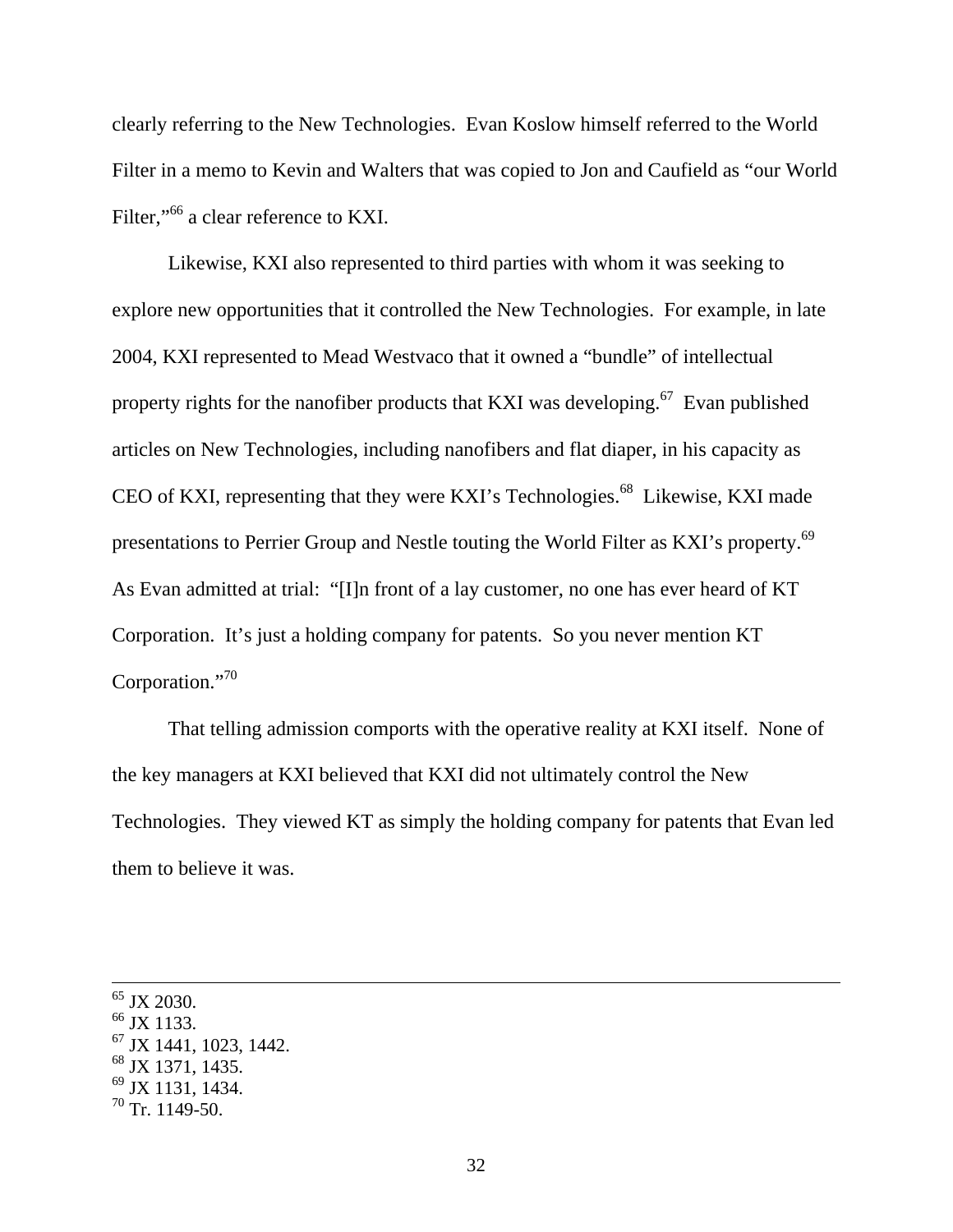That assumption was perfectly rational, as was Jon's and Kevin's assumption that KXI would control the economic benefits that could be realized from the New Technologies. Making that clear was Evan's own admission that he never told Kevin or Jon before February 13, 2005 that KXI did not own the World Filter or its other New Technologies.<sup>71</sup> Evan also admitted that he never told the partners that KT owned the patents.<sup>72</sup> Evan attributed his failure to inform them to his "policy" which was "to always share with the partners."<sup>73</sup>

 In other words, Evan led everyone at KXI to believe that KXI would control and benefit from the New Technologies that were being developed at the company. That includes Jon and Kevin. Regardless of whether a dusty copy of a dubious 1989 License Agreement that Evan had attempted to foist on Exxon without its prior consent was in a file somewhere, in the post-Exxon era KXI had been run on the notion that its purposes were as broad as its R & D program and that the fruits of that program belonged to it. To the extent that anyone at KXI was aware of KT, they understood that entity to be simply the vehicle that KXI used to hold its patents for KXI's benefit, not the benefit of simply Evan personally.

That understanding was reasonable because it was reinforced at every turn by Evan himself, whose communications within and without KXI all sent that message. That message was utterly inconsistent with any vitality for the moribund 1989 License Agreement, an Agreement that no one at KXI, including Evan, consulted in the post-

 $71$  Tr. 1092-93.

<sup>72</sup> Tr. 132-34, 895-96; Caufield Dep. 90-91, 196-97; Walters Dep. 185-85, 190-92.

 $^{73}$  Tr. 891.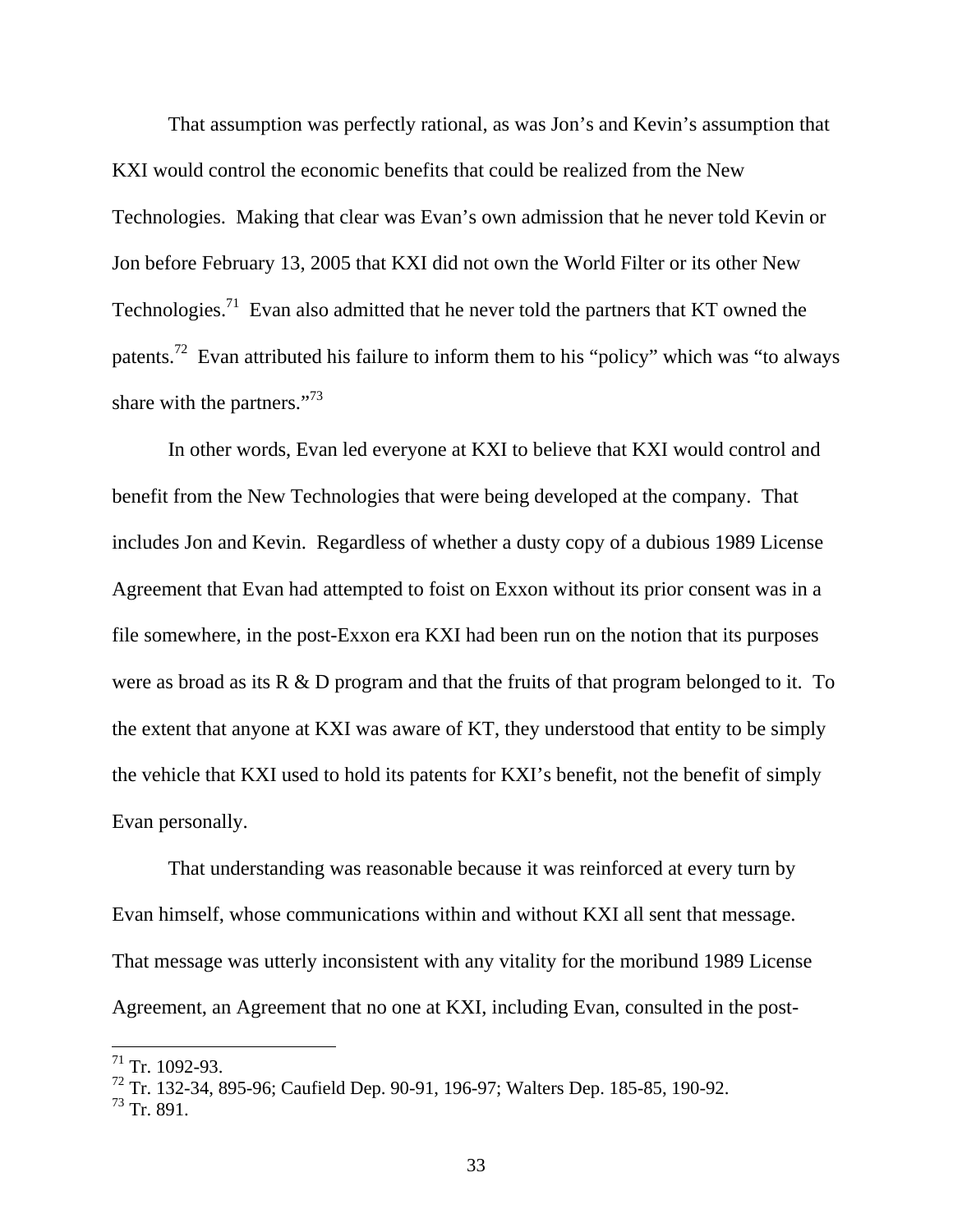Exxon period. For example, KXI President Caufield testified he had no real familiarity with 1989 License Agreement.<sup>74</sup> And the extensive records relating to the activities of KXI's patent employees in securing protection for the New Technologies nowhere refers to that Agreement. Evan's argument that there had been "careful and consistent administration of the 1989 License Agreement for sixteen years" finds no logical basis in the record.75

 Rather, it was only in early 2005, when Evan was seeking to find a way to justify denying Jon and Kevin a share in the upside from the New Technologies, that he again rediscovered the 1989 License Agreement. Evan then invented the idea that the Agreement required him to ignore the entire procession of KXI's business since Exxon departed, on the notion that the Agreement required that KXI not own the New Technologies despite the fact that it had invested in their creation on the premise that the fruits of that effort belonged to it. Unfortunately for Evan, that invention does not come close to fulfilling its intended function of justifying his attempt to usurp KXI's rights to the New Technologies. My first grader comes home with more plausible excuses for his misbehavior.

# B. Evan Breached His Fiduciary Duties And The KXI Partnership Agreement By Causing KXI To Pursue An R & D Agenda From Which It Could Not Benefit

 Even if the 1989 License Agreement was operative, Evan would still have breached his fiduciary duties and the KXI Partnership Agreement, and KXI would still have the equitable right to control the New Technologies. In so opining, I assume for the

 $^{74}$  Caufield Dep. 196-97.

 $75$  Def. Post-Trial Reply Br. 15.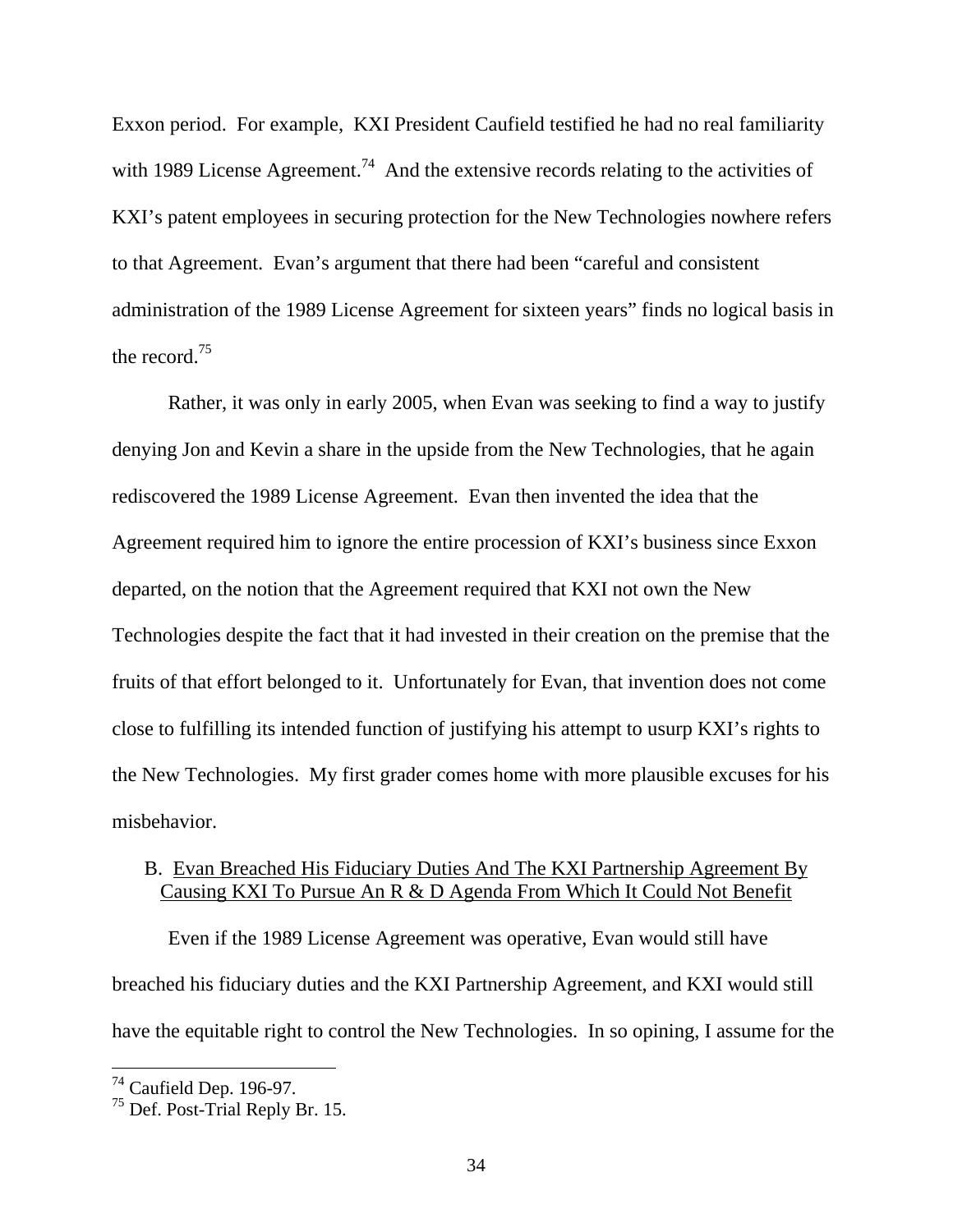moment something that is not at all true, which is that the 1989 License Agreement would have assigned all the rights to the New Technologies to KT and not to KXI. Even when making that untrue Evan-friendly assumption, Evan's conduct was unconscionable and unlawful.

 Under the Partnership Agreement, Evan had no right to use KXI's resources for his own purposes after the first three years of KXI's existence.<sup>76</sup> Before the expiration of that three-year period, any use by Evan of KXI's resources had to be fully accounted for and reimbursed by him.<sup>77</sup> He made no such accounting or reimbursement to KXI.

 Although it arguably could have been the case that KXI could have, in pursuing projects for its own benefit, inadvertently hit upon technologies the rights to which it would then assign to Evan under the 1989 License Agreement, there is no plausible case that the 1989 License Agreement authorized Evan, in his capacity as general partner, CEO, and chief inventor of KXI, to cause KXI to establish and implement an R & D program, the costs of which would be borne by it, but the benefits of which would belong to KT.

 Nothing in the Partnership Agreement or the 1989 License Agreement remotely sanctions such an unusual arrangement, which departs from the common law expectation that a fiduciary inventor will assign patents to the fiduciary's employer.<sup>78</sup> From the time

 $^{76}$  LPA § 6.02(d).

<sup>77</sup> *Id.* 

<sup>78</sup> *E.g.*, *Gasser v. Infanti Int'l, Inc.*, 353 F. Supp. 2d 342, 352 (E.D.N.Y. 2005) ("an officer or director of a corporation generally has a fiduciary duty to assign patents to that corporation"); *Great Lakes Press Corp. v. Froom*, 695 F. Supp. 1440, 1446 (W.D.N.Y. 1987) (same); *Golden Eagle/Satellite Archery, Inc. v. Epling*, 244 A.D.2d 959, 959-60 (N.Y. App. Div. 1997) (holding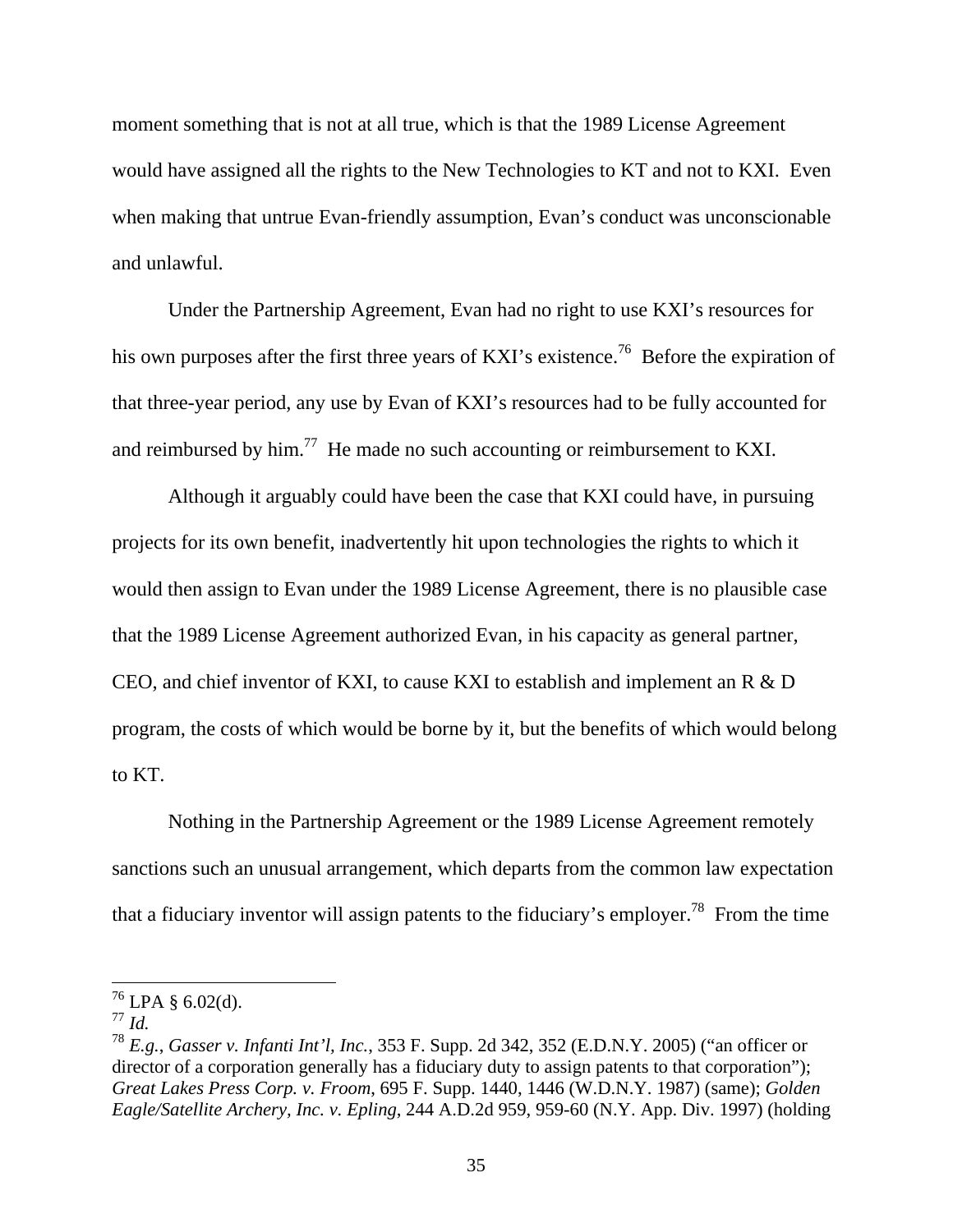Exxon left, the proceeds from the Legacy Business had been largely directed by KXI into the development of New Technologies. This was a conscious business decision outlined in business and R  $\&$  D plans authored by Evan himself — to develop technologies that Evan now says had to be assigned to KT. It is difficult to conceive of a more outrageously disloyal act than the execution of a business plan by an entity that would involve its investment of capital in initiatives from which it could not profit.

 Reinforcing the impropriety of Evan's behavior are the financial costs to KXI of its business plan. These included:

- The substantial payments to Evan himself for his efforts as KXI's chief inventor, for which he received compensation that cost KXI (because of the tax gross-up) over \$1.4 million annually. Indeed, KXI paid other management to run its operations and Evan's principal function was to run the R & D program, a reality made clear in 2004 when Evan made Caufield President and CEO of KXI so that Evan could focus on KXI's "enlarged science and technology program."<sup>79</sup>
- Tens of millions of dollars in actual cost to develop the New Technologies.
- Paying all the costs of securing patents for the New Technologies. $80$

that CEO and President was precluded from retaining patents procured while employed because of his "fiduciary duty to act in the best interest of [the company] and not deprive it of any corporate opportunity").

 $^{79}$  JX 1445.

<sup>&</sup>lt;sup>80</sup> A conservative estimate is that KXI spent at least \$13.621 million on R & D for the New Technologies between 2001 and 2004. These expenditures included all patent expenses, such as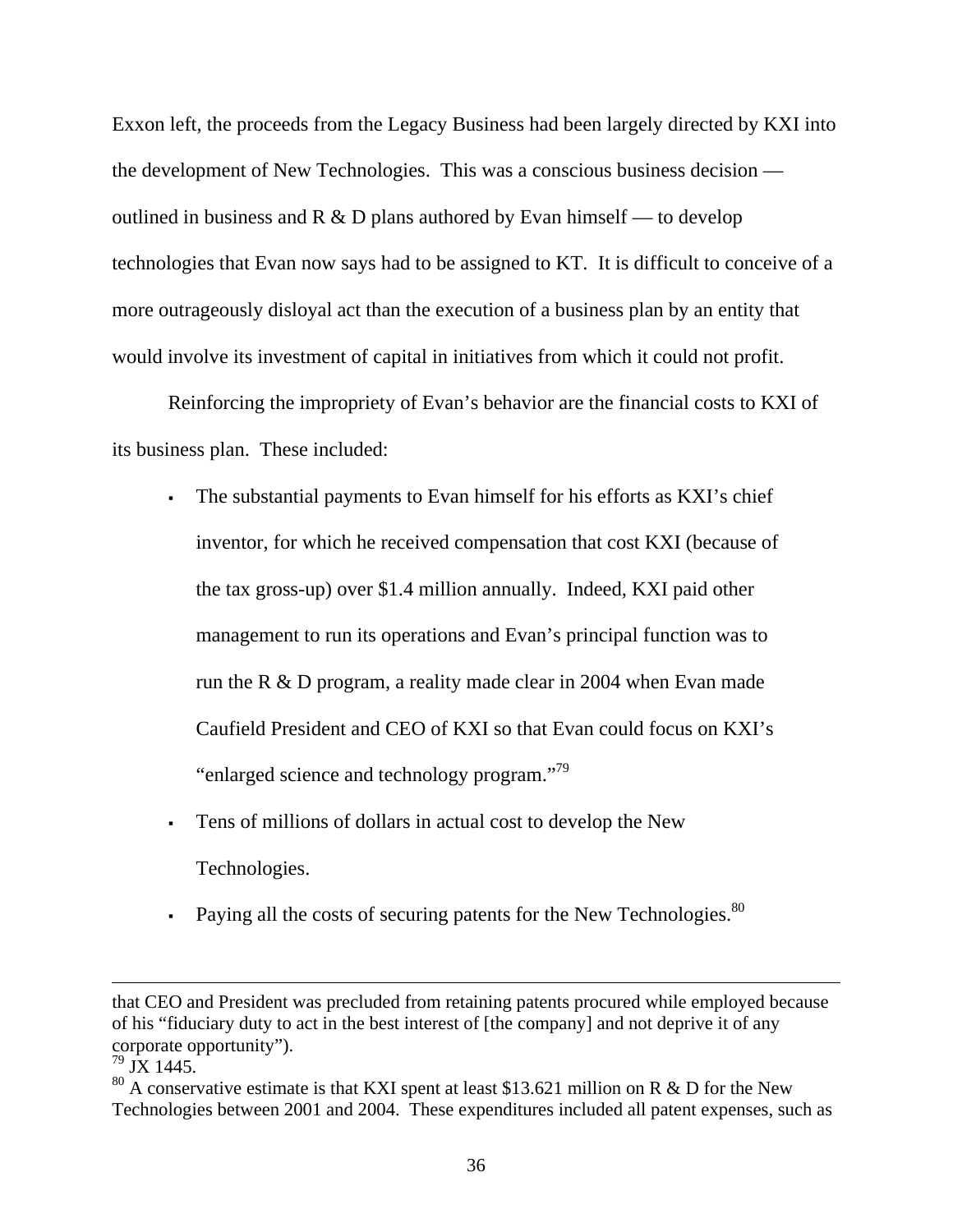If Evan truly believed that KXI was limited to pursuing extension of the Legacy Business and could not pursue the New Technologies, his fiduciary and contractual duties to KXI were clear. KXI should have invested only in the Legacy Business and if that Business was stable, KXI should have returned excess cash flow to its investors, including Jon and Kevin.

 What Evan could not cause KXI to do was to pursue a business strategy that could only benefit himself personally, to the exclusion of KXI and its other investors. Under Delaware law, a general partner and its representative must manage the partnership in the best interests of the partnership and deal fairly with the limited partners.<sup>81</sup> Unless an agreement between the partners makes clear that the partners intended to preempt fundamental fiduciary duties, a general partner is obligated to act fairly and prove fairness when making self-interested decisions.<sup>82</sup> If Evan is correct in his view that KXI could not benefit from the New Technologies and only his wholly-owned company KT would benefit, it was clearly wrongful and disloyal for him to cause KXI to develop them.

the litigation, filing, and maintenance of patents and retention of patent counsel, for at least the past ten years. Caufield Dep. 14. The amount expended is likely much higher as this estimate, which was calculated well after the expenditures had been made, was undertaken only when required as part of the preparations for the sale of the Legacy Business.

<sup>81</sup> *E.g.*, *Gotham Partners, L.P. v. Hallwood Realty Partners, L.P.*, 817 A.2d 160, 170 (Del. 2002); *In re Boston Celtics, Ltd. P'ship S'holders Litig.*, 1999 WL 641902, at \*4 (Del. Ch. Aug. 6, 1999); *Boxer v. Husky*, 429 A.2d 995, 997 (Del. Ch. 1981) ("The duty of the general partner in a limited partnership to exercise the utmost good faith, fairness, and loyalty is . . . required both by statute and common law.").

<sup>82</sup> *E.g.*, *Active Asset Recovery, Inc. v. Real Estate Asset Recovery Servs.*, *Inc.*, 1999 WL 743479, at \*5 (Del. Ch. Sept. 10, 1999); *see also Gotham Partners*, 817 A.2d at 167-68 (suggesting that there may be limits on the ability of parties to a limited partnership agreement to completely eliminate the fiduciary duties the general partner would otherwise owe to the other partners).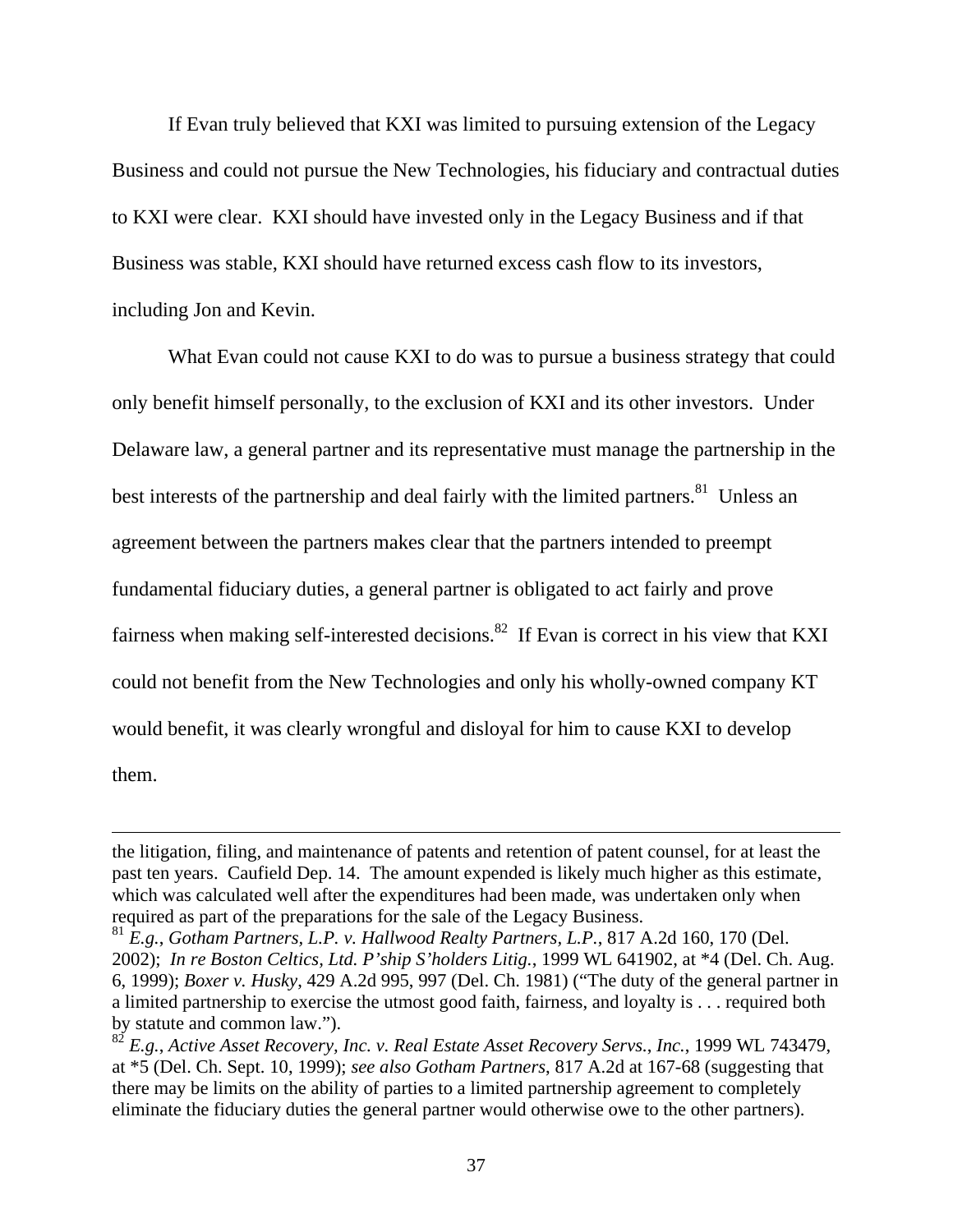Similarly, behavior of that kind clearly violated the Partnership Agreement itself. Under Delaware law, "property acquired with partnership funds is partnership property"<sup>83</sup> unless the Partnership Agreement explicitly provides otherwise, which in this case the Agreement does not. In fact, § 1.05 of the Partnership Agreement reiterates that "all property acquired by the Partnership shall be deemed to be owned by the partnership . . . Each partner hereby expressly waives the right to require partition of the any Partnership property or any part thereof . . . ."

Moreover, § 6.02(d) of the Partnership Agreement provides that the resources of the partnership may be used only for partnership purposes and not for the personal benefit of any of the partners. Evan's use of KXI resources to fund the research and development of the New Technologies and their underlying patents, which he then assigned to KT and claims to solely own, violated § 6.02(d)'s prohibition on the use of partnership resources for personal benefit.<sup>84</sup>

# C. Even If The 1989 License Agreement Is Operative, Which It Is Not,The New Technologies Belong To KXI

As discussed earlier, the 1989 License Agreement has very suspicious origins, and Evan admits to having crafted it without Exxon's prior involvement. Although Jon and

<sup>83 6</sup> *Del. C.* § 1508(b) (1999), 6 *Del C.* § 17-1105 (2004) (explaining that since the Delaware Revised Uniform Limited Partnership Act does not specifically address the issue of partnership property, the earlier partnership statute's provision on partnership property governs).  $^{84}$  Evan's conduct also conflicts with §§ 3.04 and 3.05 of the LPA providing that distributions may be made only in proportion to the units owned: "[A]ll allocations among the Partners of . . . Partnership assets . . . will be made to the Partners in the proportion that the number of Partnership Units owned by each Partner bears to the total number of Partnership Units issued and outstanding." Evan's assignment of the patents underlying the New Technologies that were developed solely with the resources of KXI was a breach of the LPA because partnership assets were removed improperly and were allocated solely to him.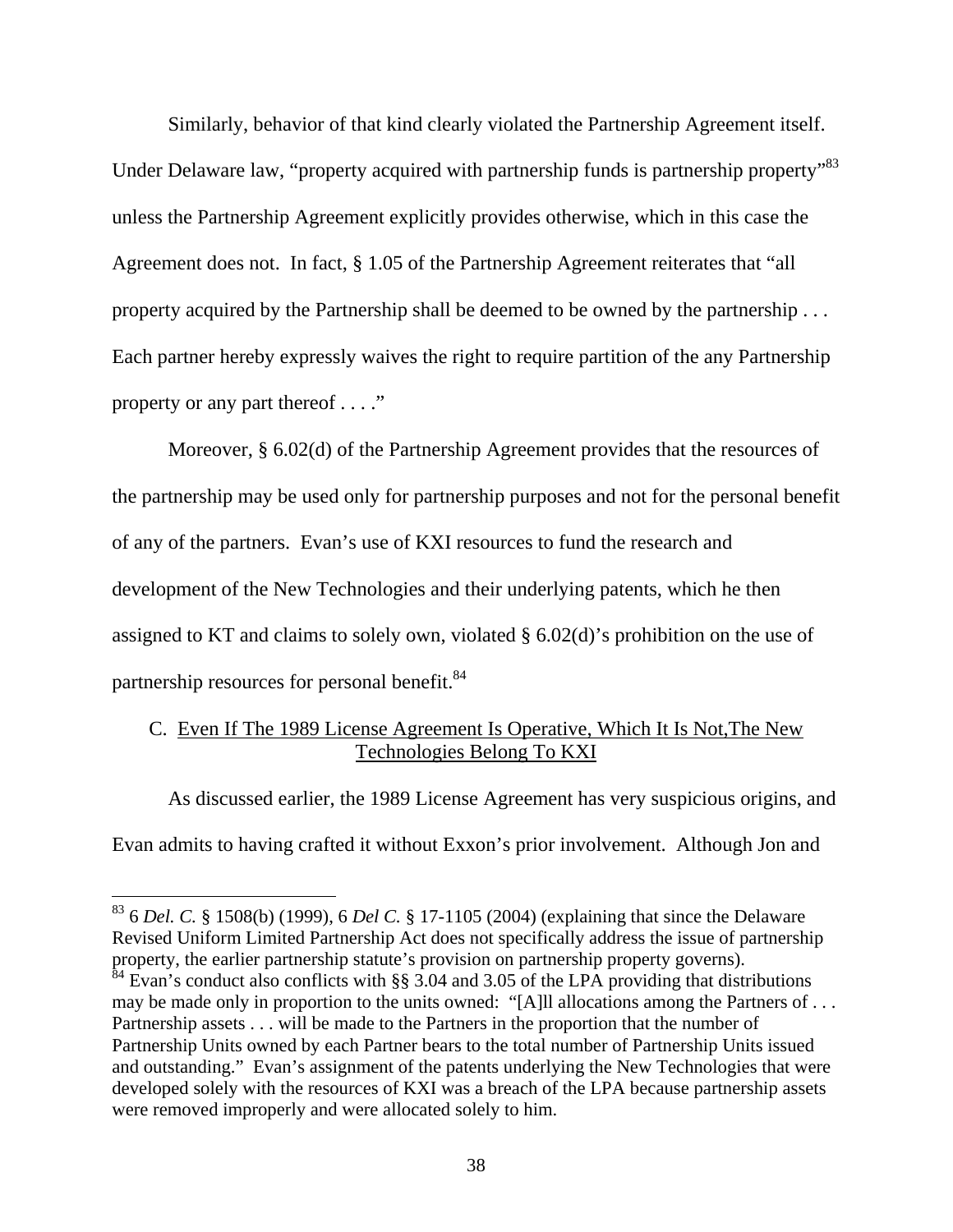Kevin have advanced colorable arguments that the 1989 License Agreement was invalid from the start, because it was substantively inconsistent with the Partnership Agreement<sup>85</sup> and executed without the required prior approval of  $Exxon<sup>86</sup>$  I choose not to delve into that old history. The New Technologies at issue were developed after Exxon left the scene, and even before then, it was clear that Exxon did not believe that Evan could use KXI for whatever he chose, and then claim ownership of the results for himself. Indeed, the Partnership Agreement denied Evan the right to use KXI's resources for non-KXI purposes after three years.

 In an excess of caution, however, I will address why Evan loses even if the 1989 License Agreement is in effect and even if was permissible for him to have KXI implement a business plan for the benefit of KT only. These are powerful counterfactual assumptions and it is telling that Evan does not even win under that scenario.

 The provision of the 1989 License Agreement that Evan hinges KT's rights upon is the second paragraph, which contains the so-called grant-back provision to KT. It purports to require KXI to assign all right, title, and interest to KT for "any

<sup>&</sup>lt;sup>85</sup> Evan's interpretation of the grant-back provision of the 1989 License Agreement is inconsistent with the general license in § 3.01 of the LPA. The general license described in § 3.01(a) is the General Partner's initial capital contribution to KXI, which was an exclusive royalty-free license of all the General Partner's rights to ISF Technology and all future developments and applications, but the grant-back conflicts with that broad license by requiring KXI to "assign its right, title and interest" in any "improvements, patentable or not, which are based upon ISF Technology" to KT. It is unclear how Evan could unilaterally alter his initial capital contribution to KXI and otherwise narrow § 3.01 of the LPA. The limited partners also argue with some force that no consideration was provided for the grant-back provision in the 1989 License Agreement. KT was required to give a license to the legacy technology as an initial capital contribution to KXI but KT did not provide any other consideration for the grantback.

<sup>&</sup>lt;sup>86</sup> Section 6.01(b) of the LPA requires that the General Partner obtain "prior written consent of the Initial Limited Partner" before entering contracts with any other Partners or their affiliates.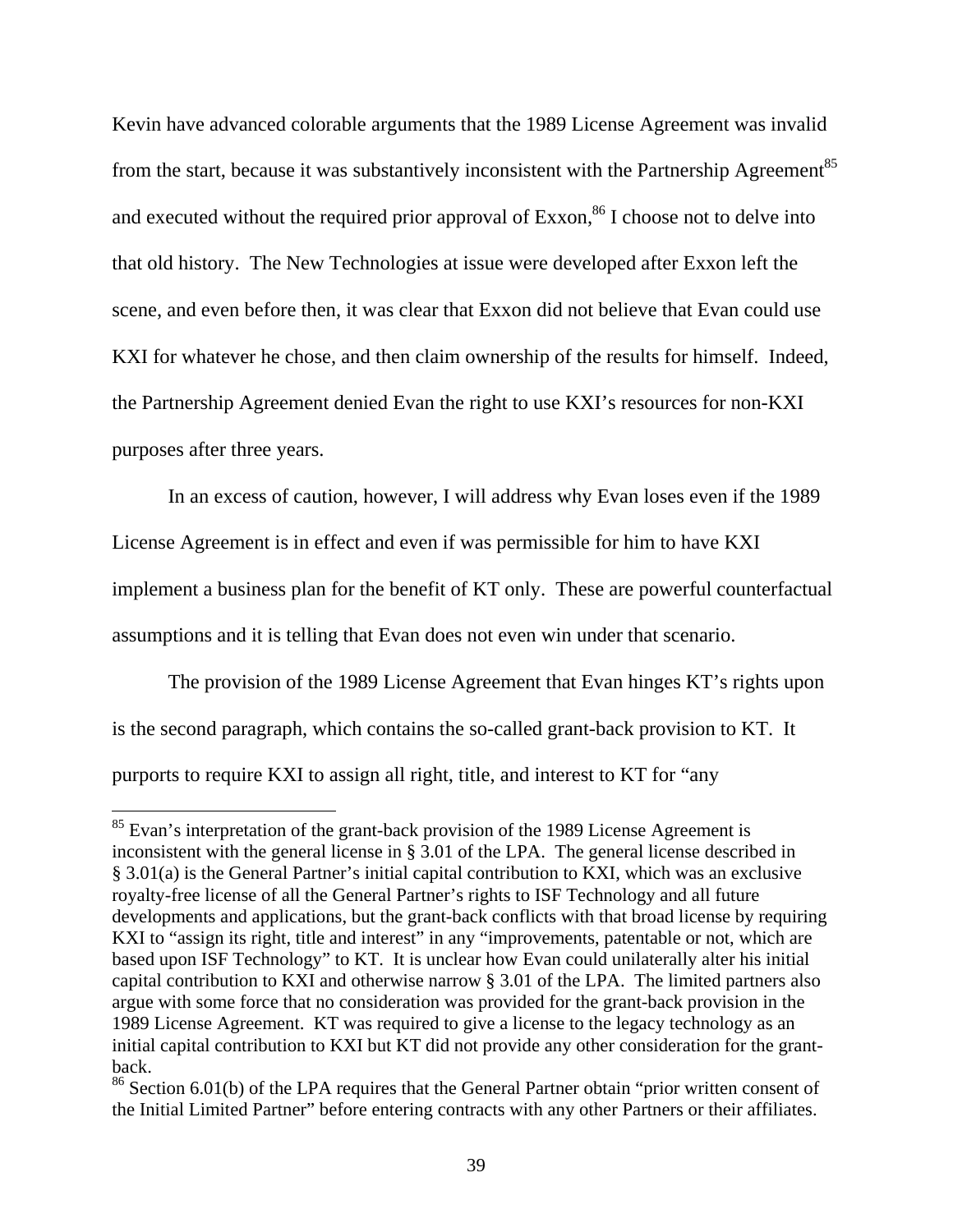improvements, . . . which are based upon the ISF Technology" under the first paragraph of the 1989 License Agreement. That is, the grant-back provision from KXI to KT applies only to "improvements . . . based upon the ISF Technology." Thus, even if the 1989 License Agreement is somehow valid and enforceable, if an improvement is not based on ISF Technology then the grant-back provision of the 1989 License Agreement is irrelevant and does not apply resulting in KXI's retention of "improvements."

Because Evan's attempt to usurp the New Technologies turned so heavily on the KXI Partnership Agreement and 1989 License Agreement, it was obvious that a key question would be what technologies were based upon the ISF Technology and what technologies were used for separations products. For some time in the litigation, Evan pushed the point that the New Technologies could not belong to KXI because the KXI Partnership Agreement stated that its purpose was "developing and marketing proprietary separations products utilizing the ISF Technology developed by the General Partner and to be further developed by the Partnership<sup>387</sup> and all things necessary to carry out that purpose.

Therefore, even though Evan had caused KXI to pursue a broad range of initiatives not including the ISF Technology or even separations, Evan argued in his pretrial brief that the limited business purpose of KXI obligated KXI to assign to KT ownership of improvements made at KXI outside that narrow purpose of using the ISF Process for separations products. In fact, Evan made what is fairly called a broad "oops" argument premised on the notion that the narrow purposes clause of the KXI Partnership

<sup>87</sup> LPA § 1.02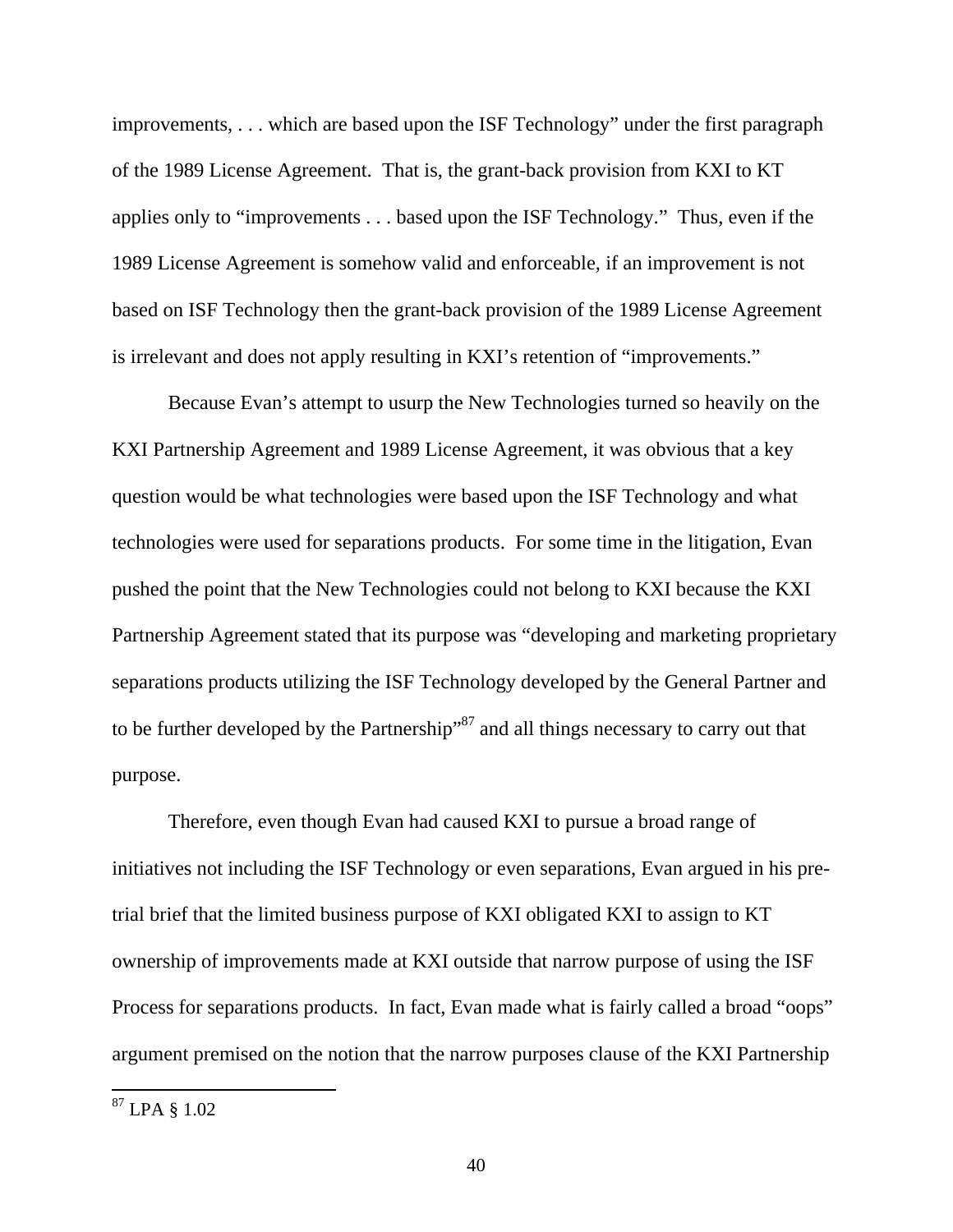Agreement rendered KXI unable to have undertaken the broad business strategy based on the development of the New Technologies Evan had created for it in the post-Exxon era.<sup>88</sup> In other words, from 1997 to the present Evan had caused KXI to conduct business that KXI was, he discovered in 2005, prohibited to undertake! Consistent with this bizarre theory, Evan appears to have approached discovery into the relationship of the New Technologies to the ISF Technology with the mindset that he was best served, as a selfish matter, by seeking to keep the universe of technologies related to the ISF Technology narrow, because that would minimize what KXI would control.

Whether that was the reason or not, when discovery proceeded, Evan in fact took the position that the New Technologies were unrelated to the ISF Technology and resisted responding to requests to link the patents he assigned to KT to specific R  $\&$  D.<sup>89</sup> When asked in an interrogatory about the technologies and business concepts being developed at KXI, Evan listed several New Technologies, including World Filter, antimicrobiological coatings, lubricating oil filters, nanofiber-enhanced engine air intake filter medium, activated carbon electrodes, nanofiber using wet mechanical-chemical process, and diaper and adult hygiene cores.<sup>90</sup> When asked later to explain the relationship between each of those New Technologies and the ISF Technology, Evan responded that with the exception of PLEKX, there is "no relationship between ISF Technology and the other technologies and business concepts" listed in the earlier

<sup>88</sup> *E.g.*, Def. Pre-Trial Reply Br. 3; Def. Post-Trial Br. 12-13.

 $89$  JX 1153.

 $90$  JX 1153 ("Interrogatory No. 1").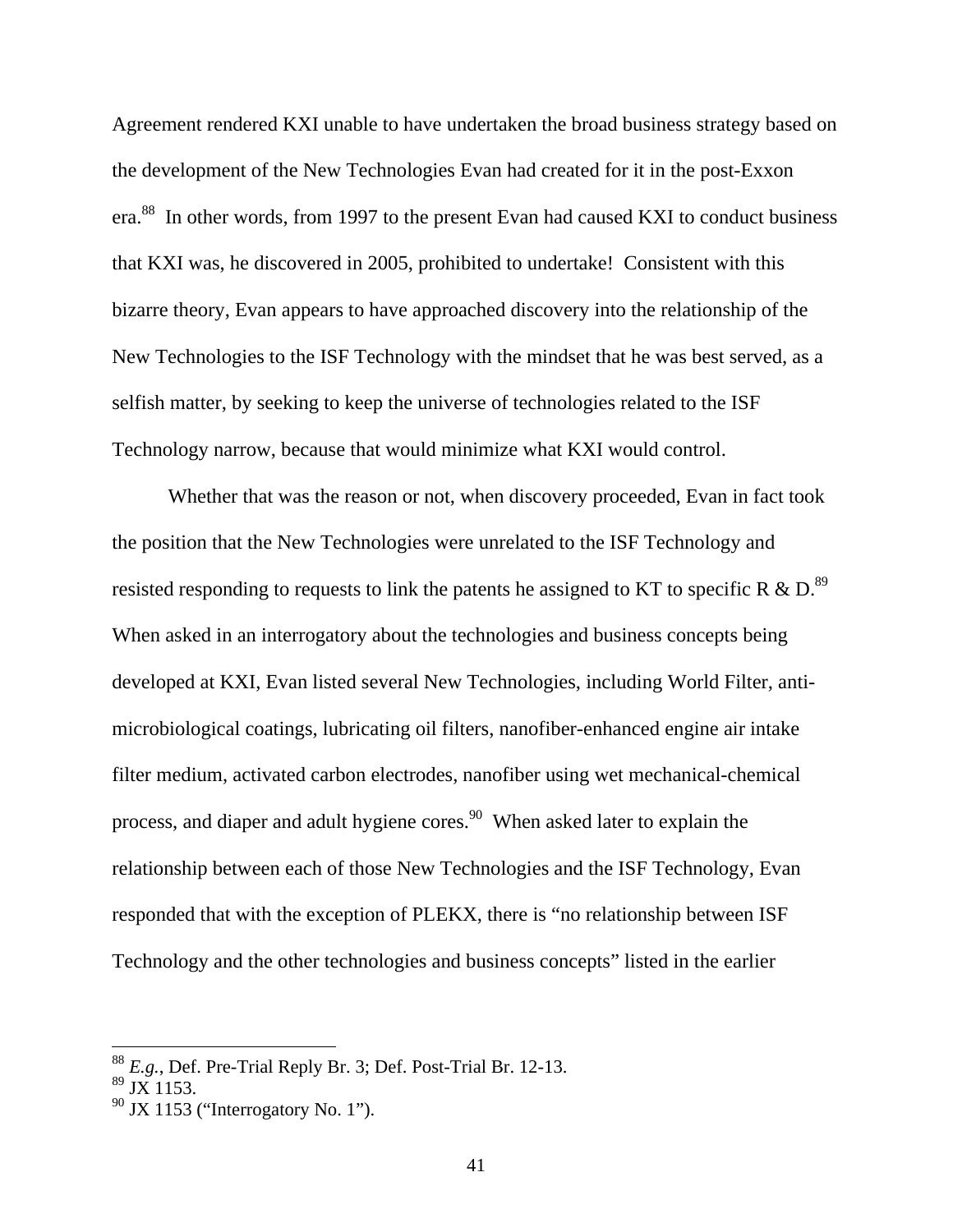interrogatory.<sup>91</sup> That is, Evan stated that the New Technologies were not related to ISF Technology. For this reason, the grant-back provision in the 1989 License Agreement is irrelevant to this dispute and cannot serve as a justification or defense for Evan's assignment of assets and patents to KT. When there is no relationship between a New Technology and the ISF Technology, that means even more clearly that the New Technology was not "based upon," i.e., the starting point or line for an action or undertaking,  $92$  the ISF Technology.

As to PLEKX, the interrogatories stated that "there is a superficial relationship" between PLEKX and the ISF Technology.<sup>93</sup> There also is testimony from Evan that PLEKX is not based upon ISF Technology. Evan stated that "PLEKX which was — had always been thought of as an ISF Technology really wasn't"94 and that "PLEKX was not an ISF Technology."95 If the non-legacy technologies in dispute are not even "related" or have no "relationship" to ISF Technology, then the grant-back provision in the 1989 License Agreement is inapplicable. Because the grant-back is inapplicable, Evan has no justification for his assignment of New Technologies to KT rather than KXI. Thus, even when we assume there is a valid and enforceable License Agreement, Evan's assignment

<sup>91</sup> *Id.* 

<sup>&</sup>lt;sup>92</sup> WEBSTER'S NINTH NEW COLLEGIATE DICTIONARY 133 (1988).

 $93$  JX 1153; Evan Koslow Dep. 188, 194.

 $94$  Evan Koslow Dep. 184.

<sup>95</sup> Evan Koslow Dep. 188; *see also* Tr. at 862-64, 884-85. Evan's convenient flexibility on the relationship between PLEKX and ISF Technology is illustrated also in his February 13, 2005 email to his brother Jon in which he implies PLEKX could be licensed to KXI. In that email, Evan maintains that "the original license can be interpreted to allow the World Filter and PLEKX to be licensed to KX" and that "the case for PLEKX" in particular "looks good." JX 1007.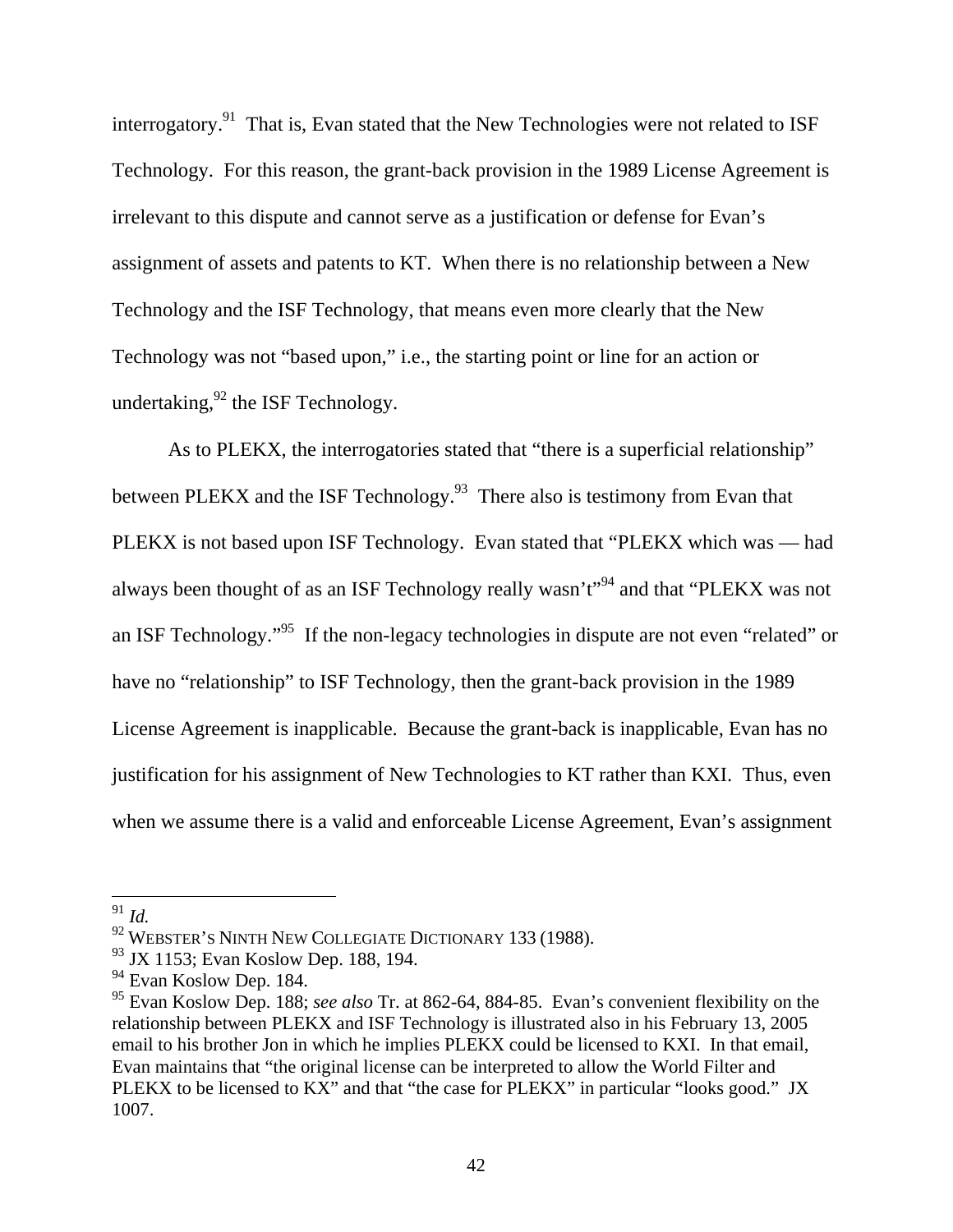of New Technologies to KT was a breach of his fiduciary duties to the limited partners and to KXI.

At trial and in his post-trial briefs, Evan made a variety of confusing and unconvincing arguments seeking to reconcile his discovery responses that the New Technologies were not related to the ISF Technology with his lawyer's arguments that those Technologies had to be assigned to KT because they were based upon the ISF Technology. For example, Evan argued that whether various technologies are or are not related to the ISF Technology is "irrelevant" to whether a patent improvement is "based upon the ISF Technology."<sup>96</sup> To clarify this statement, Evan offered as an example the microbiological interception chemistry stating:

The MB interception chemistry is not "the ISF Technology" (or "the ISF Process"). It is also not "related" to the Technology or Process. The technical complexities of the chemistry have no relation to the technical complexities of extruding a separations product. Yet the experimentation for MB interception chemistry started in the field of ISF Technology, and the chemistry is applicable in that field and in other fields. $97$ 

This makes no sense. Whether something has a relationship with ISF Technology or, in this case whether the New Technologies are related to ISF Technology, encompasses and connotes something broader than the phrase "based upon," which implies a more substantial and direct kind of relationship. Evan now seems to interpret "based upon the ISF Technology" so broadly that everything KXI has worked on could be considered "based upon the ISF Technology" in some way because ISF Technology serves as the technological foundation of KXI's Legacy Business and all its later R & D activities

<sup>&</sup>lt;sup>96</sup> Def. Post-Trial Reply Br. 13-14.

<sup>&</sup>lt;sup>97</sup> Def. Post-Trial Reply Br. 14.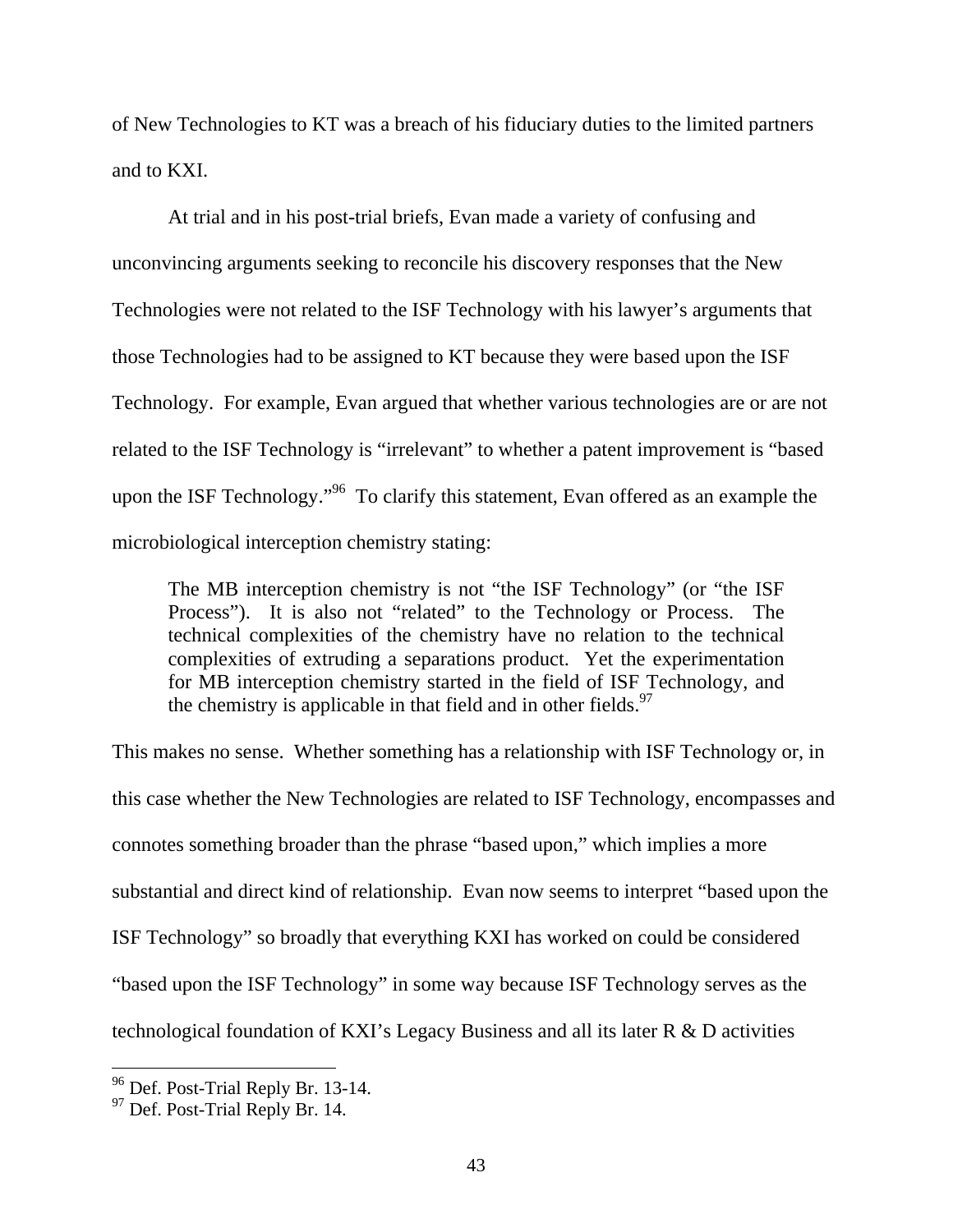arose in some manner out of the that Business. But that is clearly an unreasonably broad construction of the 1989 License Agreement and is an obvious attempt to run away from his discovery responses, which dispositively indicate that the New Technologies are not based upon the ISF Technology.

 Consistent with Evan's ever-shifting concept of reality, he "invented" for the first time in his pre-trial brief an excuse for claiming that the World Filter belonged to KT, not KXI. Interestingly, this idea was grounded in the notion that the KXI had originally tried to develop a "three-layer" World Filter using the ISF Technology. That effort did not work. If it had worked, Evan admits that KXI would own the World Filter because it would have been an ISF-based separations product. As it turns out, Evan claims that the "two-layer" version of World Filter that KXI successfully developed does not involve the ISF Technology.98 Because the successful version of the World Filter, although not based on the ISF Technology, could hypothetically be used in a product manufactured with the ISF Process, Evan maintains that the successful version belongs to KT. Under this new dual use theory Evan articulated at trial and then in his post-trial briefs, Evan contends that the grant-back provision to KT includes blended technologies. Thus, if he can conceive of a way to use a specific technology, such as the technology in the twolayer World Filter, in connection with or on a product made with the ISF Process even when that specific technology has no relationship to ISF, then that specific technology belongs to KT.

<sup>&</sup>lt;sup>98</sup> Evan Koslow Dep. 194.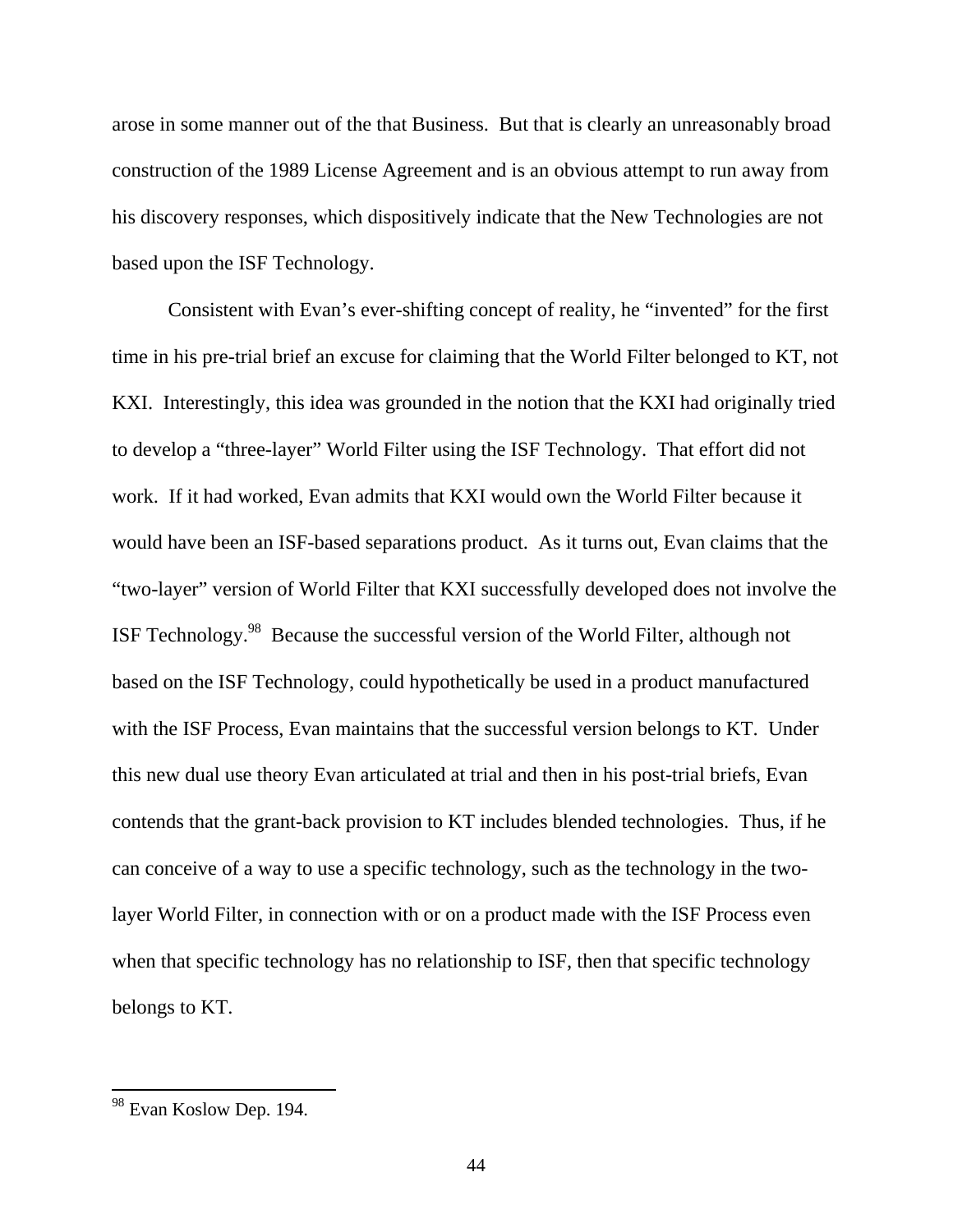To evidence the seriousness with which Evan supposedly takes his fiduciary duties, Evan admitted for the first time in his post-trial briefs that he should not have spent some of KXI's resources on the two-layer version of the World Filter during the period (which he estimates at only sixty days) in which he did not clearly explain to Jon and Kevin that the two-layer version was not an ISF Technology with the scope of the 1989 License Agreement. Accordingly, Evan offers to rectify that sixty-day "oversight" by stating that KXI "should be made whole by [KT]."<sup>99</sup> That is, although the version of World Filter that works has no relationship to ISF Technology, Evan claims that it belongs to KT because World Filter could potentially work with a product that involves the ISF Technology. That is recently-minted gobbledygook.

In written discovery and in his deposition, Evan was asked extensive questions about World Filter. Nowhere did he discuss the two-layer and three-layer versions of the product. Rather, Evan rolled out his claim that the one version of the World Filter — the one that he proclaims to work — belonged to KT for the first time in his pre-trial brief. That was improper to say the least. And in any event, his new thesis is convoluted and bizarre, as illustrated by this trial testimony:  $100$ 

EVAN KOSLOW: Let's use World Filter. World Filter was originally patented as a 3-layer composite made by PLEKX, which is an ISF Technology. But the patent is not that product. The patent is for chemistry applied to a microporous structure. That microporous structure could be the ISF PLEKX construction, or it could be a microporous structure composed by a completely third party, non-licensed, non — it's not our technology . . . . The ISF Construction with that chemistry comes right

 $99$  Def. Post-Trial Reply Br. 34.

 $100$  This is but a brief excerpt from the lengthy trial testimony in which Evan offers confusing excuses to justify his position.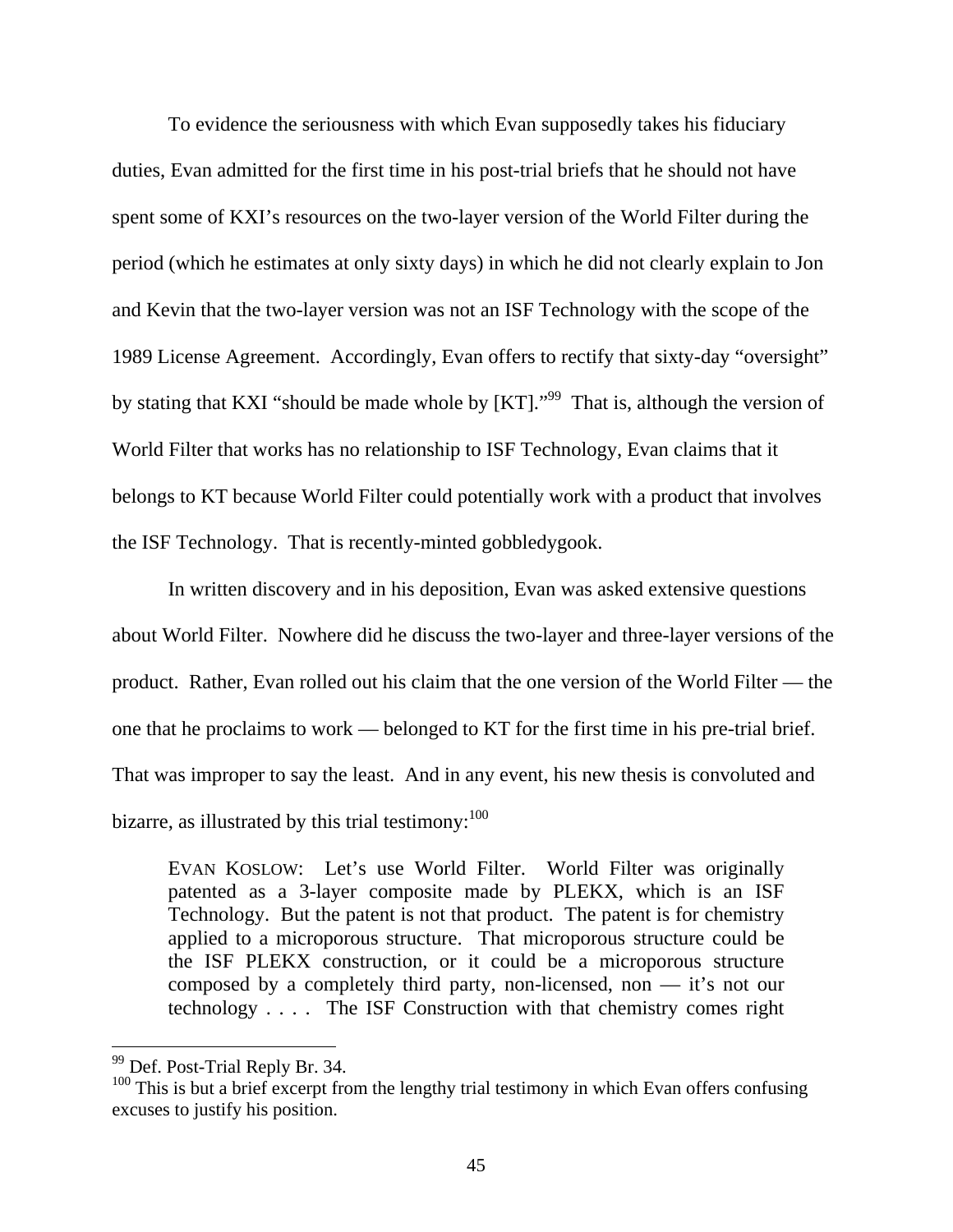back to KX Industries. We call that the three-layer ticket. But the two layer, which is made on a paper machine — and we don't own that technology — does not come back to KX, because that is not our technology. That chemistry, when applied to some third party, remains outside KX Industries and remains the property of KT Corporation.

THE COURT: This is  $- I$  mean, this is a very spliced kind of thing. If it were purely — in that situation, the two-layer technology had — the one that you say is outside of KX, if that had been developed at KX, then it would have stayed at KX, except for the dual usage?

EVAN KOSLOW: It was not patented in that fashion. We couldn't get a patent like that. That is open-domain technology. The only patent we have in World Filter is for chemistry applied to any microporous structure. If we claimed it for ISF use only, every competitor would simply implement it on a paper machine and would take it away from us.

THE COURT: That's not what I'm saying. If you claimed it for only non-ISF use, it would stayed at KX.

EVAN KOSLOW: You are absolutely right, Your Honor.<sup>101</sup>

\* \* \*

EVAN KOSLOW: Well, I invented this technology twice. Many people think the three-layer could be made to work, but –

THE COURT: Right. What you are saying is you have something that you tried to use with the ISF Process. It didn't work. You are now saying KT has the ability to go — despite all this marketing by KX around this filter, when that doesn't work you can abandon KX and go to KT, because you are using non-ISF with this same patent. What is the — what is the idea that you are matching with this non-ISF technology?

EVAN KOSLOW : Okay .... What I did in 2004 is I went to the partners and said, "We are having trouble with the three-layer. We are going to two layers. It's going to be produced by a paper mill . . . . I said to them, "It's not a problem. KX will make the paper, anyway. We will oversee the production. It will stay within KX. KX will manufacture it. You will all

 $\overline{a}$  $101$  Tr. 833-34.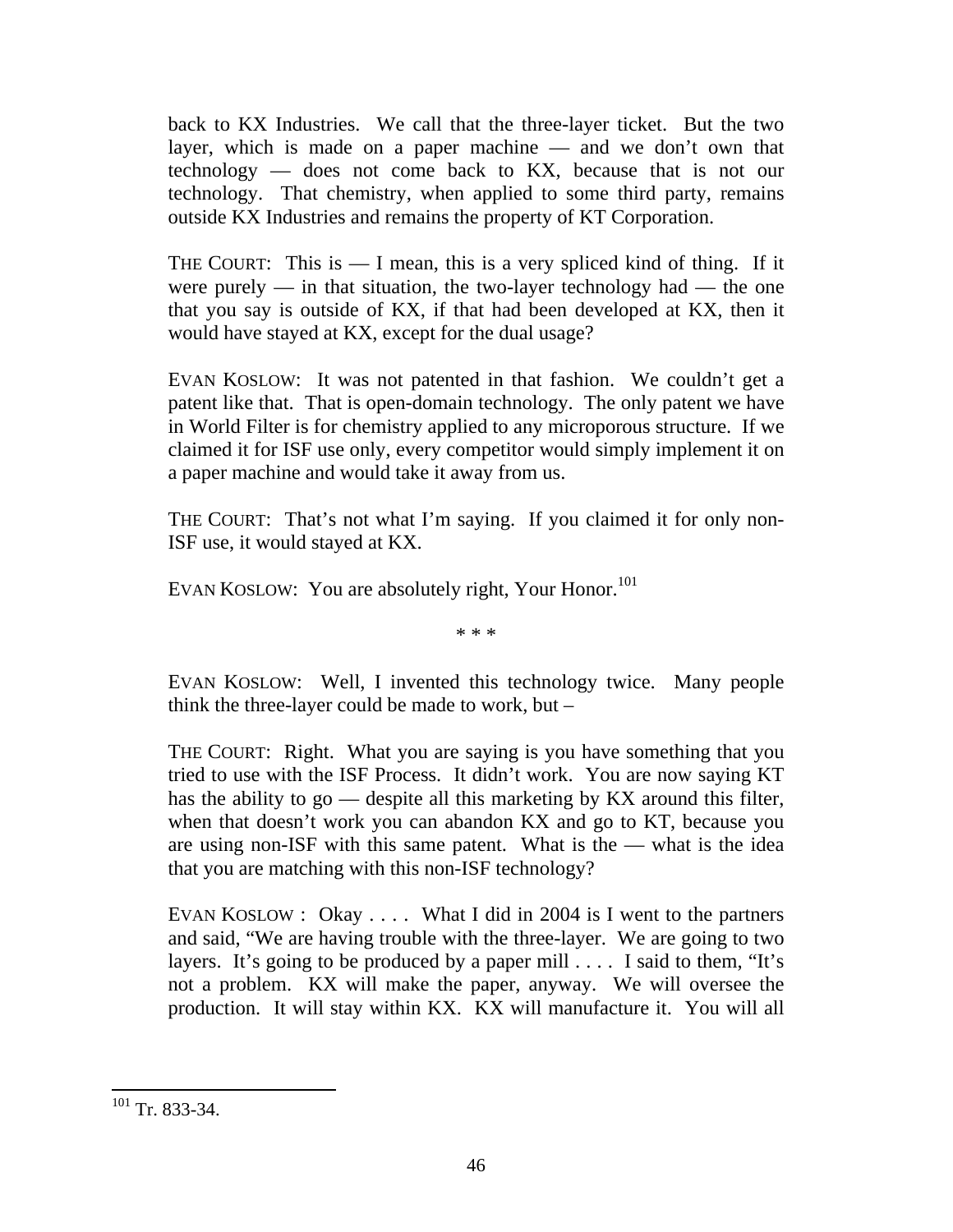share in the manufacturing margin. No problem. Didn't look like a problem.102

In the end, Evan is justly stuck with his original discovery answers. According to those answers, none of the New Technologies are "based upon the ISF Technology." Therefore, they were never subject to being assigned to KT under the 1989 License Agreement. All of the New Technologies were developed by KXI and KXI is entitled to control them.

### D. Did Evan Pay Himself Excessively As General Partner?

 Beginning in 1999, Evan awarded himself the maximum service fees permitted under the Third Amendment to the KXI Partnership Agreement, \$750,000 a year. Evan also paid himself a "tax gross-up" of more than \$535,000 a year with the exception of 2001 when the gross-up was \$345,432.<sup>103</sup> Because of Evan's breach of his fiduciary duties, Jon and Kevin object to Kevin's award of the maximum service fees each year and allege that the gross-up was improper under the Partnership Agreement or its amendments. I do not agree.

 Although Evan clearly breached his fiduciary and contractual duties by assigning to KT rather than KXI the patents and intellectual property rights underlying the New Technologies, the proper remedy for that misconduct is not a forfeiture of Evan's past compensation. Rather, as I describe in the next section, the return of the New

 $102$  Tr. at 852-53. Throughout his papers, Evan maintains that he generously and fairly considered the interests of the limited partners by permitting KXI to have informal and unlicensed access to KT patents — an implicit admission that he led everyone at KXI to believe it controlled the New Technologies. As an example, Evan cites his overtures to share the twolayer World Filter with KXI while claiming that the two-layer World Filter belongs to KT.  $103$  JX 1153 ("Con Holding Response to Interrogatory No. 20").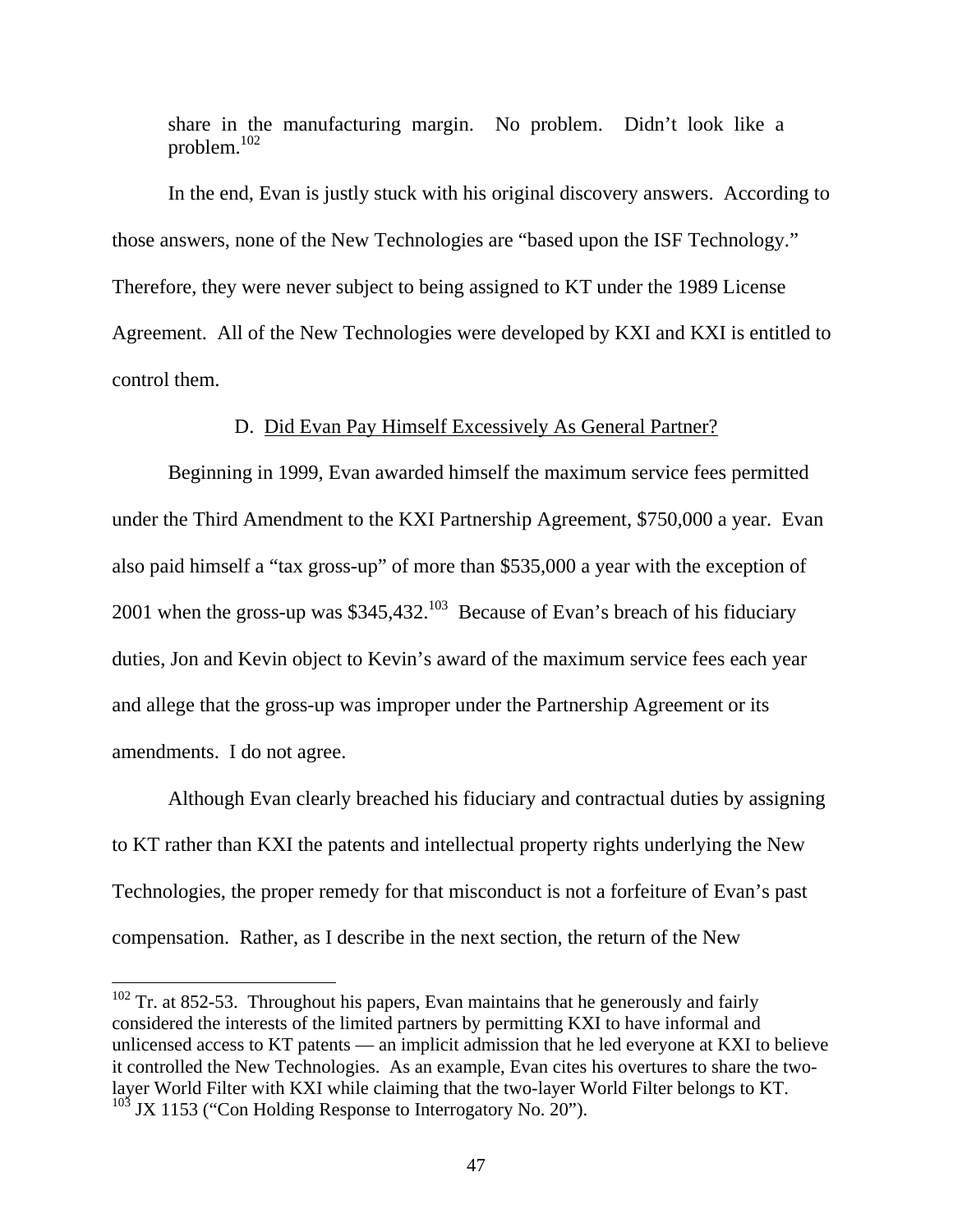Technologies is the fitting and proportionate remedy that fairly redresses Evan's wrongs. In addition, the service fee gross-up is specifically provided for in the Third Amendment to the Partnership Agreement. That Amendment defines both the "Service Fee" and "Service Fee Gross-Up"<sup>104</sup> and states "The General Partner may receive Service Fees ... In addition, the General Partner shall be entitled to a Service Fee Gross-Up."<sup>105</sup> The Third Amendment plainly states that such gross-ups are permitted and how the gross-ups should be calculated.<sup>106</sup> The Third Amendment was adopted before the Exxon buy-out and both Jon and Kevin were well aware that it existed when they joined as limited partners. Although Jon and Kevin may regret the payment of these services fees and the gross-ups, the Partnership Agreement unambiguously permits them. Thus, the service fees and service fee gross-ups Evan awarded himself were permissible under the Partnership Agreement.

# E. Did Evan Wrongly Deny Jon And Kevin Their Right To Compensation Under The KXS Consulting Agreement?

The limited partners allege that Evan breached his obligations under the KXS Consulting Agreement and owes them their respective fees. Under the KXS Consulting Agreement signed in  $2004$ ,  $107$  Jon and Kevin claim that they are due certain compensation for the time and effort each expended on helping KXI develop World Filter. That agreement sets out that Jon is to receive \$7,500 each month for spending approximately thirty percent of his business time on the World Filter product while Kevin is to receive

 $104$  JX 1173 at ¶ 1.D.

<sup>&</sup>lt;sup>105</sup> *Id.* at  $\P$  5 (amending § 6.02(b) of the Partnership Agreement).

<sup>&</sup>lt;sup>106</sup> *Id.* at  $\P$ [1.D., 3(a) (stating that the tax payment distribution is computed at a rate of 44%).  $107 \text{ JX} 1013$ .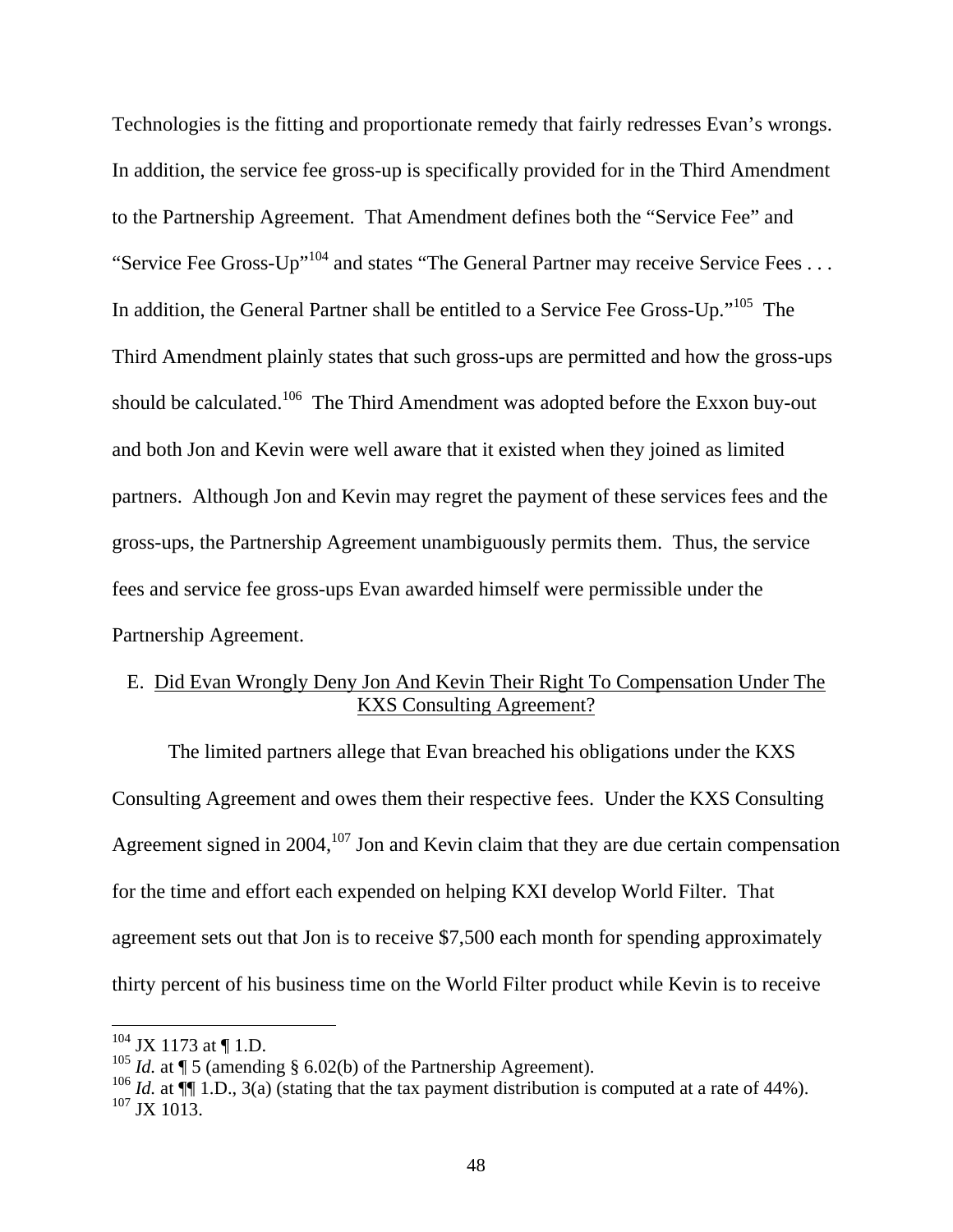\$16,750 each month for spending approximately sixty percent of his business time. Both limited partners met and exceeded those requirements but once the dispute between the partners surfaced Evan directed that all payment of fees owed be stopped.<sup>108</sup> Thus, Jon and Kevin are due their respective fees for the time they spent on World Filter that remains uncompensated and for the fees they would have received had Evan not wrongly prevented their continued work on the project.<sup>109</sup>

# V. What Is The Proper Remedy?

## A. KXI Must Be Dissolved

 By the end of trial, Evan's position was that KXI should be dissolved because the relationship between himself and Jon and Kevin was dysfunctional. That is one position of Evan's that I actually embrace fully. Jon and Kevin agree that the relationship is dysfunctional and they do not trust that Evan will mend his ways and begin to act as a trustworthy general partner. They seek to supplant Evan with themselves (or at least did so before Jon's regrettable passing) and, as the new general partner, appoint a professional manager to run the business. By contrast, Evan says that the business should

 $108$  Early in this litigation, Evan claimed that KXI was wrongly included as a party to the KXS Agreement of Members and that he did not review any drafts of it before signing that Agreement. For these reasons, Evan wished to attack the validity of that Agreement. Evan Koslow Dep. 469, 473, 483. But the record proves Evan's position on this issue to be false. There is evidence of correspondence between various parties, including Walters and David Westra, the attorney who represented Kevin in the negotiations of that Agreement, that Evan was involved in negotiating the terms of the Agreement of Members and that Evan had reviewed drafts of the Agreement. JX 1128-1130; Tr. 811-818. Moreover, the written KXS Consulting Agreement documents Evan's awareness that KXI would be the majority owner of KXS. JX 1013.

 $109$  As the Consulting Agreement expired by its own terms in December 2005, John and Kevin's right to relief of this kind must end as of that date.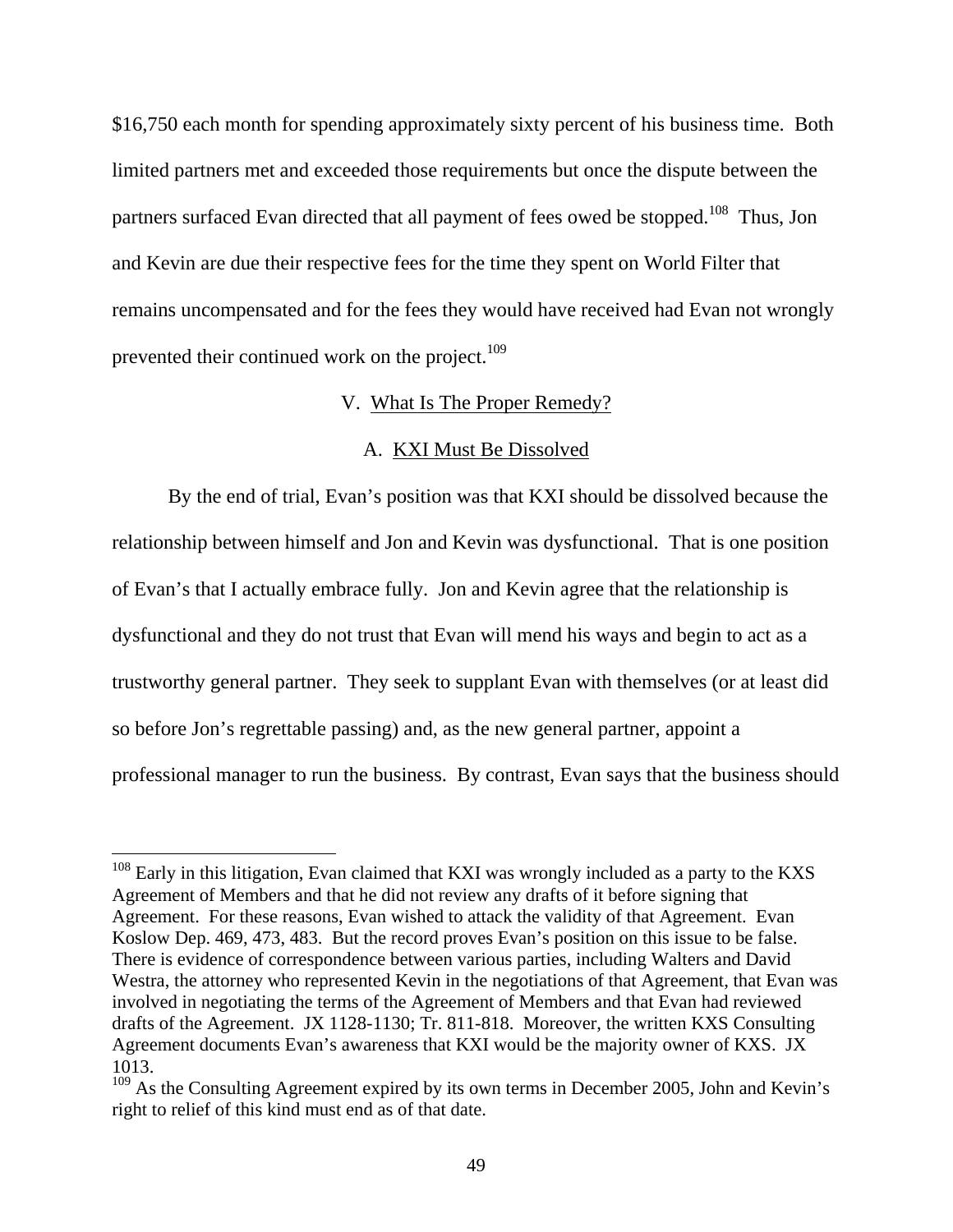be sold, but under conditions that would leave him free to act as a buyer or to compete with any other party who bought KXI.

The Supreme Court has emphasized the capacious remedial discretion of this court to address inequity.<sup>110</sup> Using that discretion, I conclude that none of the parties has advanced a completely acceptable remedy. For their part, Jon and Kevin advanced a remedy that would have placed a 90% owner and the chief inventor of a company dependent on the development of technologies under two lawyers, neither of whom is an experienced CEO. That remedy does not seem a viable way to enhance the economic value of KXI. As important, the implementation of such a remedy would likely result in years of future discord, and is not even viable now given Jon's recent death.

But there are substantial aspects of Jon and Kevin's remedial position that I find should be implemented. Notably, it is clear to me that Evan should be removed immediately as general partner. The KXI Partnership Agreement contemplates removal for "fraud which is material and detrimental to the Partnership or for gross negligence."<sup>111</sup> Although this provision is phrased awkwardly, it is clear that Evan's conduct was in bad faith, worse than grossly negligent, and purposely misleading. Therefore, I believe that the removal provision is easily satisfied.

<sup>110</sup> *E.g.*, *Gotham Partners, L.P.*, 817 A.2d at 175; *see also Int'l Telecharge, Inc. v. Bomarko, Inc*., 766 A.2d 437, 439 (Del. 2000) (noting that this Court "defer[s] substantially to the discretion of the trial court in determining the proper remedy"); *Weinberger v. UOP, Inc*., 457 A.2d 701, 715 (Del. 1983) (noting "the broad discretion of the Chancellor to fashion such relief as the facts of a given case may dictate").

 $^{111}$  LPA § 6.05(a).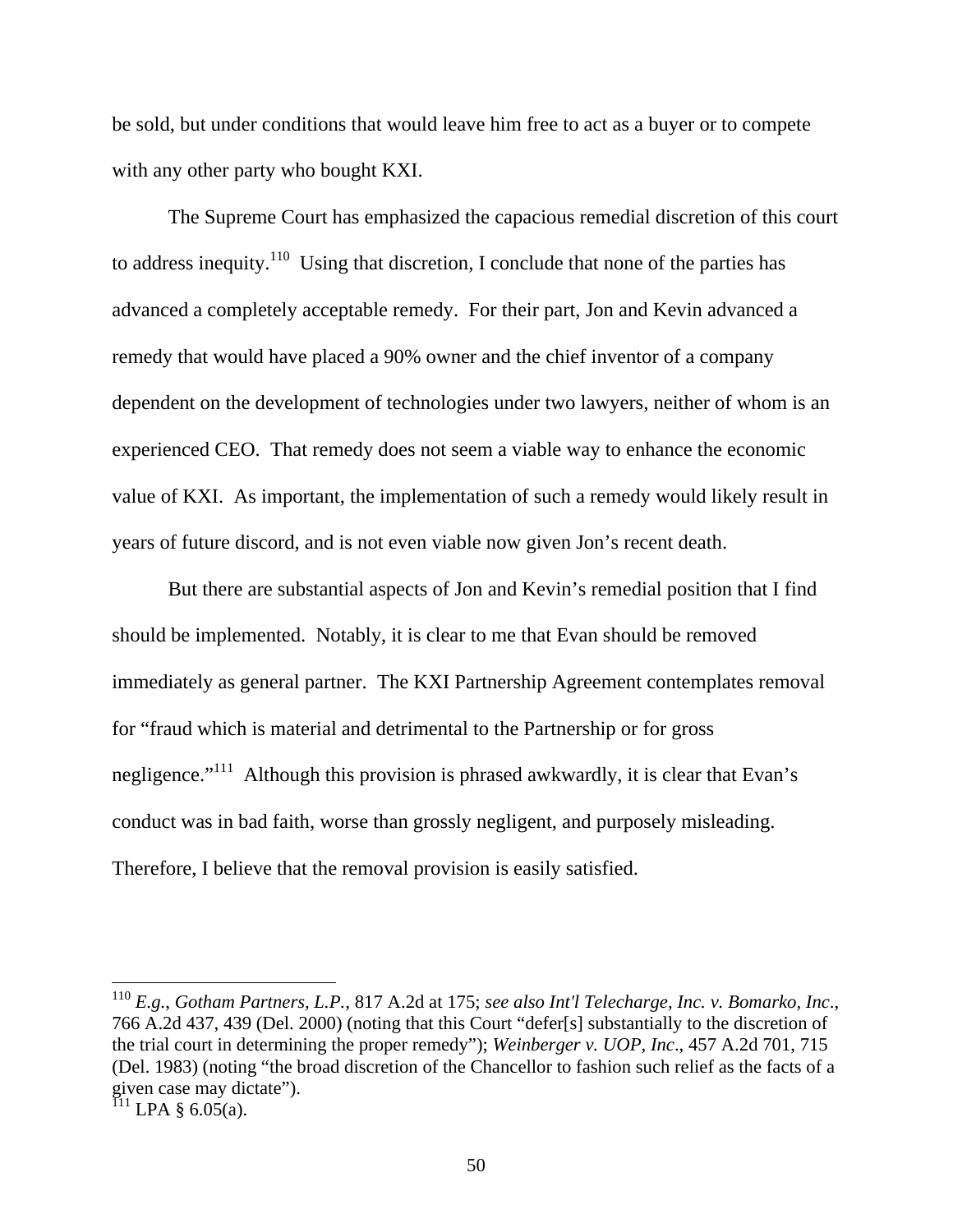Consistent, however, with my reluctance to place a 90% owner under substitute management, I find it rational and necessary to order the dissolution and liquidation of KXI as it is impractical for the business to continue given the fractious relations and Jon's recent death.<sup>112</sup> By contrast from Evan, however, I will shape a fair process designed to maximize the sale proceeds, for the advantage of all of KXI's owners. To that end, a receiver will be appointed, from recommendations made by Kevin that are shared with Evan for comment, to lead the dissolution process and oversee the operation of KXI until its affairs are completely wound up.<sup>113</sup> The receiver shall select an investment bank to auction KXI, in whole or in discrete parts, in order to obtain the highest possible value.

The first and most obvious requirement to ensure that the sale process fairly reflects the value of KXI is the issuance of a judicial order requiring that the intellectual property rights to the New Technologies developed by KXI be transferred to KXI by KT for free. The parties shall consult on the most efficient manner in which to structure that result, with Evan realizing that any costs of that process to KXI shall be borne exclusively by him. Furthermore, to ensure that Jon and Kevin receive their fair share of the profits from the World Filter, the World Filter technology (both the two-layer and

<sup>112 6</sup> *Del. C.* § 17-802 (2006).

 $113$  In their claims for relief, Jon and Kevin also ask for an accounting to ensure that the accounts of KXI are accurate and there has been no additional wrongdoing by Evan. In the remedial order, the receiver shall be empowered to review KXI's accounts and to act upon any concerns she harbors regarding whether KXI has been injured by any party and to propose a method to address any such injury in the winding up process. Given the extensive discovery conducted in this case, I am not requiring a full-blown accounting, which could be unduly expensive to KXI, to the detriment of all of its owners.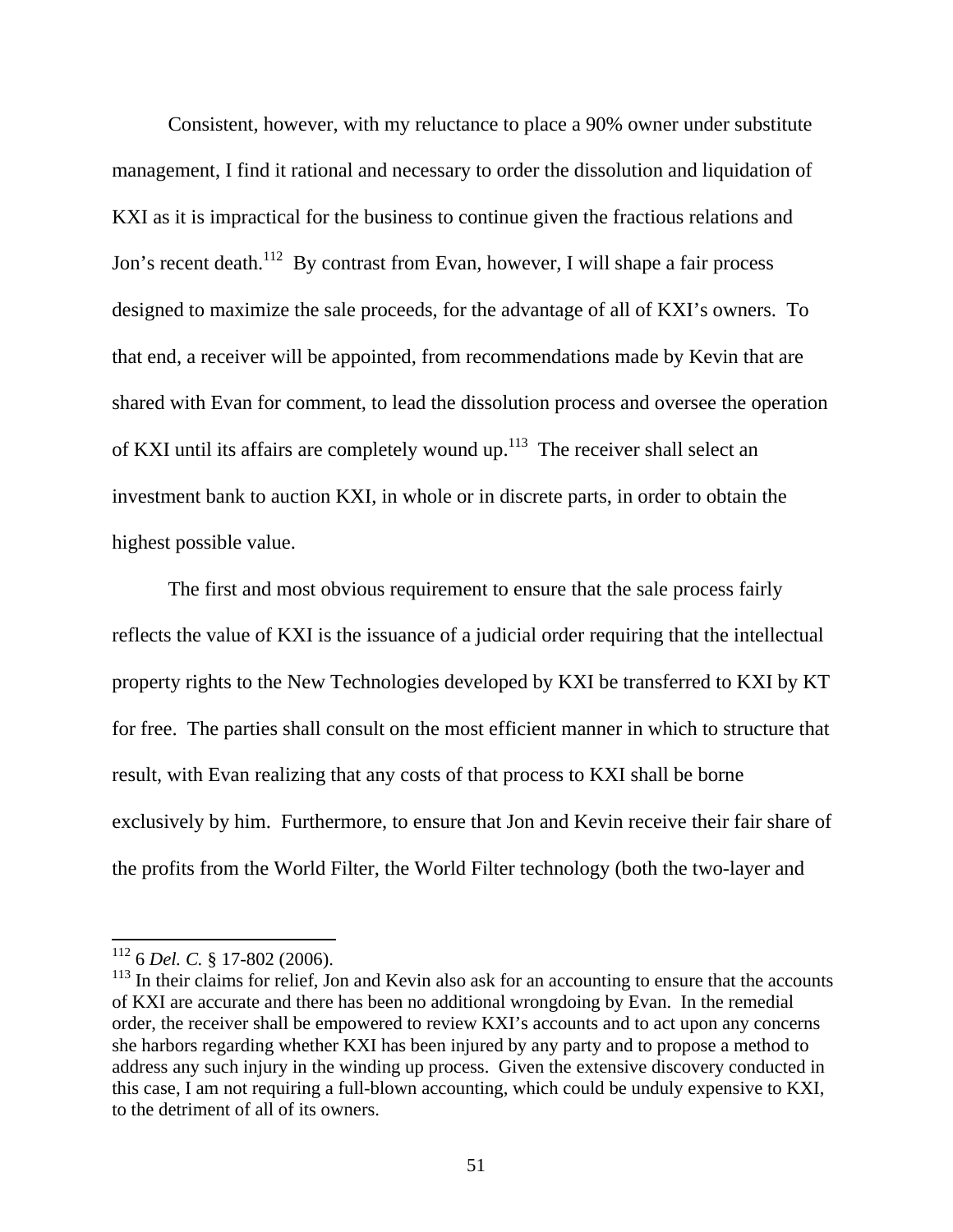three-layer versions) will be placed in KXS of which KXI owns 95%. The receiver then will be able to sell KXS along with KXI.

## B. Evan Is Barred From Bidding On KXI And Competing With KXI

Next, Evan's misconduct is so serious that he should not be permitted to participate as a buyer or to dissuade other buyers through the threat of competition. Throughout the litigation, Evan has always been free to make Jon and Kevin an offer they could not refuse, and he continues to remain free to tempt them into settlement. But Evan has now been adjudicated to have engaged in a consciously disloyal conduct, designed to advantage himself at the expense of KXI. Evan is in no equitable position to complain of remedial measures designed to ensure that he does not prevent KXI from being sold for fair value.

Given his pervasive involvement in the development of the New Technologies and his almost 90% ownership interest in KXI, Evan's participation as a possible buyer is likely to chill interest from other buyers. Likewise, the possibility that Evan might engage in activities that infringe upon the intellectual property rights of KXI or involve use of its proprietary information is too substantial to risk, and his serious violations of his fiduciary and contractual duties to KXI warrant restraints on his conduct reasonably tailored to prevent that harm. In that connection, the KXI Partnership Agreement contains a provision providing that in the event Evan ceases to act as the CEO of the General Partner, "he" agrees not to "participate in activities which are in direct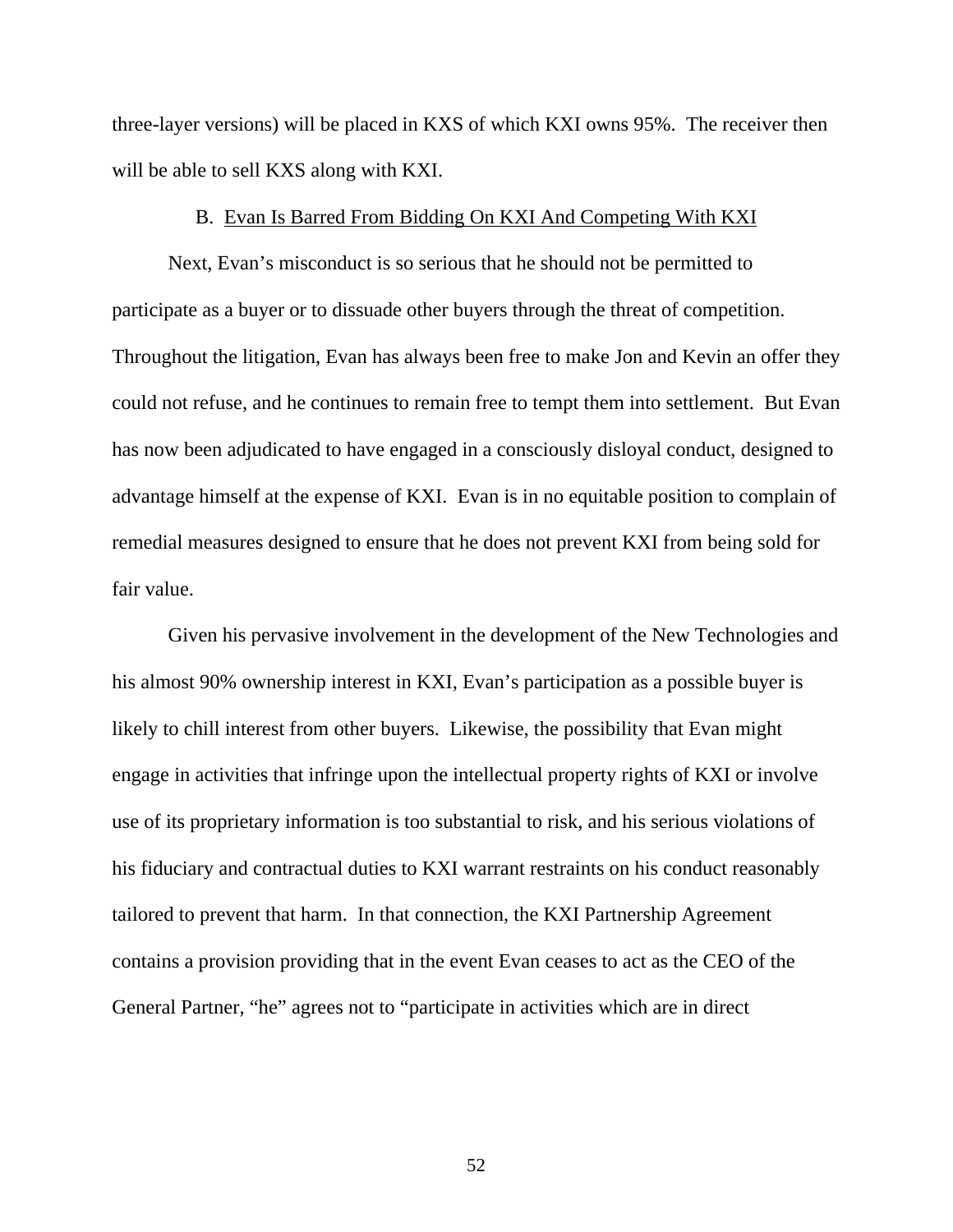competition with  $[KXI]$  or its successors for a period of three years."<sup>114</sup> By virtue of his misconduct, Evan has brought about his own entity's removal as General Partner and his own cessation of service as the CEO of the General Partner. Building on that provision, I therefore will put in place an injunction prohibiting Evan from participating in activities which are in direct competition with KXI for three years. This is fitting, as the noncompetition period is identical to that set forth in the Partnership Agreement<sup>115</sup> and its scope has been broadened only insofar it tracks KXI's entry into new businesses at the instance of Evan himself. By these measures, buyers will be assured that they can capitalize on the value of all of KXI's assets, including the New Technologies, without fear of improper conduct by Evan. Likewise, Evan's removal will be accompanied by limitations on his ability to participate in the auction process. Evan's access to books and records, and his communications with potential bidders, shall be determined by the receiver in the first instance, and contact with the receiver by Evan shall be channeled through his counsel.

#### C. The Parties' Fees And Expenses

In the litigation process to date, Evan has caused KXI to bear all of his attorneys' fees and costs. Meanwhile, Jon and Kevin have paid their own way. Jon and Kevin argue that this state of affairs is backwards and should be reversed. I agree.

Because Evan engaged in disloyal conduct in clear violation of his fiduciary and contractual duties to KXI, he is not entitled to indemnity from KXI and he must pay KXI

 $114$  *Id.* at §10.08(d).

 $^{115}$  *Id.*